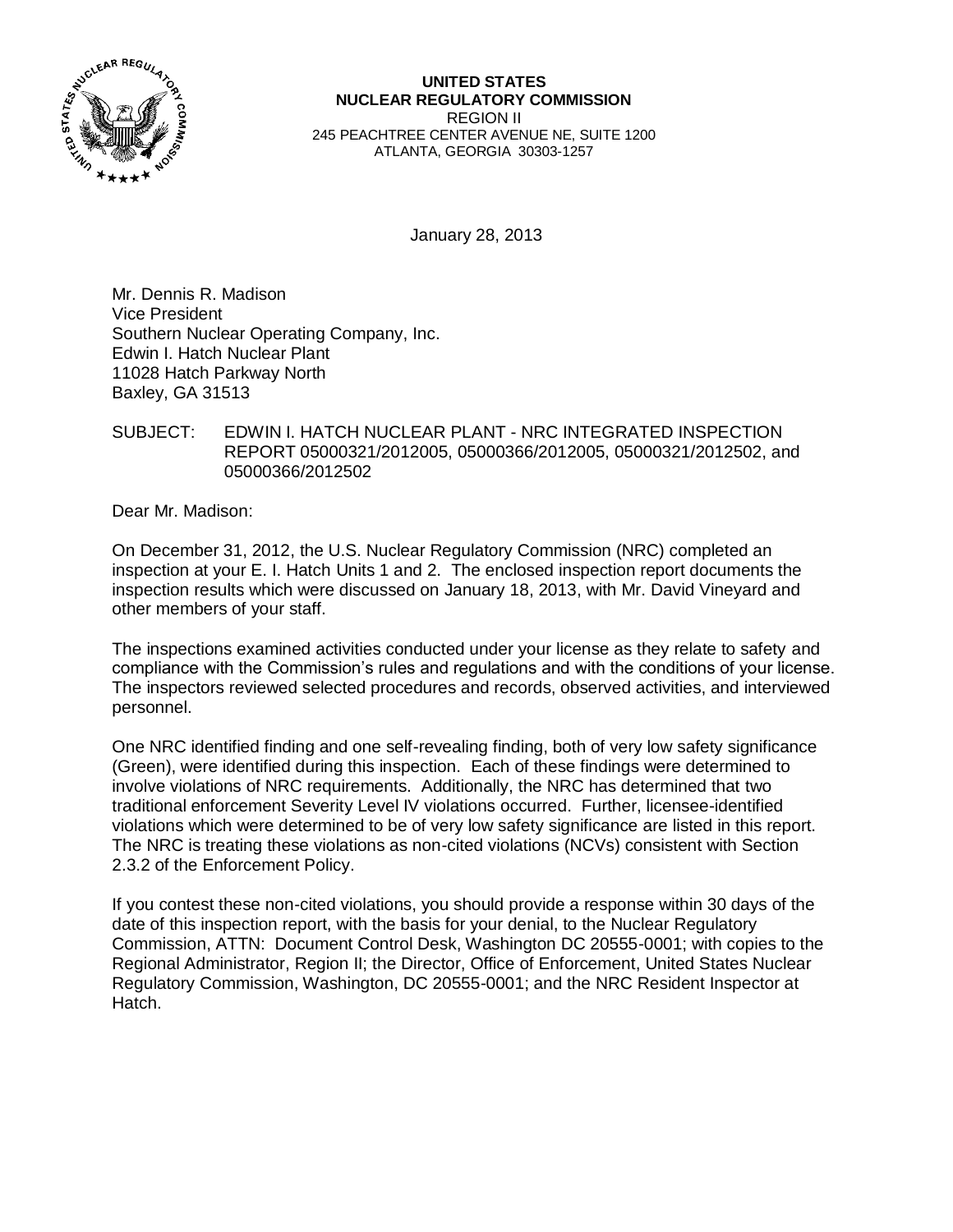If you disagree with a cross-cutting aspect assignment in this report, you should provide a response within 30 days of the date of this inspection report, with the basis for your disagreement, to the Regional Administrator, Region II; and the NRC Resident Inspector at Hatch.

In accordance with 10 CFR 2.390 of the NRC's "Rules of Practice," a copy of this letter, its enclosure, and your response (if any) will be available electronically for public inspection in the NRC Public Document Room or from the Publicly Available Records (PARS) component of NRC's Agencywide Document Access and Management System (ADAMS). ADAMS is accessible from the NRC Web site at http://www.nrc.gov/reading-rm/adams.html (the Public Electronic Reading Room).

Sincerely,

#### */RA/*

Frank Ehrhardt, Chief Reactor Projects Branch 2 Division of Reactor Projects

Docket Nos.: 50-321, 50-366 License Nos.: DPR-57 and NPF-5

Enclosures: Inspection Report 05000321/2012005, 05000366/2012005 EDWIN I. HATCH NUCLEAR PLANT - NRC INTEGRATED INSPECTION REPORT 05000321/2012005, 05000366/2012005, 05000321/2012502, and 05000366/2012502 w/Attachment: Supplemental Information

cc w/encl: (See page 3)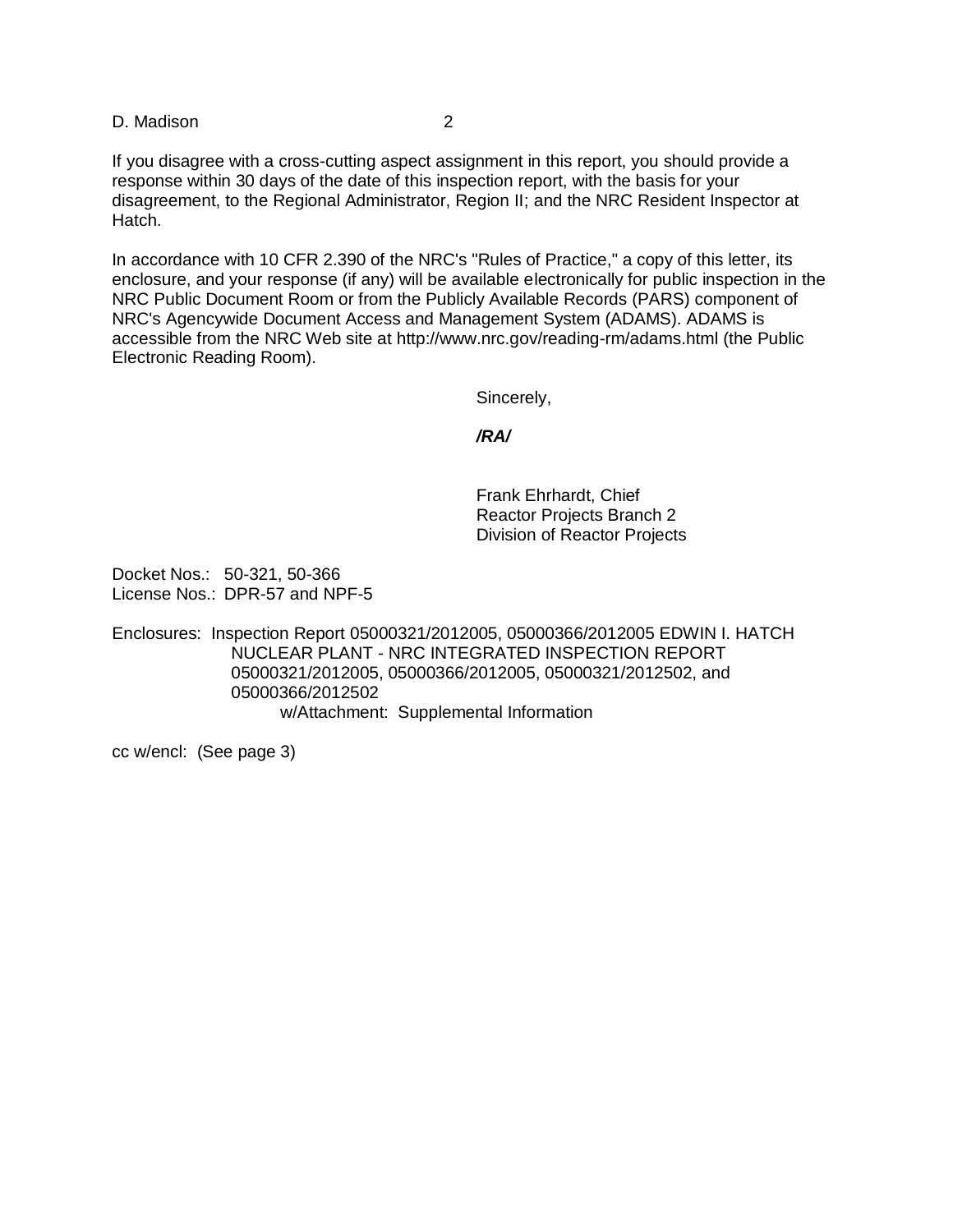If you disagree with a cross-cutting aspect assignment in this report, you should provide a response within 30 days of the date of this inspection report, with the basis for your disagreement, to the Regional Administrator, Region II; and the NRC Resident Inspector at Hatch.

In accordance with 10 CFR 2.390 of the NRC's "Rules of Practice," a copy of this letter, its enclosure, and your response (if any) will be available electronically for public inspection in the NRC Public Document Room or from the Publicly Available Records (PARS) component of NRC's Agencywide Document Access and Management System (ADAMS). ADAMS is accessible from the NRC Web site at http://www.nrc.gov/reading-rm/adams.html (the Public Electronic Reading Room).

Sincerely,

#### **/RA/**

Frank Ehrhardt, Chief Reactor Projects Branch 2 Division of Reactor Projects

Docket Nos.: 50-321, 50-366 License Nos.: DPR-57 and NPF-5

Enclosures: Inspection Report 05000321/2012005, 05000366/2012005 EDWIN I. HATCH NUCLEAR PLANT - NRC INTEGRATED INSPECTION REPORT 05000321/2012005, 05000366/2012005, 05000321/2012502, and 05000366/2012502 w/Attachment: Supplemental Information

| cc w/encl: (See page 3)<br>$\Box$ NON-PUBLICLY AVAILABLE<br>$\Box$ SENSITIVE<br>X PUBLICLY AVAILABLE<br>X NON-SENSITIVE |                   |                   |                   |                   |                   |                         |                   |
|-------------------------------------------------------------------------------------------------------------------------|-------------------|-------------------|-------------------|-------------------|-------------------|-------------------------|-------------------|
| $ADAMS: \Box Yes$<br>ACCESSION NUMBER:<br>$\sqcap$ SUNSI REVIEW COMPLETE $\sqcap$ FORM 665 ATTACHED<br>ML13028A342      |                   |                   |                   |                   |                   |                         |                   |
| <b>OFFICE</b>                                                                                                           | RII:DRP           | RII:DRP           | RII:DRS           | RII:DRP           | RII:DRP           | RII:DRS                 | RII:DRS           |
| <b>SIGNATURE</b>                                                                                                        | Via email         | Via email         | Via email         | Via email         | MOM /RA/          | Via email               | Via email         |
| <b>NAME</b>                                                                                                             | <b>EMorris</b>    | <b>DHardage</b>   | <b>MSchwieg</b>   | SSandal           | <b>MMiller</b>    | JLaughlin               | <b>MSpeck</b>     |
| <b>DATE</b>                                                                                                             | 01/25/2013        | 01/25/2013        | 01/28/2013        | 01/25/2013        | 01/28/2013        | 01/28/2013              | 01/28/2013        |
| E-MAIL COPY?                                                                                                            | YES.<br>NO.       | <b>YES</b><br>NO. | YES.<br>NO.       | <b>YES</b><br>NO. | <b>YES</b><br>NO. | <b>YES</b><br>NO.       | <b>YES</b><br>NO. |
| <b>OFFICE</b>                                                                                                           | DII:DRS           | RII:DRS           | RII:DRS           | RII:DRP           |                   |                         |                   |
| <b>SIGNATURE</b>                                                                                                        | Via email         | Via email         | Via email         | FJE /RA/          |                   |                         |                   |
| <b>NAME</b>                                                                                                             | <b>DBerkshire</b> | <b>WLoo</b>       | <b>BCaballero</b> | FEhrhardt         |                   |                         |                   |
| <b>DATE</b>                                                                                                             | 01/28/2013        | 02/28/2013        | 01/25/2013        | 01/28/2013        |                   |                         |                   |
| E-MAIL COPY?                                                                                                            | <b>YES</b><br>NO. | YES.<br>NO.       | YES.<br>NO.       | <b>YES</b><br>NO. | <b>YES</b><br>NO. | <b>YES</b><br><b>NO</b> | <b>YES</b><br>NO. |
| OFFICIAL<br>COPY<br>RECORD.<br>DOCLIMENT<br>NAMF<br>G\DRPINRPR2\HATCH\REPORTS\2012<br><b>IIR</b><br>IRS\12-05\HATCH     |                   |                   |                   |                   |                   |                         |                   |

CORD COPY DOCUMENT NAME: G:\DRPII\RPB2\HATCH\REPORTS\2012 IRS\12-05\HATCH 2012005.DOCX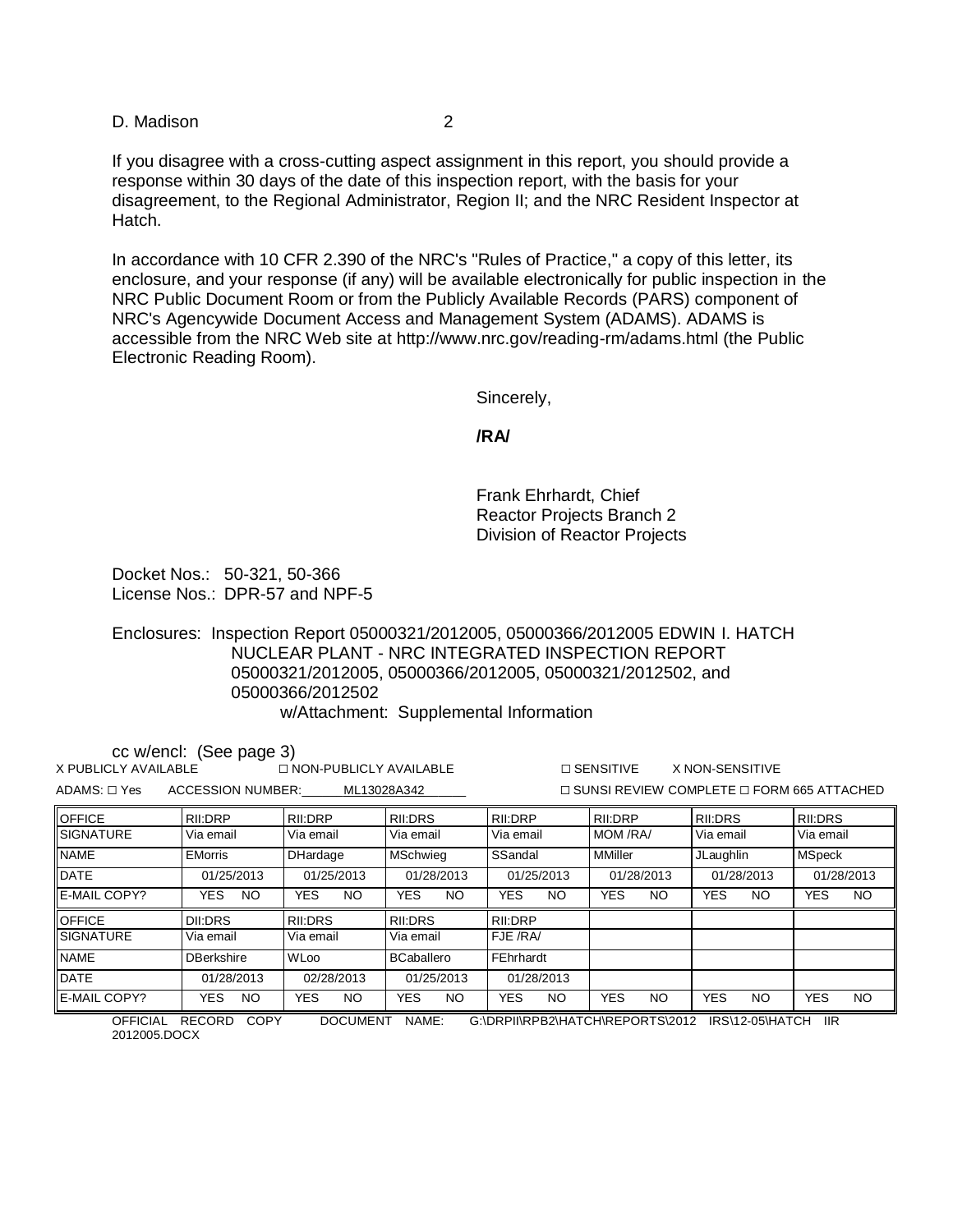cc w/encl: C. Russ Dedrickson Fleet Support Supervisor Southern Nuclear Operating Company, Inc. Electronic Mail Distribution

David R. Vineyard Plant Manager Edwin I. Hatch Nuclear Plant Southern Nuclear Operating Company, Inc. Electronic Mail Distribution

S. Kuczynski Chairman, President and CEO Southern Nuclear Operating Company, Inc. Electronic Mail Distribution

Todd L. Youngblood Vice President Fleet Oversight Southern Nuclear Operating Company, Inc. Electronic Mail Distribution

Leigh Perry SVP & General Counsel-Ops & SNC Southern Nuclear Operating Company, Inc. Electronic Mail Distribution

D. G. Bost Chief Nuclear Officer Southern Nuclear Operating Company, Inc. Electronic Mail Distribution

Paula Marino Vice President Engineering Southern Nuclear Operating Company, Inc. Electronic Mail Distribution

T. A. Lynch Vice President Joseph M. Farley Nuclear Plant Southern Nuclear Operating Company, Inc. Electronic Mail Distribution

Amy Whaley Resident Manager Electronic Mail Distribution Dennis R. Madison Vice President Edwin I. Hatch Nuclear Plant Southern Nuclear Operating Company, Inc. Electronic Mail Distribution

T. E. Tynan Site Vice President Vogtle Electric Generating Plant Southern Nuclear Operating Company, Inc. Electronic Mail Distribution

M. J. Ajluni Nuclear Licensing Director Southern Nuclear Operating Company, Inc. Electronic Mail Distribution

B. D. McKinney, Jr. Regulatory Response Manager Southern Nuclear Operating Company, Inc. Electronic Mail Distribution

D. W. Daughhetee Licensing Engineer Southern Nuclear Operating Company, Inc. Electronic Mail Distribution

T. D. Honeycutt Regulatory Response Supervisor Southern Nuclear Operating Company, Inc. Electronic Mail Distribution

Bradley J. Adams Vice President Fleet Operations Support Southern Nuclear Operating Company, Inc. Electronic Mail Distribution

N. J. Stringfellow Licensing Manager Southern Nuclear Operating Company, Inc. Electronic Mail Distribution

L. P. Hill Licensing Supervisor Southern Nuclear Operating Company, Inc. Electronic Mail Distribution

(cc w/encl continued next page)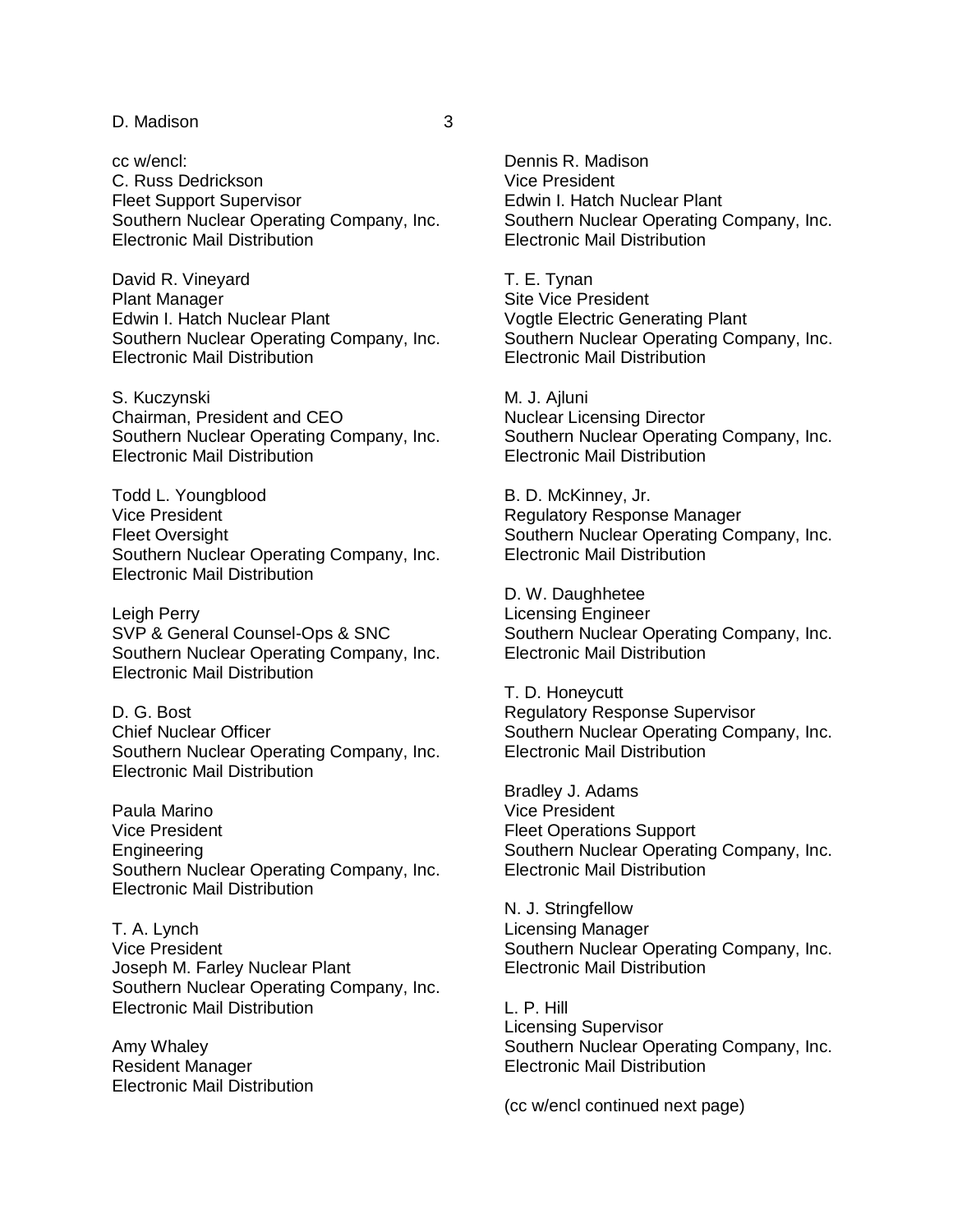(cc w/encl continued)

L. L. Crumpton Administrative Assistant, Sr. Southern Nuclear Operating Company, Inc. Electronic Mail Distribution

Steven B. Tipps Hatch Principal Engineer - Licensing Edwin I. Hatch Nuclear Plant Electronic Mail Distribution

W. E. Duvall Site Support Manager Edwin I. Hatch Nuclear Plant Electronic Mail Distribution

Mr. Ken Rosanski Resident Manager Edwin I. Hatch Nuclear Plant Oglethorpe Power Corporation Electronic Mail Distribution

Mark Williams **Commissioner** Georgia Department of Natural Resources Electronic Mail Distribution

Jerry Ranalli Municipal Electric Authority of Georgia Power Electronic Mail Distribution

Lee Foley Manager of Contracts Generation Oglethorpe Power Corporation Electronic Mail Distribution

Arthur H. Domby, Esq. Troutman Sanders Electronic Mail Distribution

James C. Hardeman Environmental Radiation Program Manager Environmental Protection Division Georgia Department of Natural Resources Electronic Mail Distribution

Chuck Mueller Manager Policy and Radiation Program Georgia Department of Natural Resources Electronic Mail Distribution

Cynthia A. Sanders Radioactive Materials Program Manager Environmental Protection Division Georgia Department of Natural Resources Electronic Mail Distribution

Mr. Steven M. Jackson Senior Engineer - Power Supply Municipal Electric Authority of Georgia Electronic Mail Distribution

Reece McAlister Executive Secretary Georgia Public Service Commission Electronic Mail Distribution

Chairman Appling County Commissioners County Courthouse 69 Tippins Street, Suite 201 Baxley, GA 31513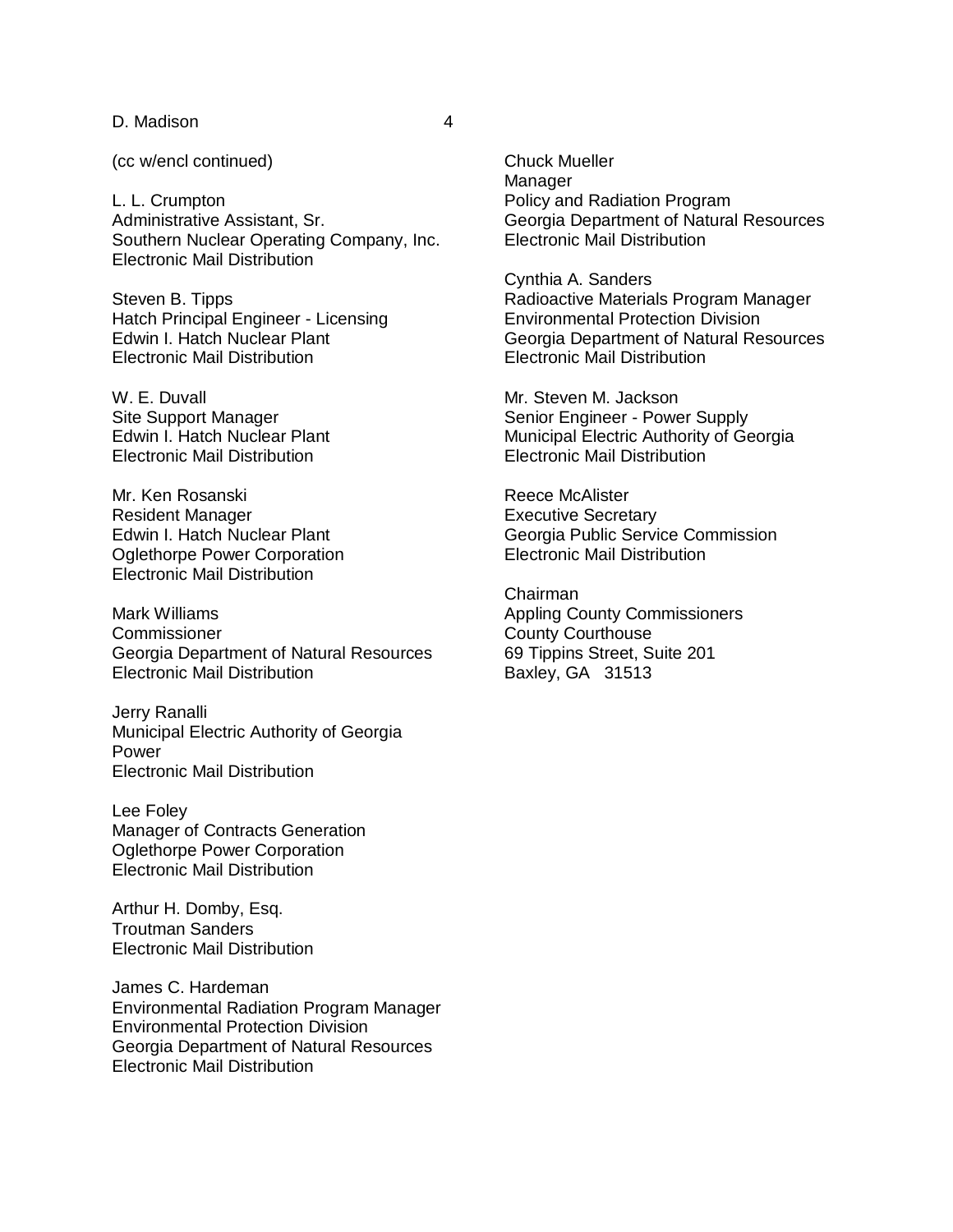Letter to Dennis R. Madison from Frank Ehrhardt dated January 28, 2013

SUBJECT: EDWIN I. HATCH NUCLEAR PLANT - NRC INTEGRATED INSPECTION REPORT 05000321/2012005, 05000366/2012005, 05000321/2012502, and 05000366/2012502

Distribution w/encl: C. Evans, RII L. Douglas, RII OE Mail RIDSNRRDIRS PUBLIC RidsNrrPMHatch Resource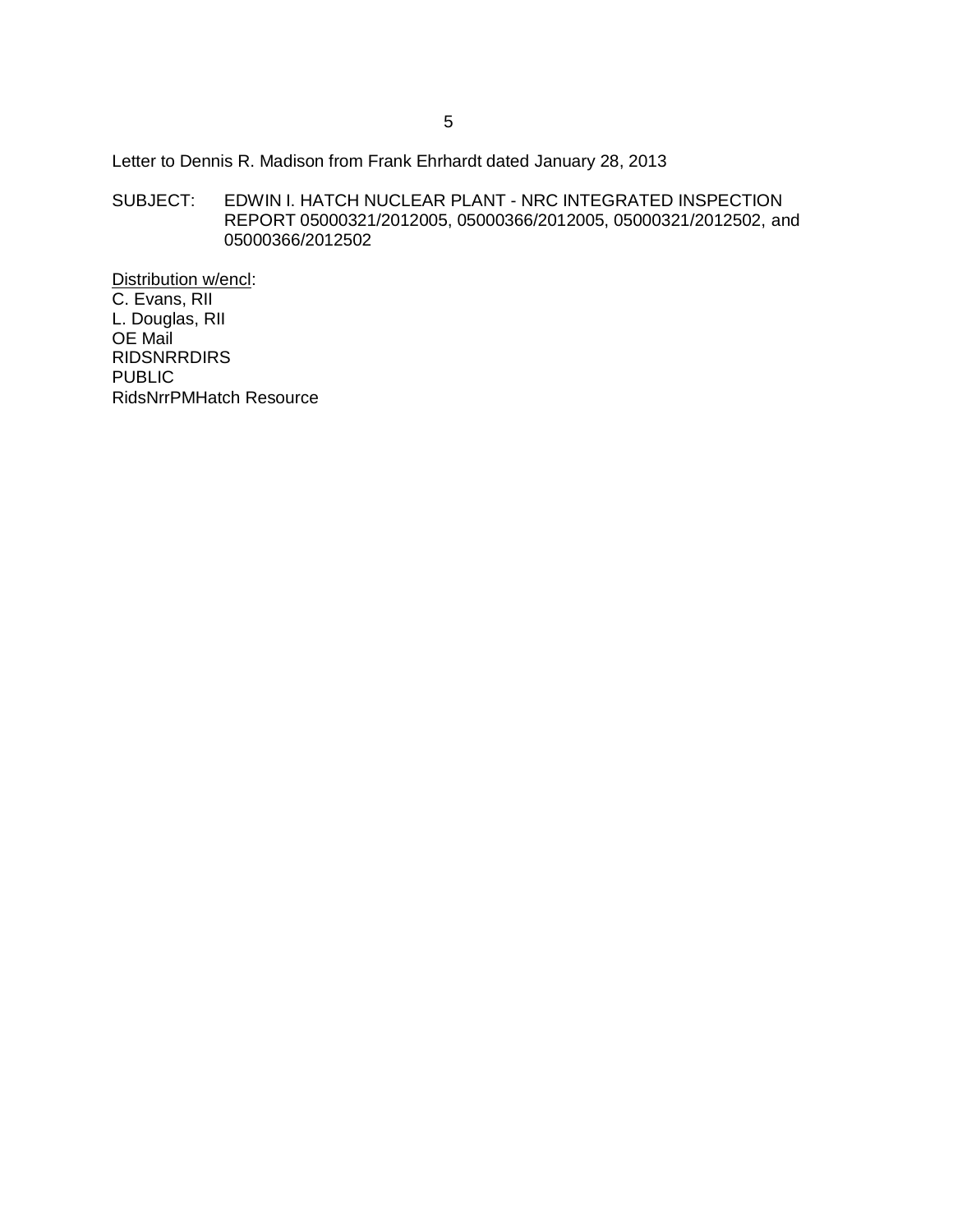## **U. S. NUCLEAR REGULATORY COMMISSION**

## **REGION II**

| Docket Nos.:  | 50-321, 50-366                                                                                                                                                                                                                                                                                                                                                                                                                                                                                                                                                          |
|---------------|-------------------------------------------------------------------------------------------------------------------------------------------------------------------------------------------------------------------------------------------------------------------------------------------------------------------------------------------------------------------------------------------------------------------------------------------------------------------------------------------------------------------------------------------------------------------------|
| License Nos.: | DPR-57 and NPF-5                                                                                                                                                                                                                                                                                                                                                                                                                                                                                                                                                        |
| Report Nos.:  | 05000321/2012005,05000366/2012005,<br>05000321/2012502, and 05000366/2012502                                                                                                                                                                                                                                                                                                                                                                                                                                                                                            |
| Licensee:     | Southern Nuclear Operating Company, Inc.                                                                                                                                                                                                                                                                                                                                                                                                                                                                                                                                |
| Facility:     | Edwin I. Hatch Nuclear Plant                                                                                                                                                                                                                                                                                                                                                                                                                                                                                                                                            |
| Location:     | Baxley, Georgia 31513                                                                                                                                                                                                                                                                                                                                                                                                                                                                                                                                                   |
| Dates:        | October 1 - December 31, 2012                                                                                                                                                                                                                                                                                                                                                                                                                                                                                                                                           |
| Inspectors:   | E. Morris, Senior Resident Inspector<br>D. Hardage, Resident Inspector<br>M. Schwieg, Resident Inspector (Brunswick)<br>S. Sandal, Senior Reactor Inspector (4OA5.2)<br>M. Miller, Senior Project Engineer<br>J. Laughlin, Emergency Preparedness Inspector (1EP4)<br>M. Speck, Senior Emergency Preparedness Inspector<br>(1EP2, 1EP3, 1EP5, 4OA1, 4OA6)<br>D. Berkshire, Emergency Preparedness Inspector<br>(1EP2, 1EP3, 1EP5, 4OA1, 4OA6)<br>W. Loo, Senior Health Physicist<br>(1EP2, 1EP3, 1EP5, 4OA1, 4OA6)<br>B. Caballero, Senior Operations Engineer (1R11.3) |
| Approved by:  | Frank Ehrhardt, Chief<br>Reactor Projects Branch 2<br><b>Division of Reactor Projects</b>                                                                                                                                                                                                                                                                                                                                                                                                                                                                               |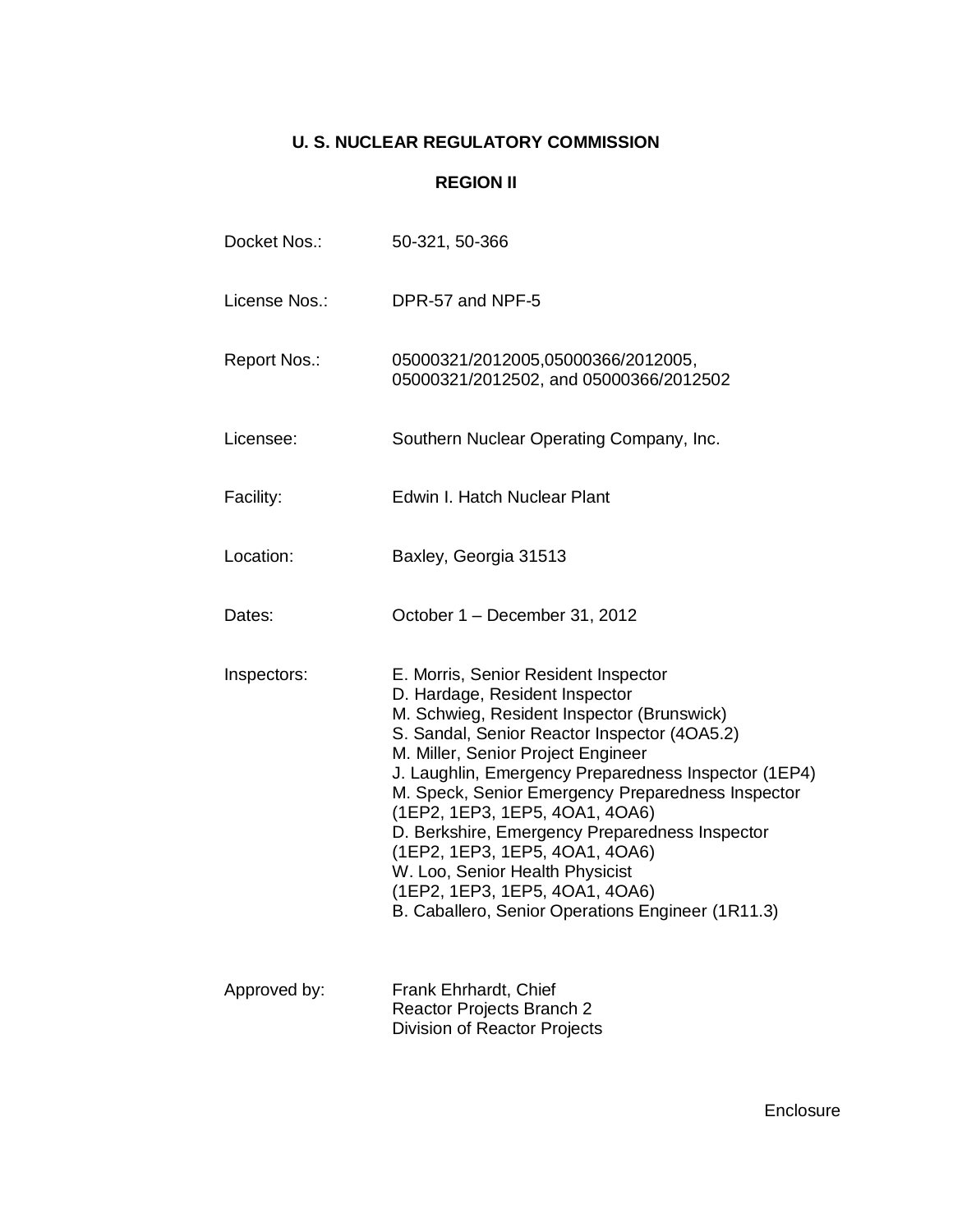## **SUMMARY OF FINDINGS**

IR 05000321/2012005, 05000366/2012005, 05000321/2012502, 05000366/2012502, 10/01/2012-12/31/2012; Edwin I. Hatch Nuclear Plant, Unit 1 & 2, Flood Protection Measures, Follow-up of Events and Notices of Enforcement Discretion, Other Activities.

The report covered a three-month period of inspection by three resident inspectors, a senior reactor inspector, a senior project engineer, three emergency preparedness inspectors, and a senior health physicist. There were two findings (one NRC identified, and one self revealing) identified and documented in this report. The significance of inspection findings are indicated by their color (i.e. greater than Green, or Green, White, Yellow, Red) and determined using Inspection Manual Chapter (IMC) 0609, "Significance Determination Process" (SDP) dated June 2, 2011. The cross-cutting aspect was determined using IMC 0310, "Components Within The Cross-Cutting Areas" dated October 28, 2011. All violations of NRC requirements are dispositioned in accordance with the NRC's Enforcement Policy dated October 1, 2010. The NRC's program for overseeing the safe operations of commercial nuclear power reactors is described in NUREG-1649, "Reactor Oversight Process" revision 4.

Cornerstone: Mitigating Systems

Green. The NRC identified a non-cited violation (NCV) of 10 CFR Part 50, Appendix  $\bullet$ B, Criterion III, "Design Control," on October 16, 2012, when the licensee failed to maintain safety-related cables in an environment for which they were designed. Specifically, safety-related cables are not designed for continuous submersion in water. The inspectors determined that a diesel fuel oil storage tank level transmitter cable and the emergency diesel generator 2A fuel oil pump 2A2 power cable were exposed to continuous submersion in water. The licensee removed the accumulated water from the pull box and initiated condition report (CR) 534897 to enter this condition into the corrective action program for resolution.

Failure to maintain safety-related cables in an environment for which they were designed does not meet the 10 CFR Part 50, Appendix B, Criterion III, "Design Control" requirement. The licensee should have identified this violation when addressing Generic Letter 2007-01 and therefore, this failure is a performance deficiency. The finding was more than minor in accordance with IMC 0612, Appendix B, "Issue Screening," dated September 7, 2012, because it is associated with the Equipment Performance attribute and adversely affected the Mitigating Systems Cornerstone objective to ensure the reliability of systems that respond to initiating events to prevent undesirable consequences. Specifically, subjecting a diesel fuel oil storage tank level transmitter cable and the 2A emergency diesel generator fuel oil transfer pump cable to continuous submersion could degrade the cable and result in failure. In accordance with IMC 0609, Attachment 4, Exhibit 2, "Mitigating Systems Screening Questions", dated June 19, 2012, the finding was determined to be of very low safety significance (Green) because questions 1 through 4 of Section A, "Mitigating SSCs and Functionality," were answered "no." The inspectors determined that the finding does not have a cross-cutting aspect because the cause of the finding was directly related to the licensee's Generic Letter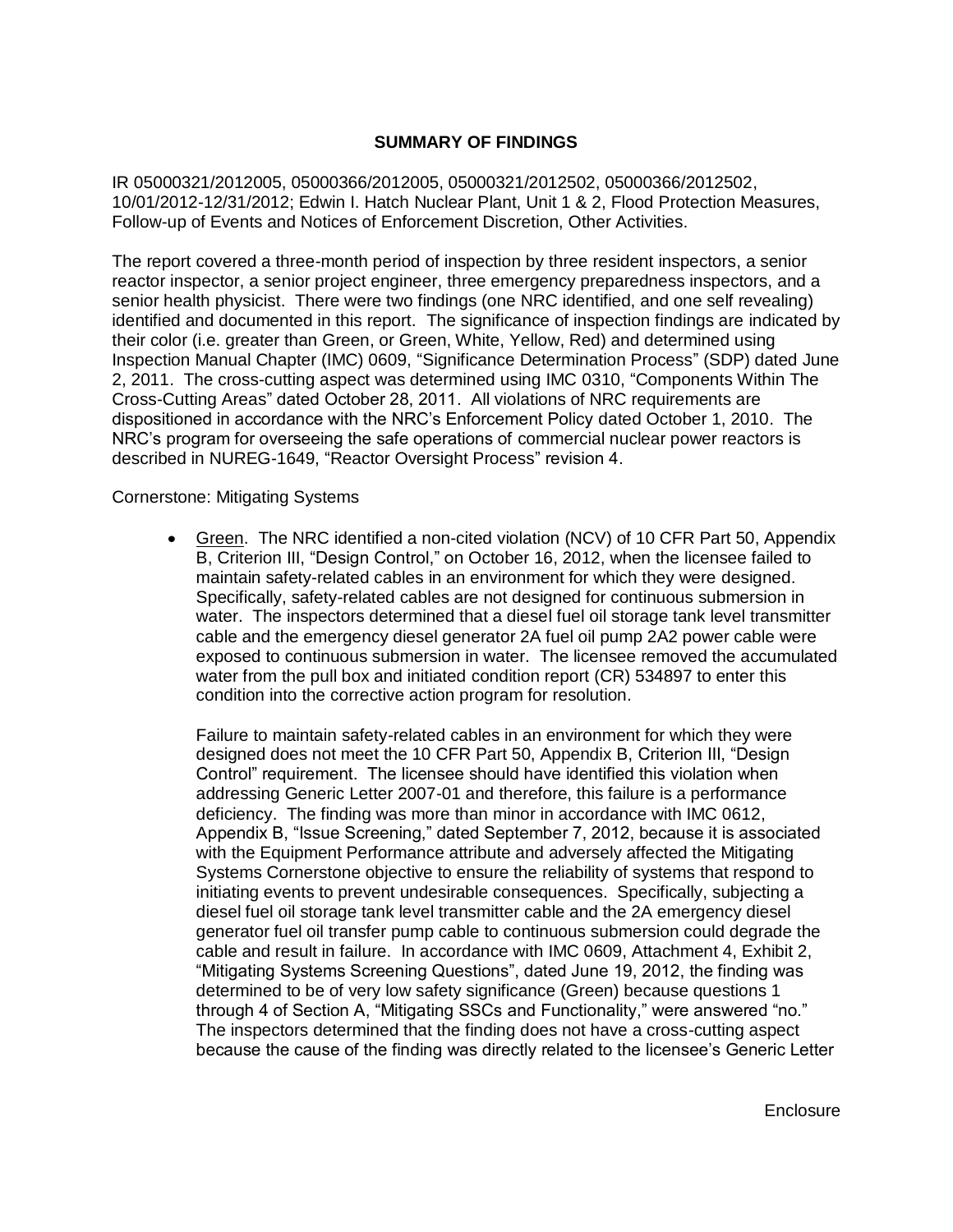2007-01 review. This review occurred more than 3 years ago; therefore, the performance deficiency is not indicative of present licensee performance. (Section 1R06)

## Cornerstone: Barrier Integrity

Severity Level IV. The NRC identified an NCV of 10 CFR 50.72(b)(3)(ii)(A) and 10 CFR 50.73(a)(2)(ii)(A), when the licensee failed to provide an 8-hour event notification and a licensee event report (LER) within 60 days to the NRC for the plant being in a condition that caused a principal safety barrier to be seriously degraded, after a cracked weld was discovered in the reactor coolant system boundary on March 13, 2012. The licensee generated CR 557188 to document the failure to provide the required notification and report to the NRC.

Failure to report a seriously degraded principal safety barrier as required by 10 CFR  $50.72(b)(3)(ii)(A)$  and 10 CFR  $50.73(a)(2)(ii)(A)$  was a performance deficiency. Using the guidance of IMC 0612, Appendix B, "Issue Screening," dated September 7, 2012, the inspectors determined the performance deficiency involved a violation that could have impacted the regulatory process, therefore, this violation was dispositioned using the traditional enforcement process. In accordance with Section 6.9.d.9 of the NRC Enforcement Policy, a failure to make a report required by 10 CFR 50.72 or 50.73 is a Severity Level IV violation. Cross-cutting aspects are not assigned to traditional enforcement violations. (Section 4OA3.1)

## Cornerstone: Emergency Preparedness

Green. A self-revealing NCV of 10 CFR Part 50.54(q)(2), was identified when the licensee failed to maintain an adequate on-site Technical Support Center (TSC) to support emergency response. The violation existed from November 10 to December 22, 2011, when the TSC ventilation system was returned to service following a modification which replaced the TSC air conditioning cooling coils and condensing unit. During the modification, the control circuit transformer for the new cooling coil and condensing unit was not adequately sized to provide full system load. This resulted in a loss of the TSC air conditioning climate control system on December 21, 2011, when the undersized transformer tripped on thermal overload. The licensee replaced the undersized transformer with a properly sized transformer and entered this issue into their corrective action program as CR 386124.

The licensee's installation of a transformer for the TSC cooling coil and condensing unit control circuit that was not adequately designed to provide full system load was a performance deficiency. On December 21, 2011, this failure directly led to the licensee failing to meet 10 CFR 50.47(b)(8) which requires, in part, that adequate emergency facilities to support the emergency response are provided and maintained. The licensee failed to identify the undersized transformer design deficiency during both their modification documentation reviews and post modification testing. The performance deficiency was more than minor in accordance with IMC 0612, Appendix B, "Issue Screening," dated September 7, 2012, because it is associated with the Facilities and Equipment attribute and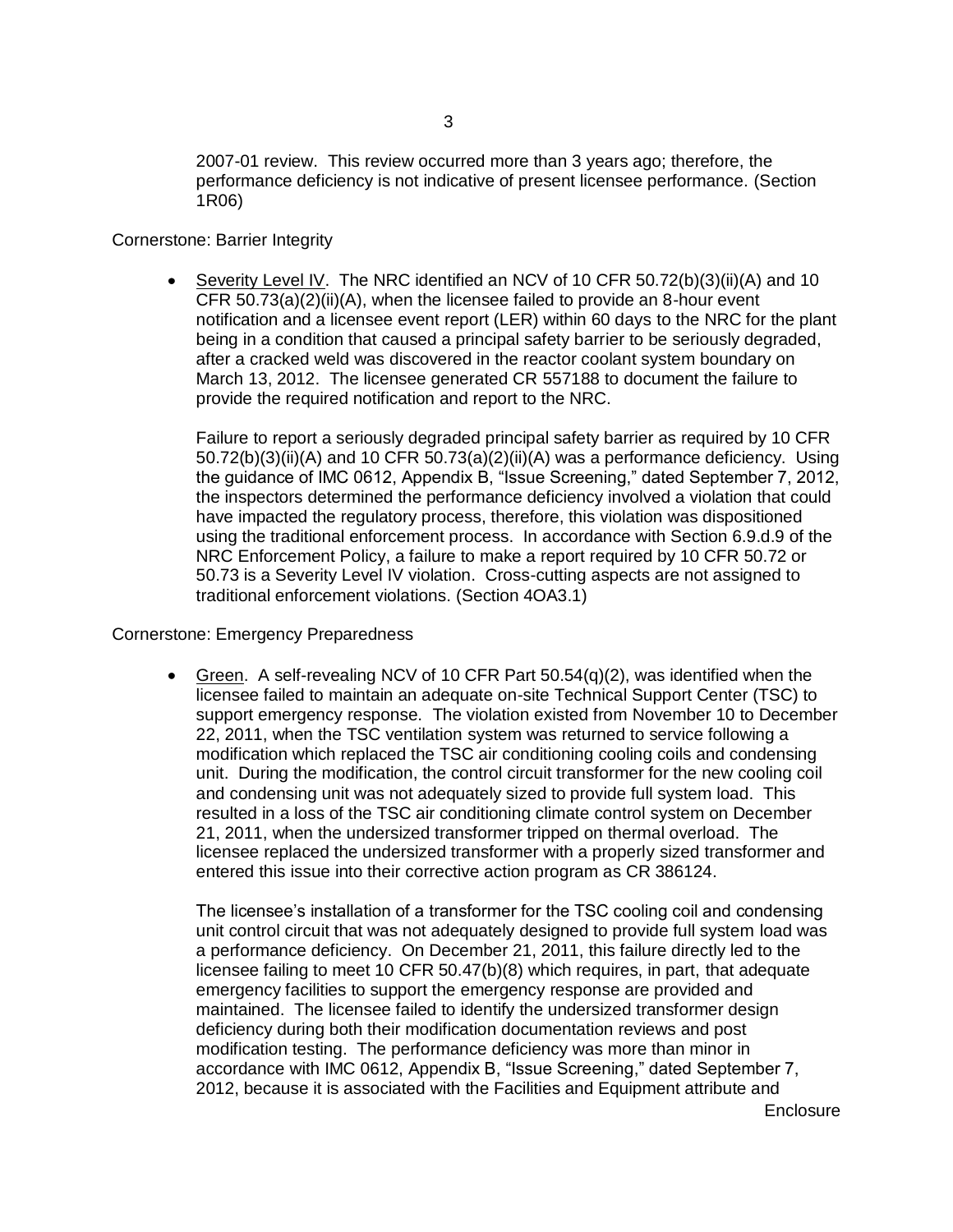adversely affected the Emergency Preparedness Cornerstone objective of ensuring the licensee is capable of implementing adequate measures to protect the health and safety of the public in the event of a radiological emergency. Specifically, with the cooling coil and condensing unit control circuit transformer in a tripped condition the TSC is non-functional per the site's Technical Requirements Manual. This finding was evaluated in accordance with IMC 0609, Appendix B, "Emergency Preparedness Significance Determination Process," dated February 24, 2012. Utilizing Attachment 2 of IMC 0609, Appendix B, the inspectors determined the finding is associated with planning standard function 10 CFR 50.47(b)(8) Emergency Facilities and Equipment, which is not a risk-significant planning standard. Therefore the first two blocks (Loss of Risk Significant Planning Standard and Risk Significant Planning Standard Degraded Function) were answered, "no". The inspectors determined there was not a loss of the (b)(8) planning standard function, because the transformer was able to be reset, restoring air conditioning to the TSC, and key emergency response members would have been able to perform their assigned emergency plan function. Therefore per the flowchart this violation screened as Green. The finding has a cross cutting aspect in the resource component of the human performance area because DCP SNC330548, "Remove/Replace Cooling Coil and Condensing Unit serving TSC (1X75-B001 and 1X75-B002)," did not ensure the transformer for the cooling coil and condensing unit control circuit was designed to supply full control circuit load under high load demand. [H.2.(c)] (Section 4OA5.4)

Violations of very low safety significance or severity level IV that were identified by the licensee have been reviewed by the NRC. Corrective actions taken or planned by the licensee have been entered into the licensee's corrective action program. These violations and corrective action tracking numbers are listed in Section 4OA7 of this report.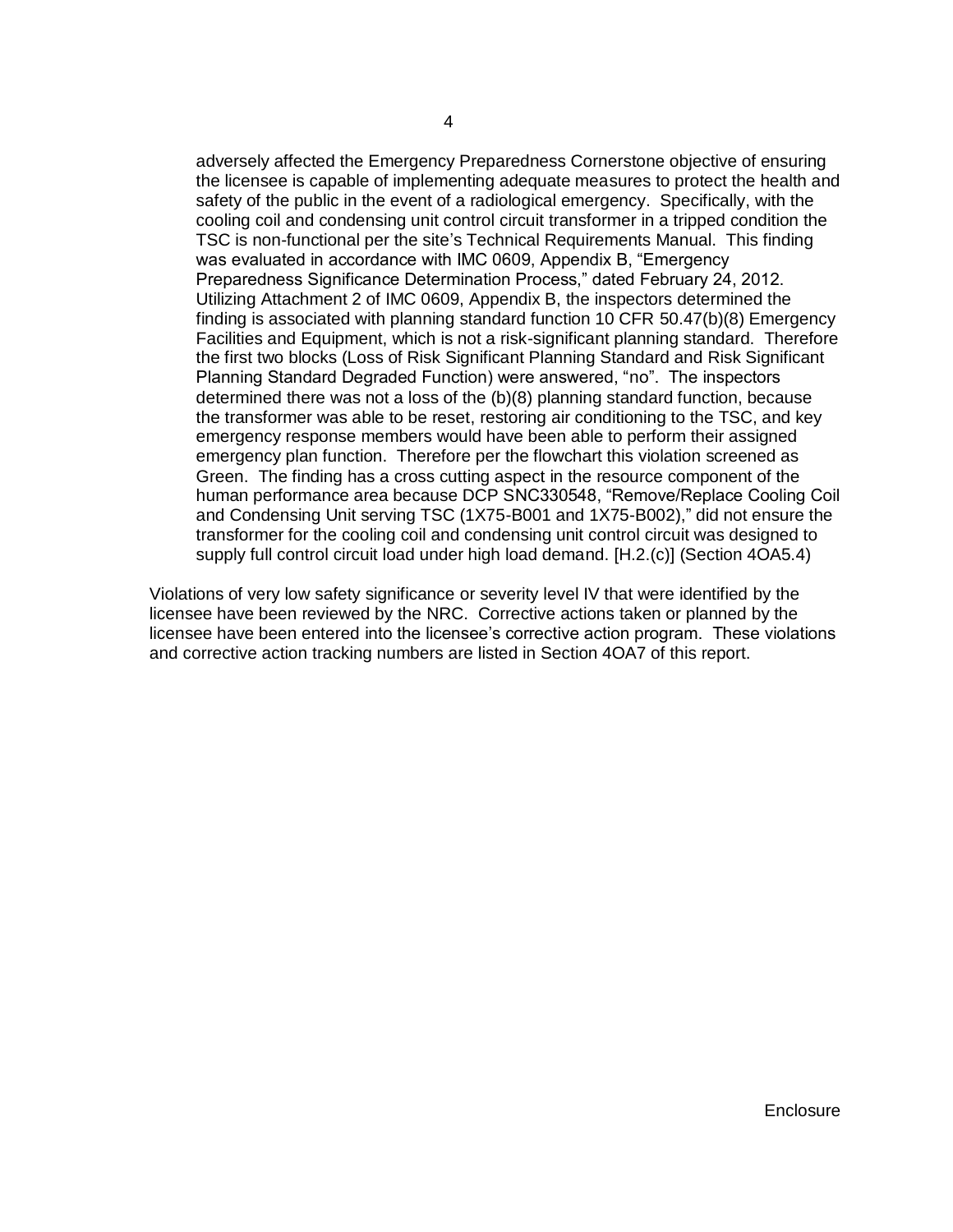## **REPORT DETAILS**

## Summary of Plant Status

Unit 1 operated throughout the inspection period at or near 100 percent rated thermal power (RTP).

Unit 2 began the inspection period at or near 100 percent RTP. On October 25, plant operators reduced Unit 2 power to 88 percent RTP in response to high condensate temperature. The operators returned Unit 2 to 100 percent RTP on October 26, and remained at or near 100 percent RTP for the remainder of the inspection period.

1. REACTOR SAFETY

Cornerstones: Initiating Events, Mitigating Systems, and Barrier Integrity

- 1R01 Adverse Weather Protection (71111.01)
	- a. Inspection Scope

## Seasonal Extreme Weather Conditions

The inspectors conducted a detailed review of the station's adverse weather procedures written for extreme low temperatures. The inspectors verified that weather related equipment deficiencies identified during the previous year had been corrected prior to the onset of seasonal extremes. The inspectors evaluated the licensee's implementation of adverse weather preparation procedures and compensatory measures before the onset of seasonal extreme cold weather conditions. Documents reviewed are listed in the Attachment. The inspectors evaluated the following risksignificant areas:

- Intake structure
- Condensate storage tanks
- b. Findings

No findings were identified.

## 1R04 Equipment Alignment (71111.04)

a. Inspection Scope

## Partial Walkdowns

The inspectors verified that critical portions of selected risk-significant systems were correctly aligned. The inspectors selected systems for assessment because they were a redundant or backup system/train, were important for mitigating risk for the current plant conditions, had been recently realigned, or were a single-train system. The inspectors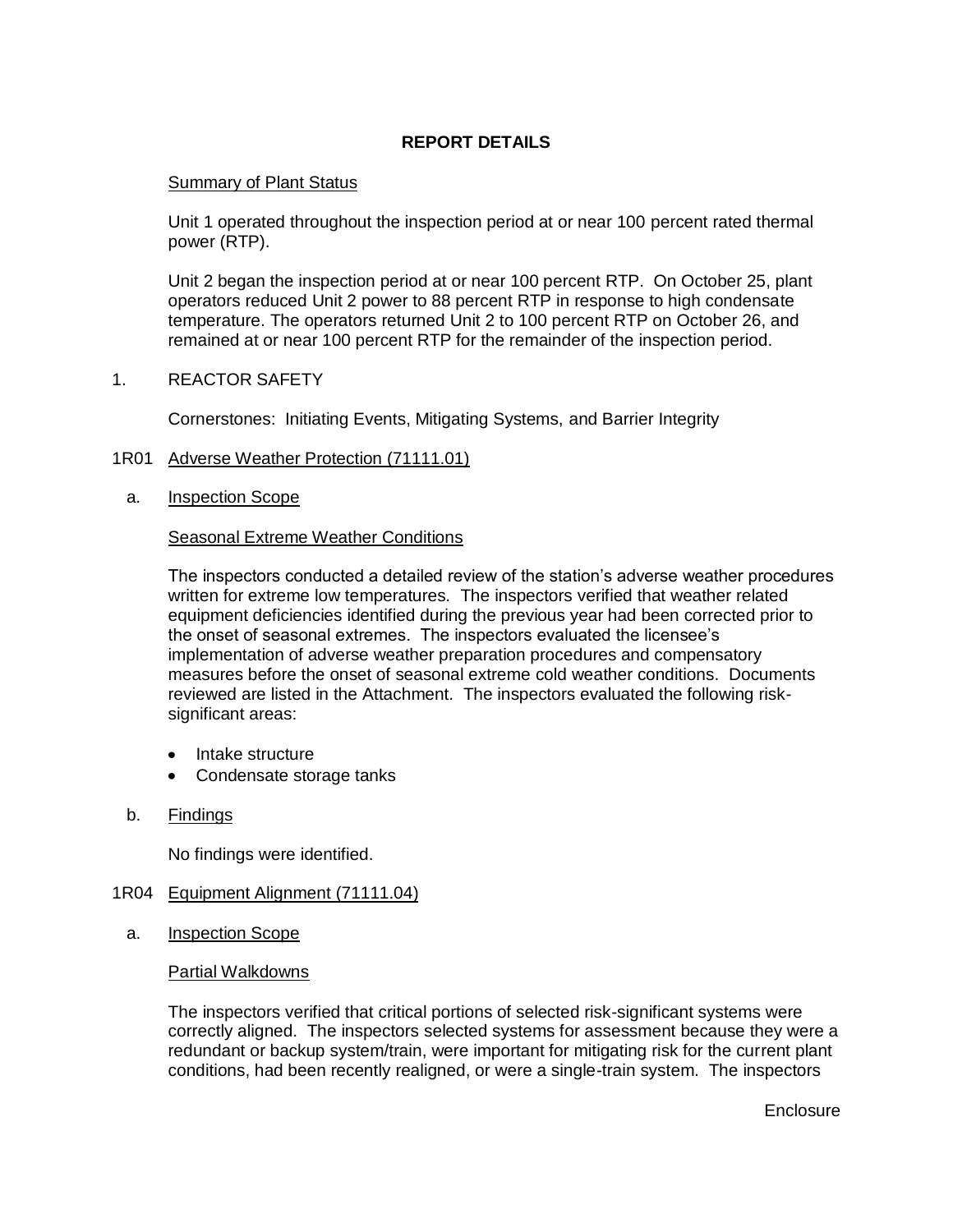determined the correct system lineup by reviewing plant procedures and drawings. The inspectors verified that critical portions of the selected systems were correctly aligned by performing partial walkdowns. Documents reviewed are listed in the Attachment. The inspectors selected the following three systems/trains to inspect:

- Unit 1 A train of residual heat removal service water system while B train was out of service for maintenance, October 18
- Unit 1 A train of plant service water system while B train was out of service for maintenance, October 22
- Unit 2 B train of the residual heat removal system while the A train of the residual heat removal system was out of service for maintenance, November 5
- b. Findings

No findings were identified.

- 1R05 Fire Protection (71111.05AQ)
	- a. Inspection Scope

## Quarterly Inspection

The inspectors evaluated the adequacy of selected fire plans by comparing the fire plans to the defined hazards and defense-in-depth features specified in the fire protection program. In evaluating the fire plans the inspectors assessed the following items: (1) control of transient combustibles and ignition sources, (2) fire detection systems, (3) water-based fire suppression systems, (4) gaseous fire suppression systems, (5) manual firefighting equipment and capability (6) passive fire protection features, (7) compensatory measures and fire watches, and (8) issues related to fire protection contained in the licensee's corrective action program. The inspectors toured the following five fire areas to assess material condition and operational status of fire protection equipment. Documents reviewed are listed in the Attachment.

- Unit 1 and 2, diesel fuel storage tanks, fire zones 1610-12, 2610, 2612
- Unit 1, switchgear rooms, fire zones 1404, 1408, 1412
- Unit 2, standby gas filter room and heating and ventilation room, fire zones 2205Q, 2205T
- Unit 1 and 2, condensate storage tanks, fire zone 1603, 2603
- Unit 2, reactor building elevation 203 working floor and stack monitoring room, fire zones 2205X, 2205Y

## b. Findings

No findings were identified.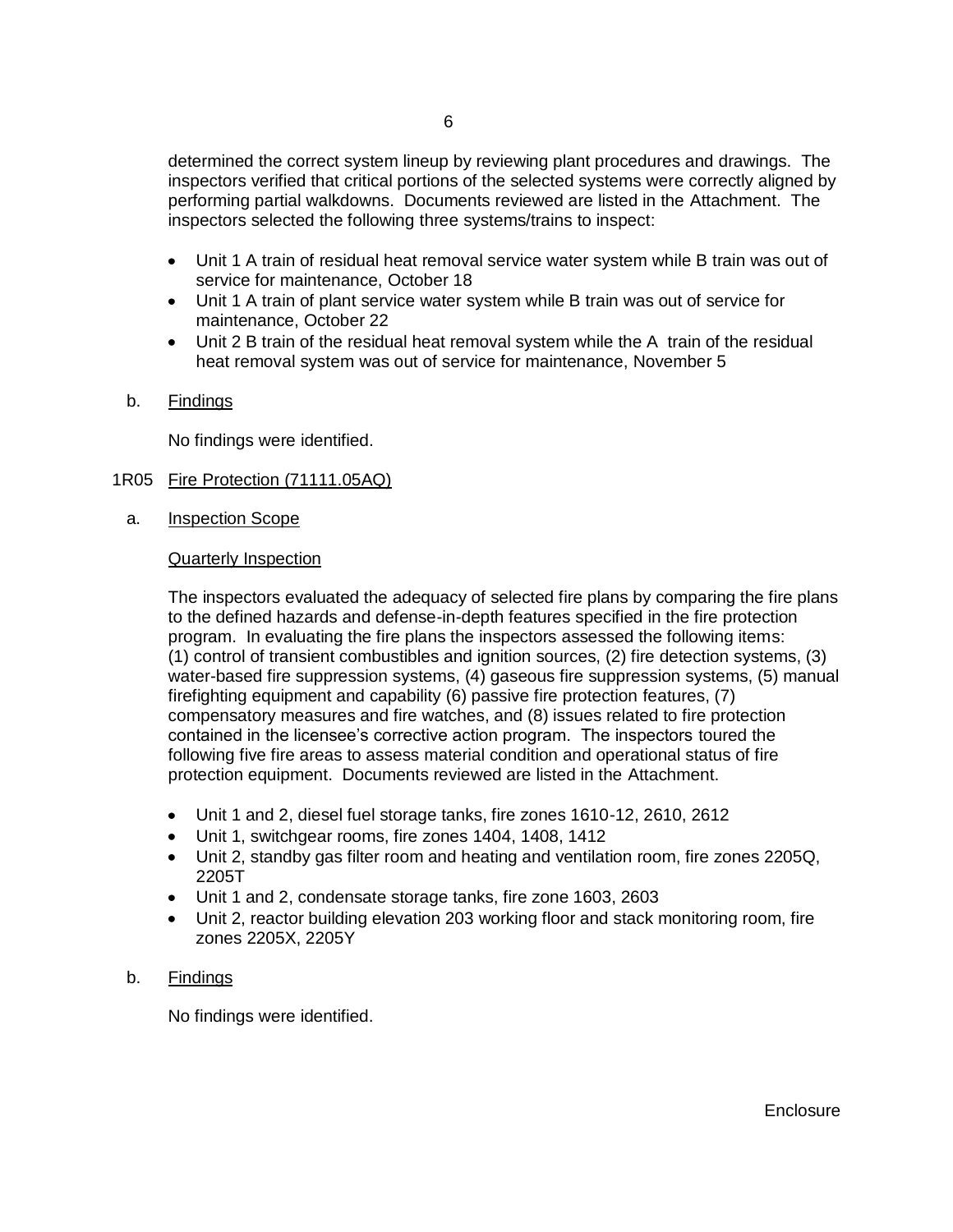#### 7

#### 1R06 Flood Protection Measures (71111.06)

#### a. Inspection Scope

#### Underground Cables

The inspectors reviewed related flood analysis documents and inspected the areas listed below that contain cables whose failure could disable risk significant equipment. The inspector directly observed the condition of cables and cable support structures and, as applicable, verified that dewatering devices and drainage systems were functioning properly. In addition, the inspectors verified the licensee was identifying and properly addressing issues using their corrective action program. Documents reviewed are listed in the Attachment.

- PB1-DP, pull box located near emergency diesel generator fuel oil storage tanks
- PB1-DO, pull box located near emergency diesel generator fuel oil storage tanks

#### b. Findings

Introduction: The NRC identified a Green NCV of 10 CFR Part 50, Appendix B, Criterion III, "Design Control," on October 16, 2012, when the licensee failed to maintain safetyrelated cables in an environment for which they were designed. Specifically, a diesel fuel oil storage tank level transmitter cable and the emergency diesel generator 2A fuel oil pump 2A2 power cable were exposed to continuous submersion in water.

Description: On October 16, 2012, during an NRC inspection of underground cable pull boxes PB1-DP and PB1-DO, safety-related cables were identified as submerged in approximately 1.5 inches of water. The submerged low-voltage cables were identified as a diesel fuel oil storage tank level transmitter cable (RUE820M02) and the emergency diesel generator 2A fuel oil transfer pump 2A2 cable (RSE826M01). The inspectors determined that the cable design qualification does not include continuous submerged conditions. The inspectors also determined that the licensee did not thoroughly evaluate the condition described in NRC Generic Letter 2007-01, "Inaccessible or Underground Power Cable Failures that Disable Accident Mitigation Systems or Cause Plant Transients." Specifically, the licensee did not identify pull boxes PB1-DP and PB1-DO as containing safety-related cables during their Generic Letter 2007-01 review. Therefore, these pull boxes were not included in the licensee's modification scope to raise safety-related cables from the bottom of the pull boxes to prevent cable submergence. The licensee removed the accumulated water from the pull boxes and wrote CR 534897 to enter this condition into the corrective action program for resolution.

Analysis: Failure to maintain safety-related cables in an environment for which they were designed does not meet the 10 CFR Part 50, Appendix B, Criterion III, "Design Control" requirement. The licensee should have identified this violation when addressing Generic Letter 2007-01 and therefore, this failure is a performance deficiency. The finding was more than minor in accordance with IMC 0612, Appendix B, "Issue Screening," dated September 7, 2012, because it is associated with the Equipment Performance attribute and adversely affected the Mitigating Systems Cornerstone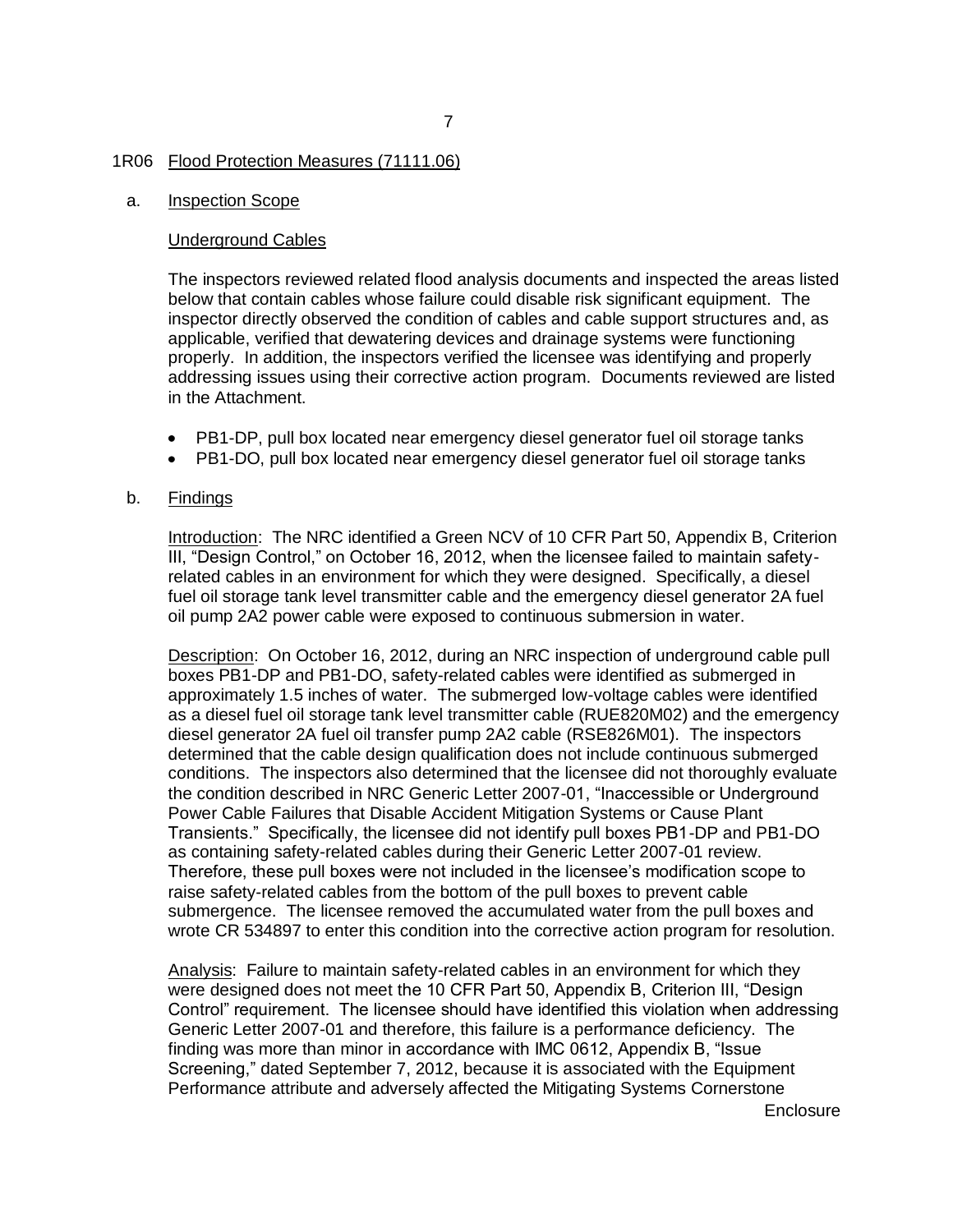objective to ensure the reliability of systems that respond to initiating events to prevent undesirable consequences. Specifically, subjecting a diesel fuel oil storage tank level transmitter cable and the 2A emergency diesel generator fuel oil transfer pump cable to continuous submersion could degrade the cable and result in failure. In accordance with IMC 0609, Attachment 4, Exhibit 2, "Mitigating Systems Screening Questions", dated June 19, 2012, the finding was determined to be of very low safety significance (Green) because questions 1 through 4 of Section A, "Mitigating SSCs and Functionality," were answered "no." The inspectors determined that the finding does not have a cross-cutting aspect because the cause of the finding was directly related to the licensee's Generic Letter 2007-01 review. This review occurred more than 3 years ago; therefore, the performance deficiency is not indicative of present licensee performance.

Enforcement: 10 CFR Part 50, Appendix B, Criterion III, "Design Control" requires in part, that measures shall be established to ensure that applicable regulatory requirements and the design basis are correctly translated into specifications, drawings, procedures, and instructions. Contrary to the above, since the initial construction the licensee did not establish measures to correctly translate the design basis for safetyrelated cables RUE820M02 and RSE826M01 into specifications, drawings, procedures, and instructions. Specifically, cables RUE820M02 and RSE826M01 are not designed for continuous submersion in water, but were being maintained in a cable pull box containing standing water which submerged these cables. The licensee removed the water contained in the pull boxes to restore compliance. This violation is being treated as an NCV, consistent with Section 2.3.2 of the Enforcement Policy because it was of very low safety significance and was entered into the licensee's corrective action program as CR 534897 to address recurrence. (NCV 05000366/2012005-01, Low Voltage Safety-related Cables Subjected to Water Submersion.)

- 1R11 Licensed Operator Requalification Program and Licensed Operator Performance (71111.11)
- .1 Resident Inspector Quarterly Review of Licensed Operator Requalification
	- a. Inspection Scope

On October 11, the inspectors observed the performance of licensee job performance measures (JPMs), including:

- maximize control rod drive flow during a control room evacuation
- startup of a reactor feed pump turbine
- vent primary containment alternate path
- actuate the diesel generator room carbon dioxide system alternate path
- determine the evacuation route during an emergency.

The inspectors reviewed the JPMs for examination administration errors, and independently assessed the facility instructor results of the examinee performance for the JPMs observed. Documents reviewed are listed in the Attachment.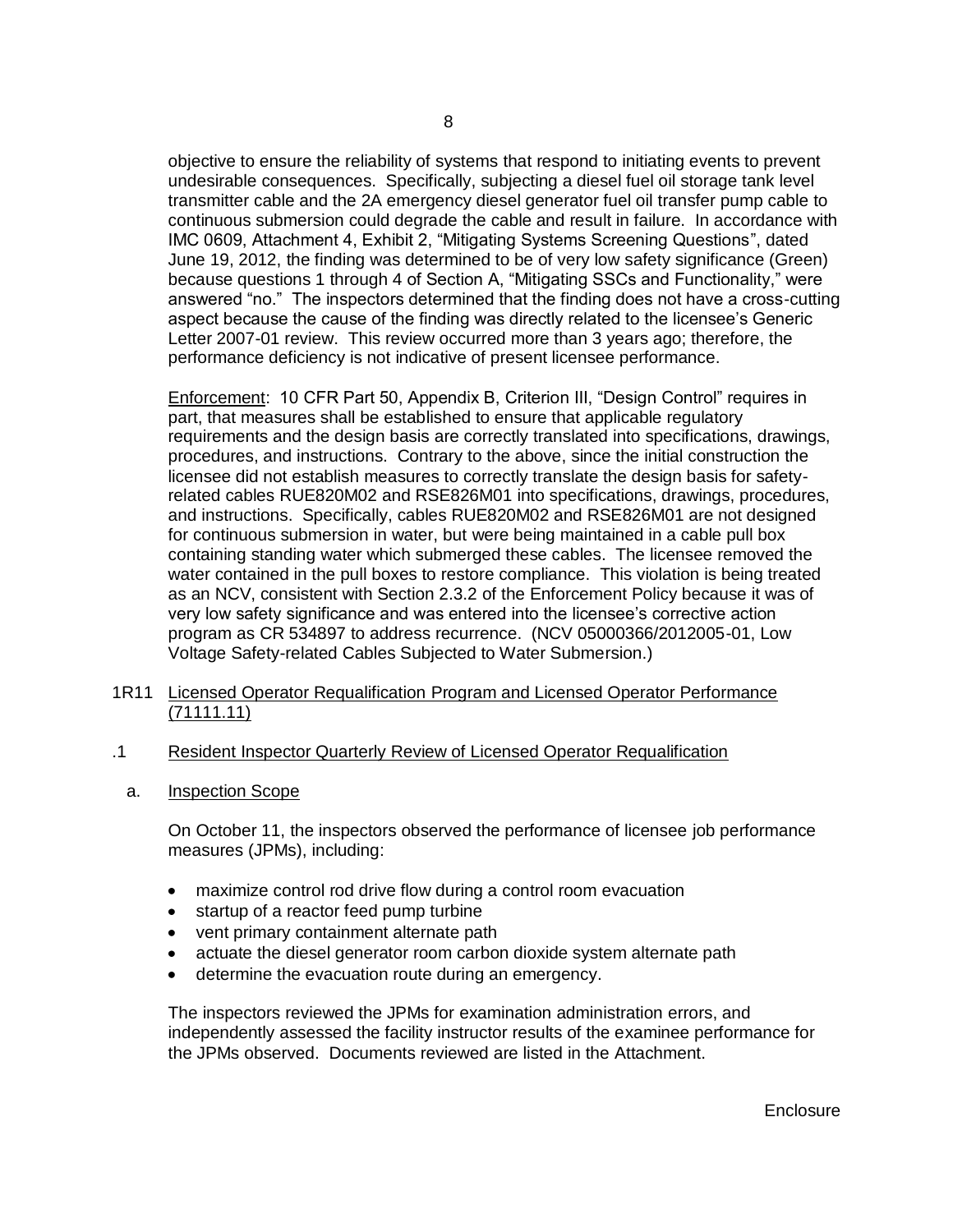## b. Findings

No findings were identified.

## .2 Resident Inspector Quarterly Review (Licensed Operator Performance):

a. Inspection Scope

The inspectors observed licensed operator performance in the main control room during a loss of the running 2C air compressor and preparation for the Unit 1 condensate storage tank inspection. Inspectors observed licensed operator performance to assess the following:

- Use of plant procedures
- Control board manipulations
- Communications between crew members
- Use and interpretation of instruments, indications, and alarms
- Use of human error prevention techniques
- Documentation of activities
- Management and supervision

Documents reviewed are listed in the Attachment.

b. Findings

No findings were identified.

## .3 Annual Review of Licensee Requalification Examination Results (71111.11A)

a. Inspection Scope

On November 28, 2012, the licensee completed administering the annual requalification operating test, which is required to be administered to all licensed operators in accordance with 10 CFR 55.59(a)(2). The inspectors performed an in-office review of the overall pass/fail results of the individual operating tests and the crew simulator operating tests. These results were compared to the thresholds established in Manual Chapter 609, Appendix I, Operator Requalification Human Performance Significance Determination Process.

b. Findings

No findings were identified.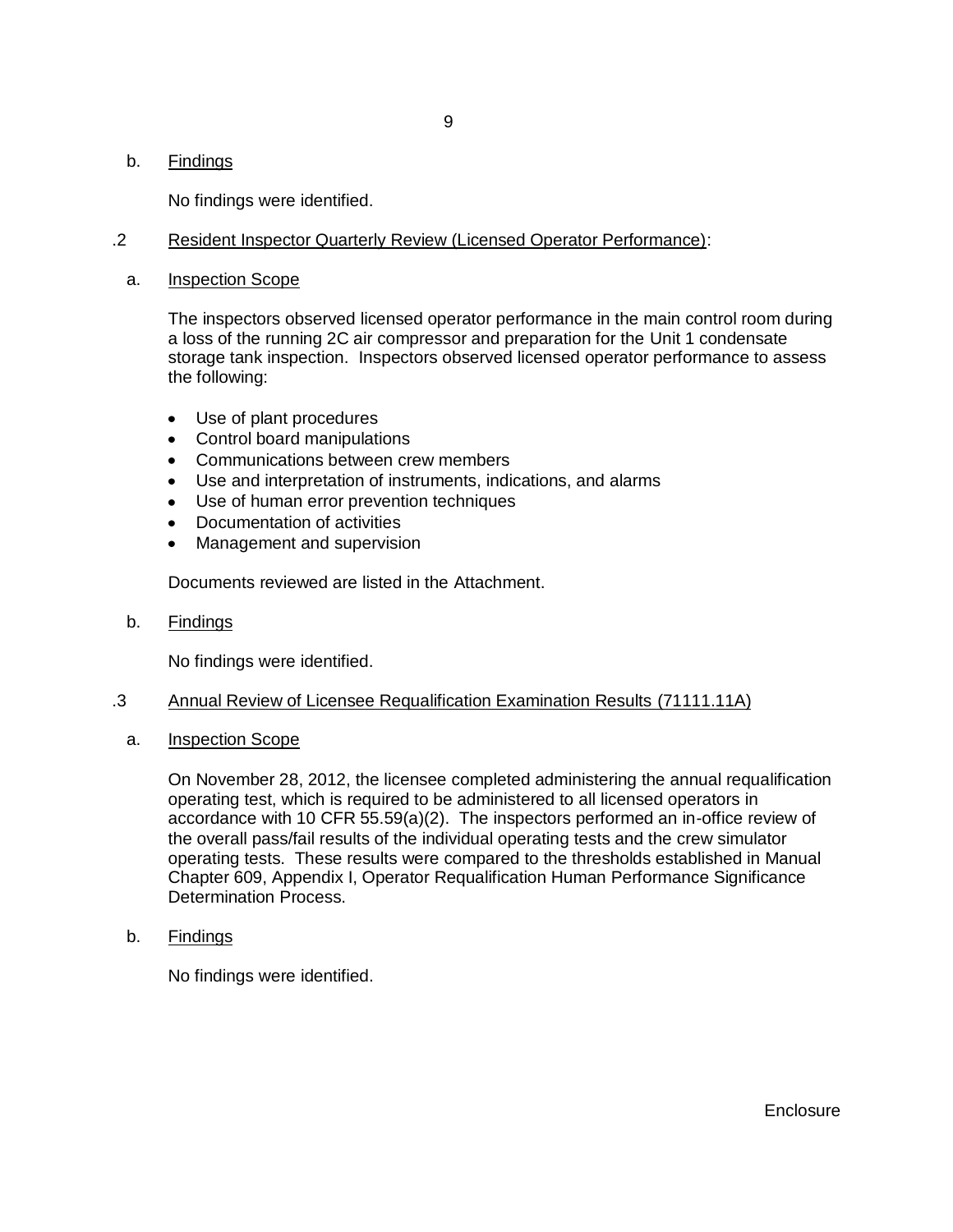#### 1R12 Maintenance Effectiveness (71111.12)

#### a. Inspection Scope

The inspectors assessed the licensee's treatment of the issues listed below in order to verify the licensee appropriately addressed equipment problems within the scope of the Maintenance Rule (10 CFR 50.65). The inspectors reviewed procedures and records in order to evaluate the licensee's identification, assessment, and characterization of the problems as well as their corrective actions for returning the equipment to a satisfactory condition. Documents reviewed are listed in the Attachment. The inspectors also interviewed system engineers and the maintenance rule coordinator to assess the accuracy of performance deficiencies and extent of condition.

- Unit 1, residual heat removal system, 1E11
- Unit 1 and Unit 2, condensate and feedwater system, N21 and C32

#### b. Findings

No findings were identified.

#### 1R13 Maintenance Risk Assessments and Emergent Work Control (71111.13)

a. Inspection Scope

The inspectors reviewed the maintenance activities listed below to verity the licensee assessed and managed plant risk as required by 10 CFR 50.65(a)(4) and licensee procedures. The inspectors assessed the adequacy of the licensee's risk assessments and implementation of risk management actions. The inspectors also verified that the licensee was identifying and resolving problems with assessing and managing maintenance-related risk using the corrective action program. Additionally, for maintenance resulting from unforeseen situations, the inspectors assessed the effectiveness of the licensee's planning and control of emergent work activities. Documents reviewed are listed in the Attachment.

- Week of September 29 October 5, including 1A turbine building chiller outage, Unit 1 and 2 manual scram functional testing, 1A reactor protection system motor generator electrical preventive maintenance and bushing replacement, river dredging, and pre-outage main transformer foundation construction in unit 2 switchyard.
- Week of October 8 October 12, including scheduled maintenance on Unit 1 A plant service water pump and C condensate booster pump, and emergent work on Unit 2 B reactor protection system.
- Week of November 3 November 9, including scheduled maintenance on Unit 2 A residual heat removal system, Unit 2 A diesel generator battery charger, and Unit 1 A diesel generator air compressor.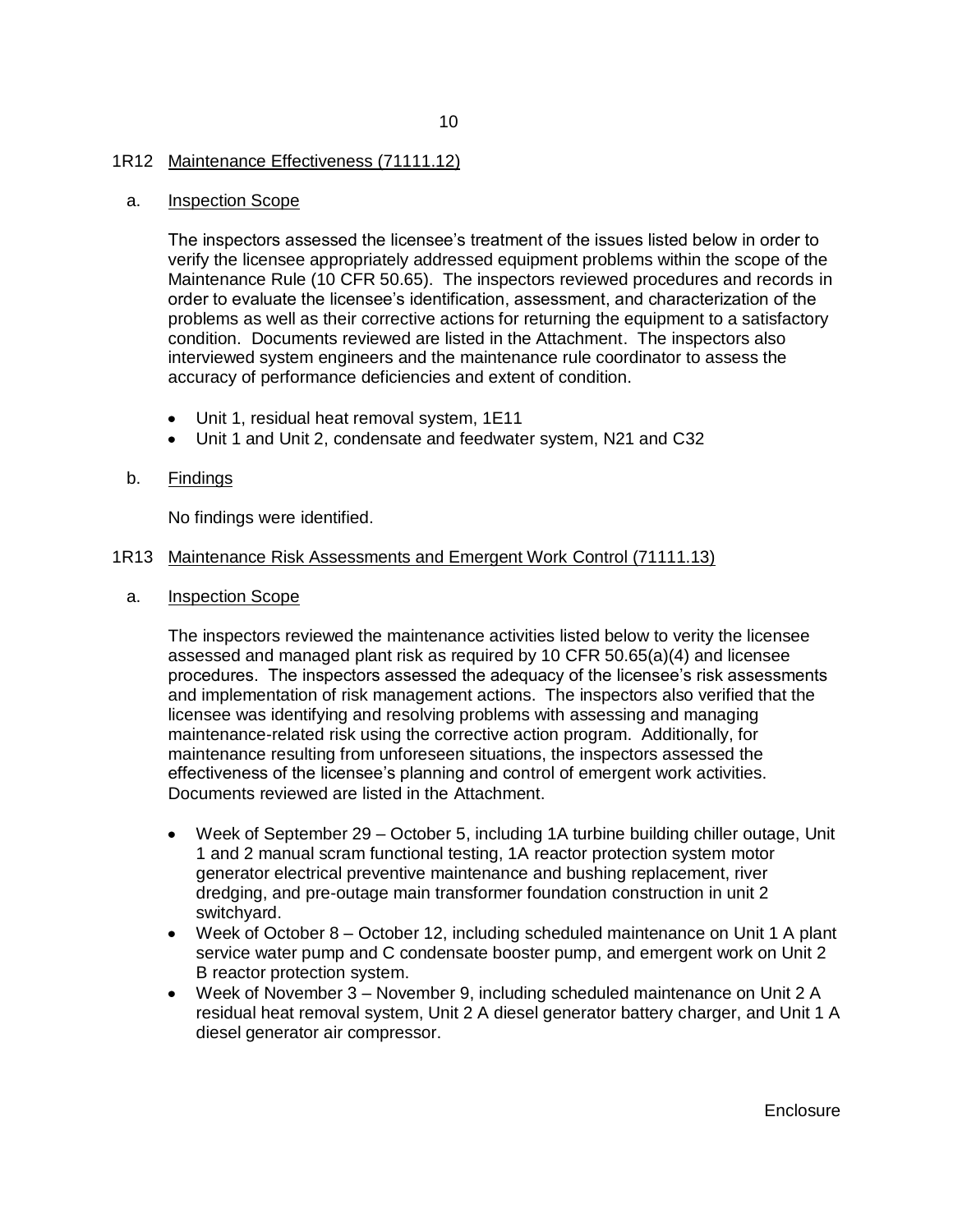- Week of November 10 November 16, including scheduled maintenance on the Unit 2 high pressure coolant injection pump, replacement of the Duval line disconnect switch in the switchyard, and emergent maintenance on 2B standby gas filter train.
- Week of December 1 December 7, including scheduled maintenance on Unit 1 A electro-hydraulic control pump, Unit 1 battery charger 1R42-S032E, Unit 2 G cooling tower fans, and Unit 2 C residual heat removal pump breaker.
- b. Findings

No findings were identified.

## 1R15 Operability Evaluations and Functionality Assessments (71111.15)

a. Inspection Scope

The inspectors reviewed the following three operability evaluations and compared the evaluations to the system requirements identified in the Technical Specifications (TS) and the Final Safety Analysis Report (FSAR) to ensure operability was adequately assessed and the system or component remained available to perform its intended function. Also, the inspectors assessed the adequacy of compensatory measures implemented as a result of the condition. Documents reviewed are listed in the Attachment.

- Emergency diesel generator 1B jacket water heat exchanger leak, CR 533593
- Primary containment isolation valve, 1D11-F050, leak test, CR 538802
- Secondary containment surveillance test invalid due to high standby gas treatment flow, CR 548475
- b. Findings

No findings were identified.

## 1R19 Post-Maintenance Testing (71111.19)

a. Inspection Scope

For the following four post maintenance tests, the inspectors reviewed the test scope to verify the test demonstrated the work performed was completed correctly and the affected equipment was functional and operable in accordance with TS requirements. The inspectors also reviewed equipment status and alignment to verify the system or component was available to perform the required safety function. Documents reviewed are listed in the Attachment.

- WO SNC378202, Inspect 4160 volt breaker VAH-4005
- WO SNC105532, Repair leak on residual heat removal service water strainer 1E11- D003B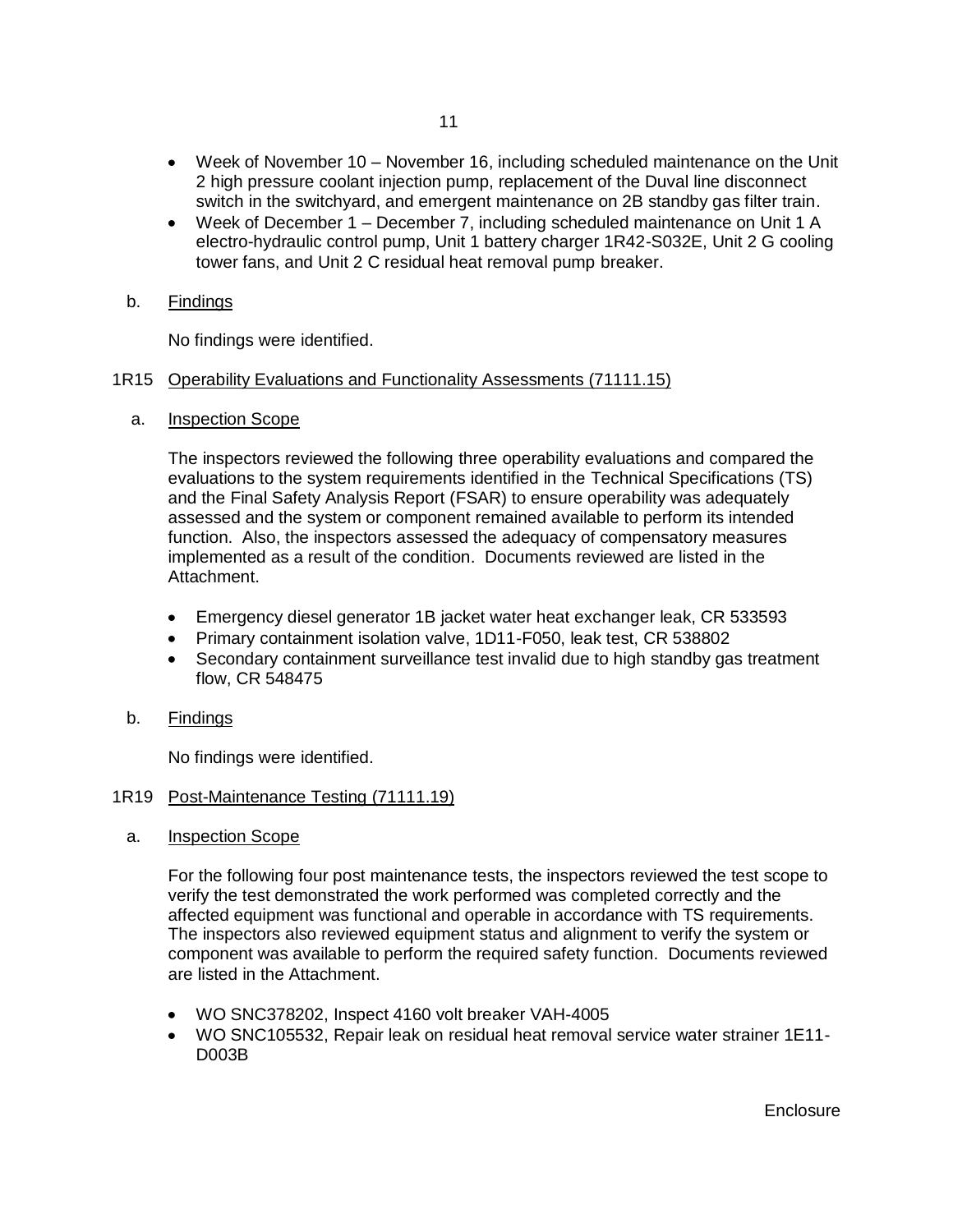- WO SNC317208, 2E11-F007A electrical and spring pack Inspection
- WO SNC393941, repair Unit 2 high pressure coolant injection pump discharge check valve
- b. Findings

No findings were identified.

#### 1R22 Surveillance Testing (71111.22)

a. Inspection Scope

The inspectors reviewed two licensee surveillance test procedures and either witnessed the test or reviewed test records to determine if the scope of the test adequately demonstrated the affected equipment was operable. The inspectors reviewed these activities to assess for preconditioning of equipment, procedure adherence, and equipment alignment following completion of the surveillance. The inspectors reviewed licensee procedure NMP-GM-005-GL03, Human Performance Tools, and attended selected briefings to determine if procedure requirements were met. Documents reviewed are listed in the Attachment.

Risk Management Technical Specification Initiative 5b Surveillance Frequency Control Program Change

34SV-C11-003-1(2), Rod Control Exercise

## In-Service Test

- 34SV-E11-001-2, 2A Residual Heat Removal Pump Operability, October 29
- b. Findings

No findings were identified.

Cornerstone: Emergency Preparedness

#### 1EP2 Alert and Notification System Evaluation

a. Inspection Scope

The inspectors evaluated the adequacy of the licensee's methods for testing the alert and notification system in accordance with NRC Inspection Procedure 71114, Attachment 02, Alert and Notification System Evaluation. The applicable planning standard, 10 CFR Part 50.47(b)(5) and its related 10 CFR Part 50, Appendix E, Section IV.D requirements were used as reference criteria. The criteria contained in NUREG-0654, Criteria for Preparation and Evaluation of Radiological Emergency Response Plans and Preparedness in Support of Nuclear Power Plants, Revision 1, were also used as a reference.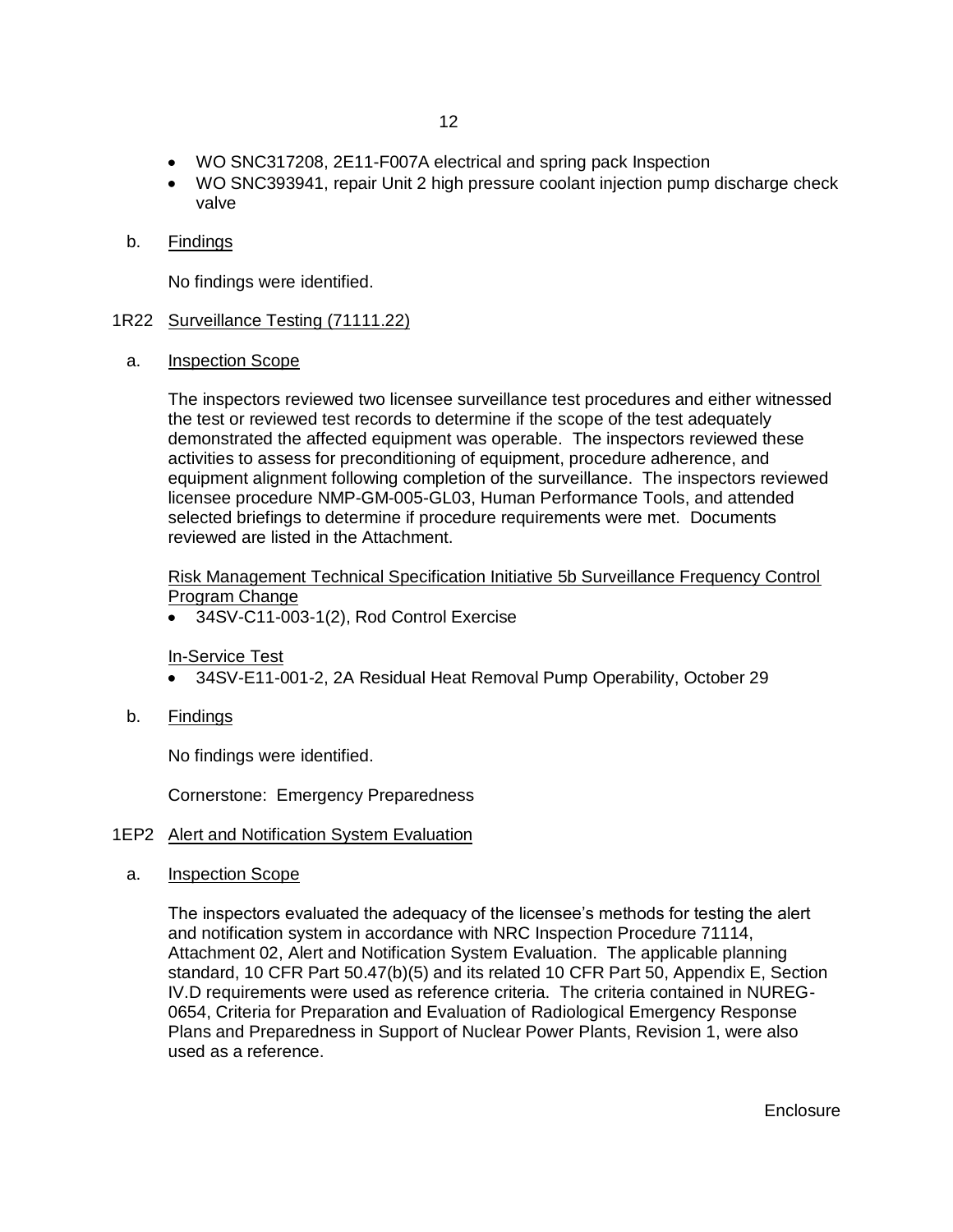Documents reviewed are listed in the Attachment. This inspection activity satisfied one inspection sample for the alert and notification system on a biennial basis.

b. Findings

No findings were identified.

#### 1EP3 Emergency Response Organization Staffing and Augmentation System

#### a. Inspection Scope

The inspectors reviewed the licensee's Emergency Response Organization (ERO) augmentation staffing requirements and process for notifying the ERO to ensure the readiness of key staff for responding to an event and timely facility activation. The qualification records of key position ERO personnel were reviewed to ensure all ERO qualifications were current. A sample of problems identified from augmentation drills or system tests performed since the last inspection was reviewed to assess the effectiveness of corrective actions.

The inspection was conducted in accordance with NRC Inspection Procedure 71114, Attachment 03, Emergency Response Organization Staffing and Augmentation System. The applicable planning standard, 10 CFR 50.47(b)(2), and its related 10 CFR 50, Appendix E requirements were used as reference criteria.

The inspectors reviewed various documents which are listed in the Attachment. This inspection activity satisfied one inspection sample for the ERO staffing and augmentation system on a biennial basis.

b. Findings

No findings were identified.

#### 1EP4 Emergency Action Level and Emergency Plan Changes

a. Inspection Scope

The office of Nuclear Security and Incident Response headquarters staff performed an in-office review of the latest revisions of various Emergency Plan Implementing Procedures (EPIPs) and the Emergency Plan located under ADAMS accession numbers ML12188A352, ML12081A211, and ML12093A204 as listed in the Attachment.

The licensee determined that in accordance with 10 CFR 50.54(q), the changes made in the revisions resulted in no reduction in the effectiveness of the Plan, and that the revised Plan continued to meet the requirements of 10 CFR 50.47(b) and Appendix E to 10 CFR Part 50. The NRC review was not documented in a safety evaluation report and did not constitute approval of licensee-generated changes; therefore, these revisions are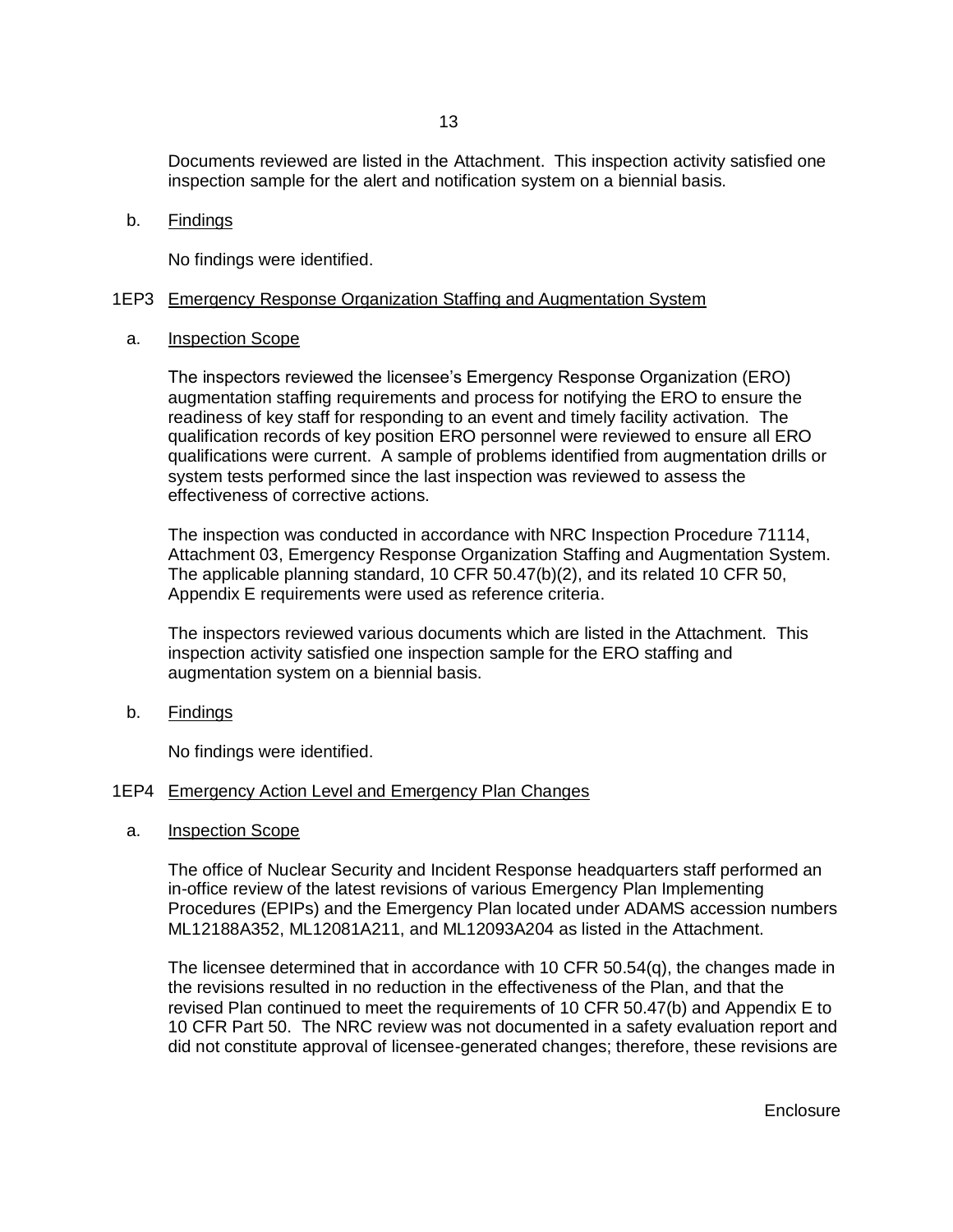subject to future inspection. The specific documents reviewed during this inspection are listed in the Attachment. This inspection activity satisfied one inspection sample for the emergency action level and emergency plan changes on an annual basis.

#### b. Findings

No findings were identified.

## 1EP5 Maintenance of Emergency Preparedness

a. Inspection Scope

The inspectors reviewed the corrective actions identified through the Emergency Preparedness program to determine the significance of the issues, the completeness and effectiveness of corrective actions, and to determine if issues were recurring. The licensee's post-event after action reports, self-assessments, and audits were reviewed to assess the licensee's ability to be self-critical, thus avoiding complacency and degradation of their emergency preparedness program. The licensee's 10 CFR 50.54(q) change process and selected evaluations of Emergency Preparedness document revisions were reviewed to assess adequacy. The inspectors toured facilities and reviewed equipment and facility maintenance records to assess licensee's adequacy in maintaining them. In addition, the inspectors reviewed licensee procedures and training for the evaluation of changes to the emergency plans.

The inspection was conducted in accordance with NRC Inspection Procedure 71114, Attachment 05, Maintenance of Emergency Preparedness. The applicable 10 CFR 50.47(b) planning standards and related 10 CFR 50, Appendix E requirements were used as reference criteria.

Documents reviewed are listed in the Attachment. This inspection activity satisfied one inspection sample for the maintenance of emergency preparedness on a biennial basis.

b. Findings

No findings were identified.

- 4. OTHER ACTIVITIES
- 4OA1 Performance Indicator (PI) Verification (71151)
- .1 Mitigating Systems
	- a. Inspection Scope

The inspectors reviewed a sample of the licensee submittals for the performance indicators listed below to verify the accuracy of the data reported. The PI definitions and the guidance contained in NEI 99-02, "Regulatory Assessment Indicator Guideline," Rev. 6 and licensee procedure 00AC-REG-005-0, Preparation and Reporting of NRC PI Data,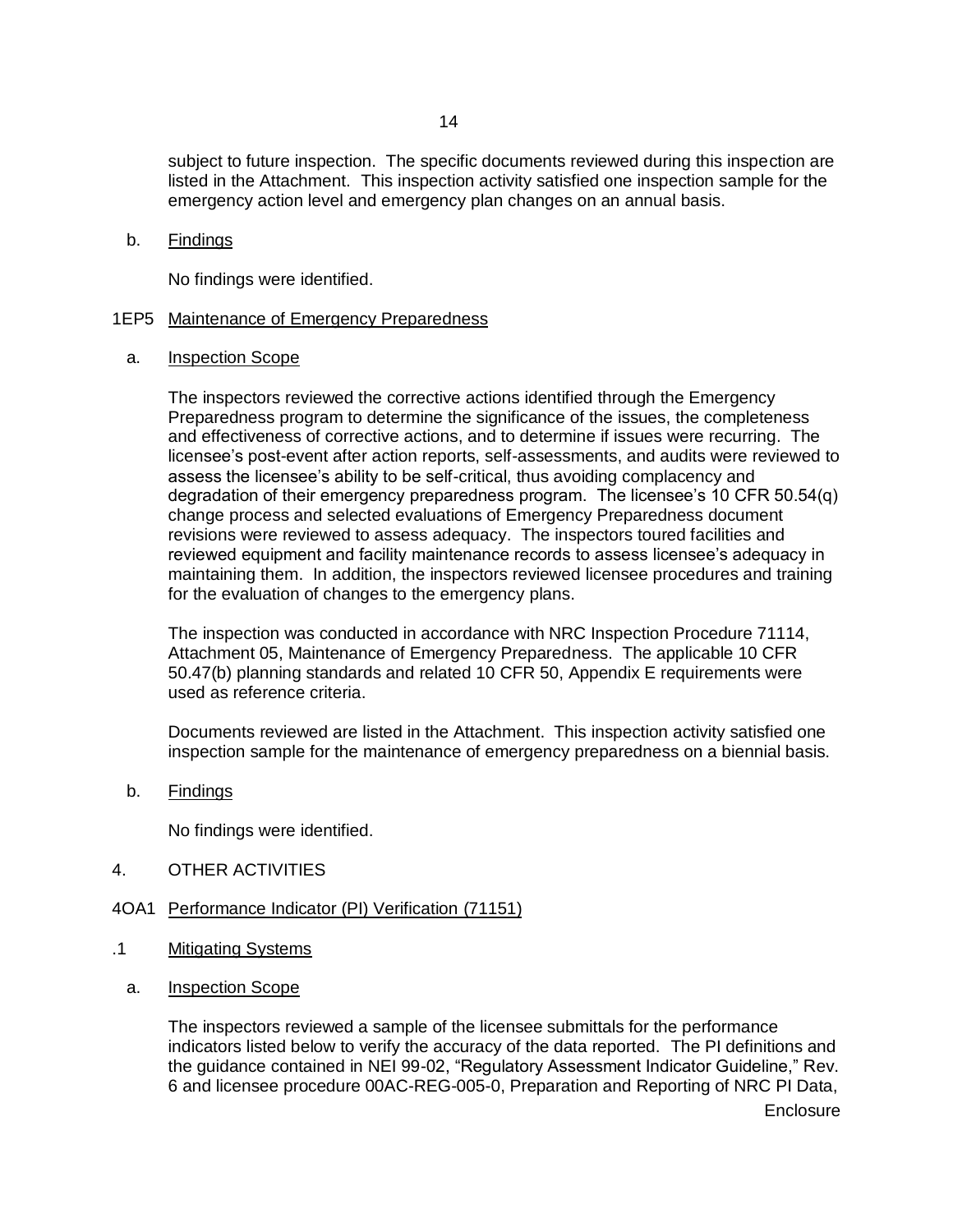were used to verify procedure and reporting requirements were met. The inspectors reviewed raw PI data collected between October 2011 and October 2012 and inspectors compared graphical representations from the most recent PI report to the raw data to verify the data was included in the report. The inspectors also examined a sample of operations logs and procedures to verify the PI data was appropriately captured for inclusion into the PI report, and the individual PIs were calculated correctly. Applicable licensee event reports (LERs) issued during the referenced time frame were also reviewed. Documents reviewed are listed in the Attachment.

Cornerstone: Mitigating Systems

- Safety System Functional Failures
- Heat Removal System
- Cooling Water Systems
- b. Findings

No findings were identified.

#### .2 Emergency Preparedness

a. Inspection Scope

The inspectors sampled licensee submittals relative to the PIs listed below for the period October 1, 2011, and September 30, 2012. To verify the accuracy of the PI data reported during that period, PI definitions and guidance contained in NEI 99-02, "Regulatory Assessment Performance Indicator Guideline," Revision 6, were used to confirm the reporting basis for each data element. For the specified review period, the inspector examined data reported to the NRC, procedural guidance for reporting PI information, and records used by the licensee to identify potential PI occurrences. The inspectors verified the accuracy of the PI for ERO drill and exercise performance through review of a sample of drill and event records. The inspectors reviewed selected training records to verify the accuracy of the PI for ERO drill participation for personnel assigned to key positions in the ERO. The inspectors also interviewed the licensee personnel who were responsible for collecting and evaluating the PI data. Licensee procedures, records, and other documents reviewed within this inspection area are listed in the Attachment. This inspection satisfied two inspection samples for PI verification on an annual basis.

#### Emergency Preparedness Cornerstone

- Drill/Exercise Performance (DEP)
- Emergency Response Organization Drill Participation (ERO)
- b. Findings

No findings were identified.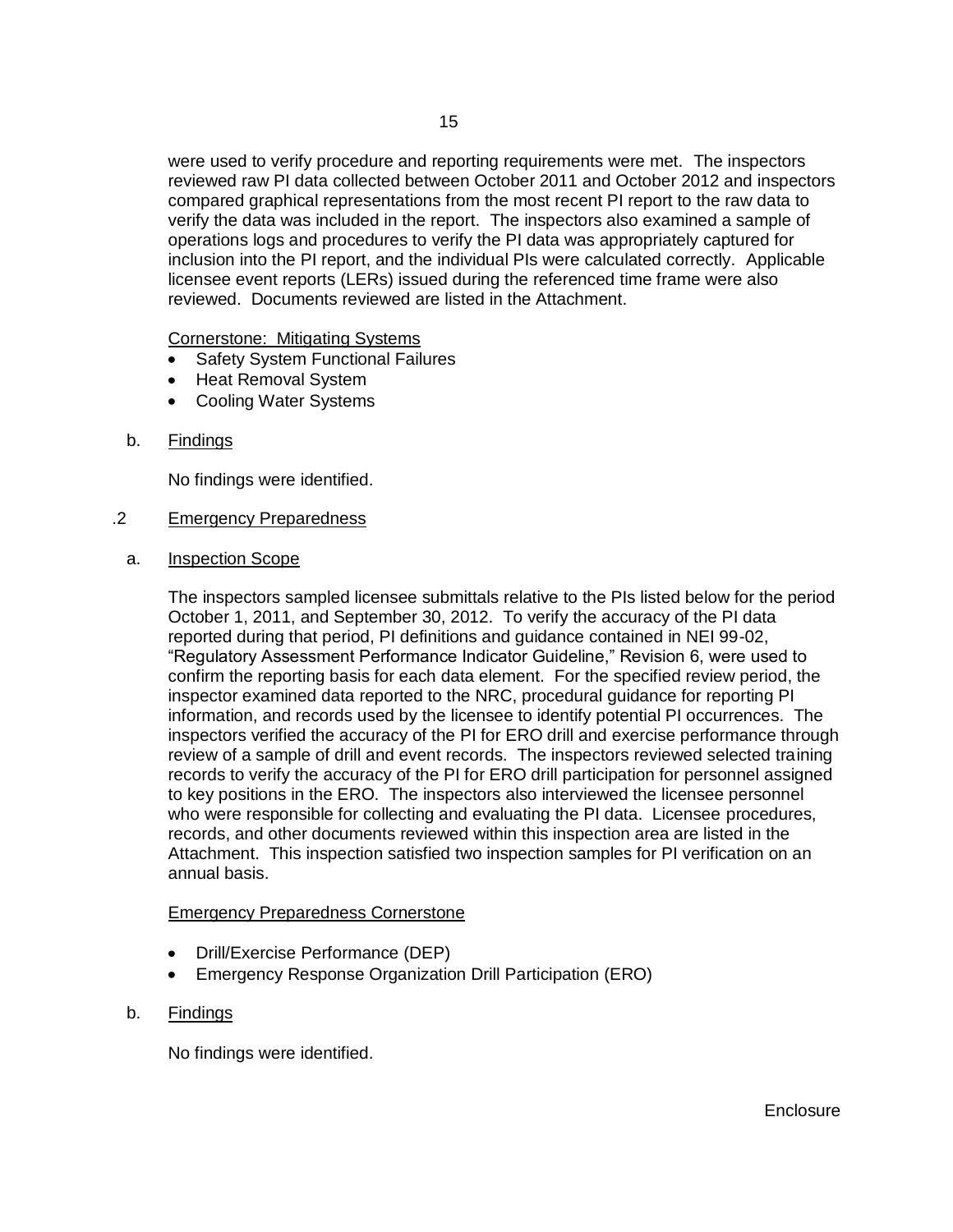### 4OA2 Problem Identification and Resolution (71152)

#### .1 Daily Screening of Corrective Action Items

As required by Inspection Procedure 71152, Identification and Resolution of Problems, and in order to help identify repetitive equipment failures or specific human performance issues for follow-up, the inspectors performed a daily screening of items entered into the licensee's corrective action program. This review was accomplished by either attending daily screening meetings that briefly discussed major CRs, or accessing the licensee's computerized corrective action database and reviewing each CR that was initiated.

#### .2 Annual Samples:

#### a. Inspection Scope

The inspectors performed a detailed review of the following CR to verify the full extent of the issues were identified, an appropriate evaluation was performed, and appropriate corrective actions were specified and prioritized. The inspectors evaluated the CR against the licensee's corrective action program as delineated in licensee procedure NMP-GM-002, Corrective Action Program, and 10 CFR 50, Appendix B. Documents reviewed are listed in the Attachment.

CR 407665, Equipment challenges result in entering TS shutdown required action statement on three occasions

## b. Findings and Observations

No findings were identified.

#### .3 Semi-Annual Trend Review

#### a. Inspection Scope

The inspectors performed a review of the licensee's corrective action program and associated documents to identify trends which could indicate the existence of a more significant safety issue. The inspectors review focused on repetitive equipment issues, but also considered the results of inspector daily CR screening, licensee trending efforts, and licensee human performance results. The review nominally considered the six month period of July 2012 through December 2012 although some examples extended beyond those dates when the scope of the trend warranted. The inspectors compared their results with the results contained in the licensee's quarterly trend reports. Corrective actions associated with a sample of the issues identified in the licensee's trend reports were reviewed for adequacy. The inspectors also evaluated the trend reports against the requirements of the licensee's corrective action program as specified in licensee procedure NMP-GM-002, Corrective Action Program, and 10 CFR 50, Appendix B. Documents reviewed are listed in the Attachment.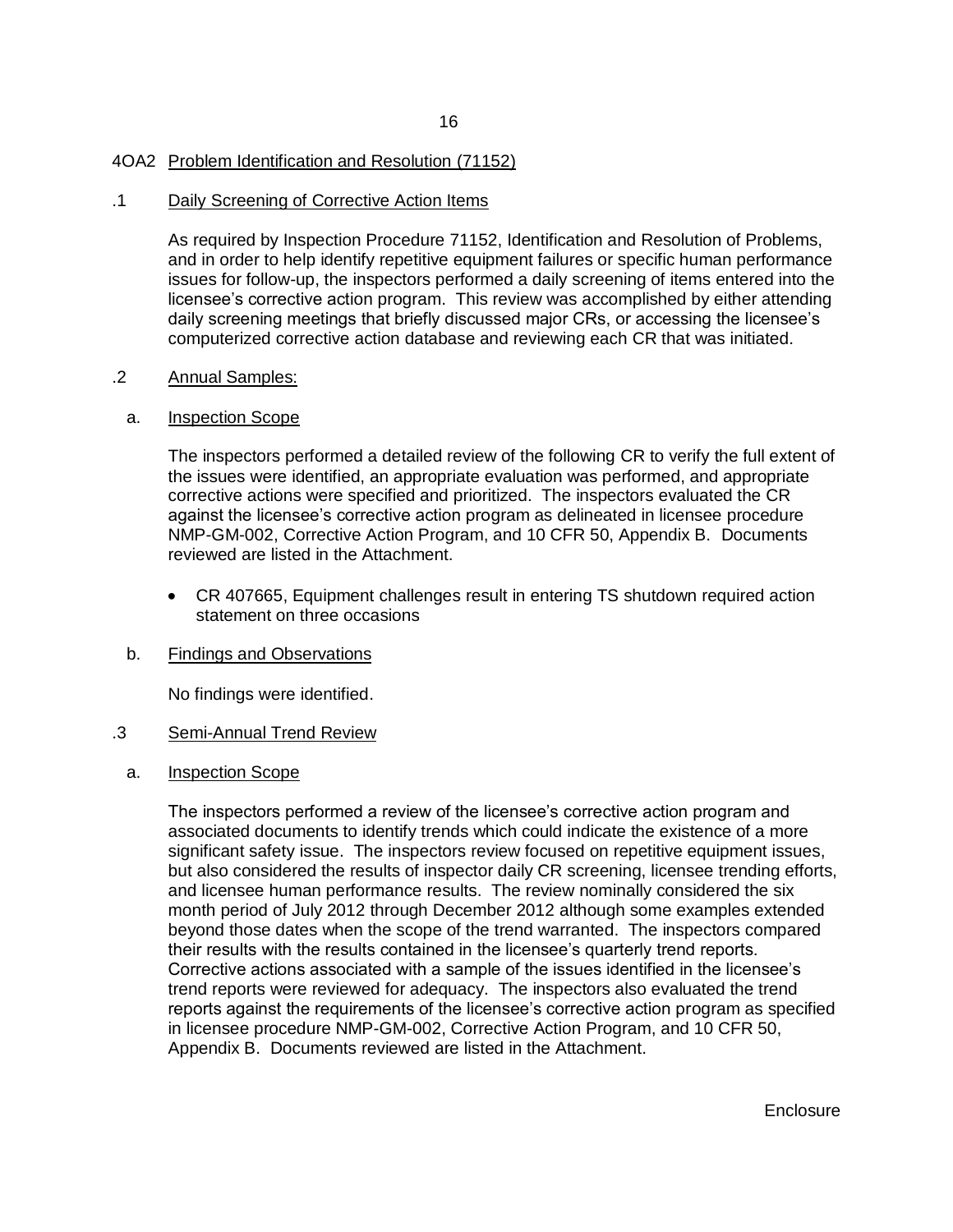No findings were identified.

## 4OA3 Follow-up of Events and Notices of Enforcement Discretion (71151)

## .1 (Closed) LER 05000321/2012-003 Leak in Reactor Pressure Boundary at Small Bore Piping Fillet Weld

a. Inspection Scope

The inspectors reviewed this LER for performance deficiencies and/or violations of regulatory requirements. Additionally, discussions were held with Operations, Engineering, and Licensing staff members to understand the details surrounding this issue. This condition was documented in the licensee's corrective action program as CR 423179. Violations identified are documented below, and in Section 4OA7 of this report. LER 05000321/2012-003 and 0500321/2012-003 Rev. 1 are closed.

b. Findings

Introduction: The NRC identified a Severity Level IV, NCV of 10 CFR 50.72(b)(3)(ii)(A) and 10 CFR 50.73(a)(2)(ii)(A), for the licensee's failure to provide an 8-hour notification and an LER within 60 days to the NRC for the plant being in a condition that caused a principal safety barrier to be seriously degraded.

Description: On March 13, 2012, while the licensee was conducting a primary coolant system pressure test, a cracked weld for the high pressure coolant injection system was identified which the licensee determined was unacceptable in accordance with ASME standards. The licensee recognized that a 60-day LER was required by 10 CFR 50.73(a)(2)(i)(B) for a condition prohibited by Technical Specifications. However, the licensee failed to identify that an 8-hour 10 CFR 50.72 notification and a 60-day LER notification was also required for a condition that caused a principal safety barrier to be seriously degraded. The licensee initially screened this event as not reportable under 10 CFR 50.72 because at the time of discovery the plant was in Mode 4 and the primary coolant system boundary was not required to be operable. However, 10 CFR 50.72(a)(1)(ii) states, in part, that a notification is required for those non-emergency events specified in paragraph (b) of this section that occurred within three years of the date of discovery. The inspectors reviewed the event reporting guidelines contained in NUREG-1022, "Event Reporting Guidelines 10 CFR 50.72 and 50.73," Revision 2. Section 3.2.4 states, in part, that an LER is required for a seriously degraded principal safety barrier and if not reported under 10 CFR 50.72(a), (b)(1), or (b)(2), an ENS notification is required under 10 CFR 50.72(b)(3) [an 8-hour report]. Section 3.2.4 (A)(2) of NUREG-1022 also provides an example of a seriously degraded principal safety barrier as the identification of material defects in the primary coolant system which cannot be found acceptable under ASME Section XI, IWB-3600, "Analytical Evaluation of Flaws" or ASME Section XI, Table IWB-3410-1, "Acceptable Standards." The inspectors determined that the material defect (cracked weld) was subject to the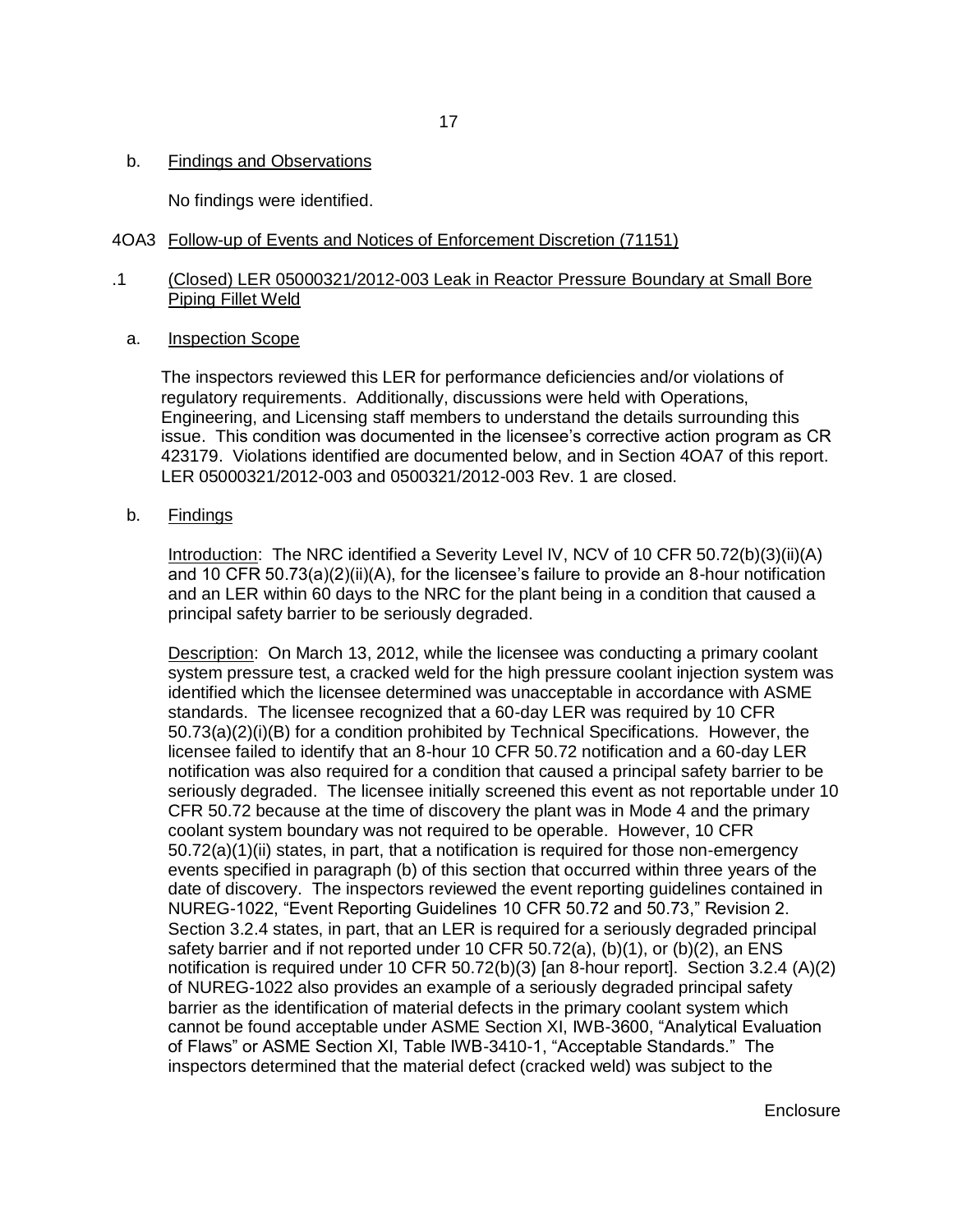reporting requirements of 10 CFR 50.73(a)(2)(ii)(A) and 10 CFR 50.72(b)(3)(ii)(A) [8hour notification]. The licensee repaired the cracked weld, and entered this violation into their corrective action program as CR 557188.

Analysis: Failure to report a seriously degraded principal safety barrier as required by 10 CFR 50.72(b)(3)(ii)(A) and 10 CFR 50.73(a)(2)(ii)(A) was a performance deficiency. Using the guidance of IMC 0612, Appendix B, "Issue Screening," dated September 7, 2012, the inspectors determined the performance deficiency involved a violation that could have impacted the regulatory process, therefore, this violation was dispositioned using the traditional enforcement process. In accordance with Section 6.9.d.9 of the NRC Enforcement Policy, a failure to make a report required by 10 CFR 50.72 or 50.73 is a Severity Level IV violation. Cross-cutting aspects are not assigned to traditional enforcement violations.

Enforcement: 10 CFR 50.72(a)(1)(ii) states, in part, that a notification is required for those non-emergency events specified in paragraph (b) of this section that occurred within three years of the date of discovery. 10 CFR 50.72(b)(3)(ii)(A) requires, in part, that operating reactor licensees shall notify the NRC within 8 hours of the occurrence of any condition of the nuclear power plant, including its principal safety barriers, being seriously degraded. Contrary to the above, on March 13, 2012, the licensee failed to notify the NRC within 8 hours after a material defect was identified in the primary coolant system boundary, which in accordance with NUREG-1022 is identified as a seriously degraded principal safety barrier. 10 CFR 50.73(a)(1) states, in part, that a licensee shall submit an LER for any event of the type described within this paragraph within 60 days after the discovery of the event. 10 CFR  $50.73(a)(2)(ii)(A)$  requires an LER for any event or condition that resulted in the condition of the nuclear power plant, including its principal safety barriers, being seriously degraded. Contrary to the above, prior to May 12, 2012, the licensee failed to submit a 60-day licensee event report in accordance with 10 CFR 50.73(a)(2)(ii)(A) after a material defect was identified in the primary coolant system boundary, which in accordance with NUREG-1022 is identified as a seriously degraded principal safety barrier. These violations are treated as an NCV, consisted with Section 2.3.2 of the Enforcement Policy because it was Severity Level IV and was entered into the licensee's corrective action program as CR 557188 to address recurrence. (NCV 05000321/2012005-02, Failure to Report a Degraded Primary Safety Barrier in accordance with 10 CFR 50.72 and 10 CFR 50.73)

- .2 (Closed) LER 05000321/2012-002 Failure of 1C EDG Output Breaker to Close Results in Condition Prohibited by Technical Specifications
	- a. Inspection Scope

The inspectors reviewed this LER for performance deficiencies and/or violations of regulatory requirements. Additionally, discussions were held with Operations, Engineering, and Licensing staff members to understand the details surrounding this issue. This condition was documented in the licensee's corrective action program as CR 421971. LER 05000321/2012-002 and 0500321/2012-002 Rev. 1 are closed.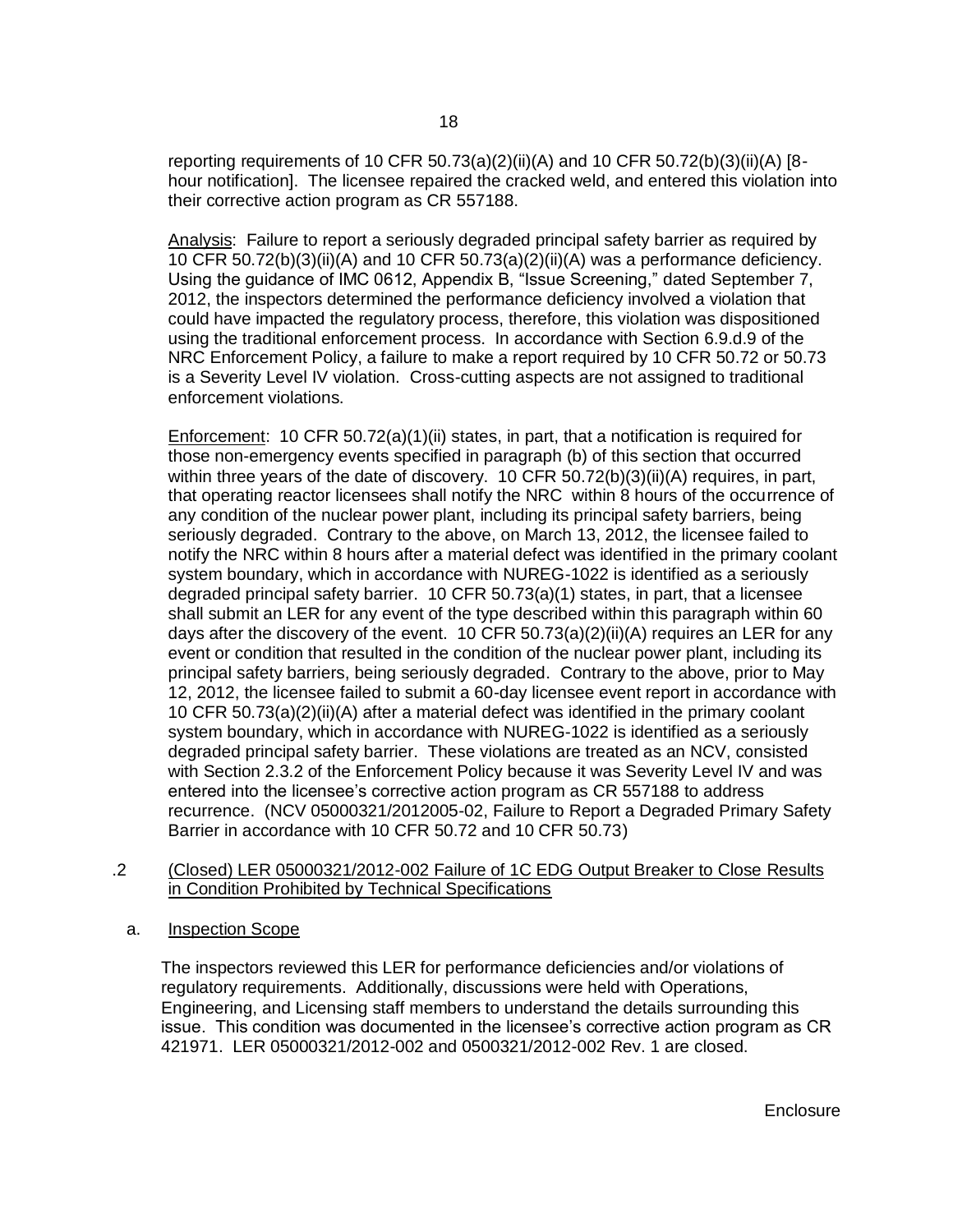## b. Findings

The enforcement aspects of this finding are discussed in Section 4OA7.

## 4OA5 Other Activities

## .1 Quarterly Resident Inspector Observations of Security Personnel and Activities

a. Inspection Scope

During the inspection period, the inspectors conducted observations of security force personnel and activities to ensure that the activities were consistent with licensee security procedures and regulatory requirements relating to nuclear plant security. These observations took place during both normal and off-normal plant working hours.

These quarterly resident inspector observations of security force personnel and activities did not constitute any additional inspection samples. Rather, they were considered an integral part of the inspectors' normal plant status review and inspection activities.

b. Findings

No findings were identified.

- .2 (Closed) NRC Temporary Instruction (TI) 2515/177, "Managing Gas Accumulation in Emergency Core Cooling, Decay Heat Removal, and Containment Spray Systems (NRC Generic Letter (GL) 2008-01)"
	- a. Inspection Scope

The inspectors reviewed the implementation of the licensee's actions in response to Generic Letter 2008-01, "Managing Gas Accumulation in Emergency Core Cooling, Decay Heat Removal, and Containment Spray Systems." The inspectors reviewed the core spray system and the residual heat removal system (including the low pressure coolant injection mode of operation). The inspectors had previously reviewed licensee actions for the high pressure coolant injection system and reactor core isolation cooling system during the second quarter of 2012. The inspection status was discussed in NRC integrated inspection report 05000321, 366/2012003 (Agencywide Documents Access and Management System (ADAMS) Accession No. ML12213A734).

The following areas were reviewed during the inspection:

- The licensing basis of the facility to verify that actions to address gas accumulation were consistent with the operability requirements of the subject systems.
- The design of the subject systems to verify that actions taken to address gas accumulation were appropriate given the specifics of the functions, configurations, and capabilities of these systems.
- Selected analyses performed by the licensee to verify that methodologies for  $\bullet$ predicting gas void accumulation, movement, and impact were appropriate.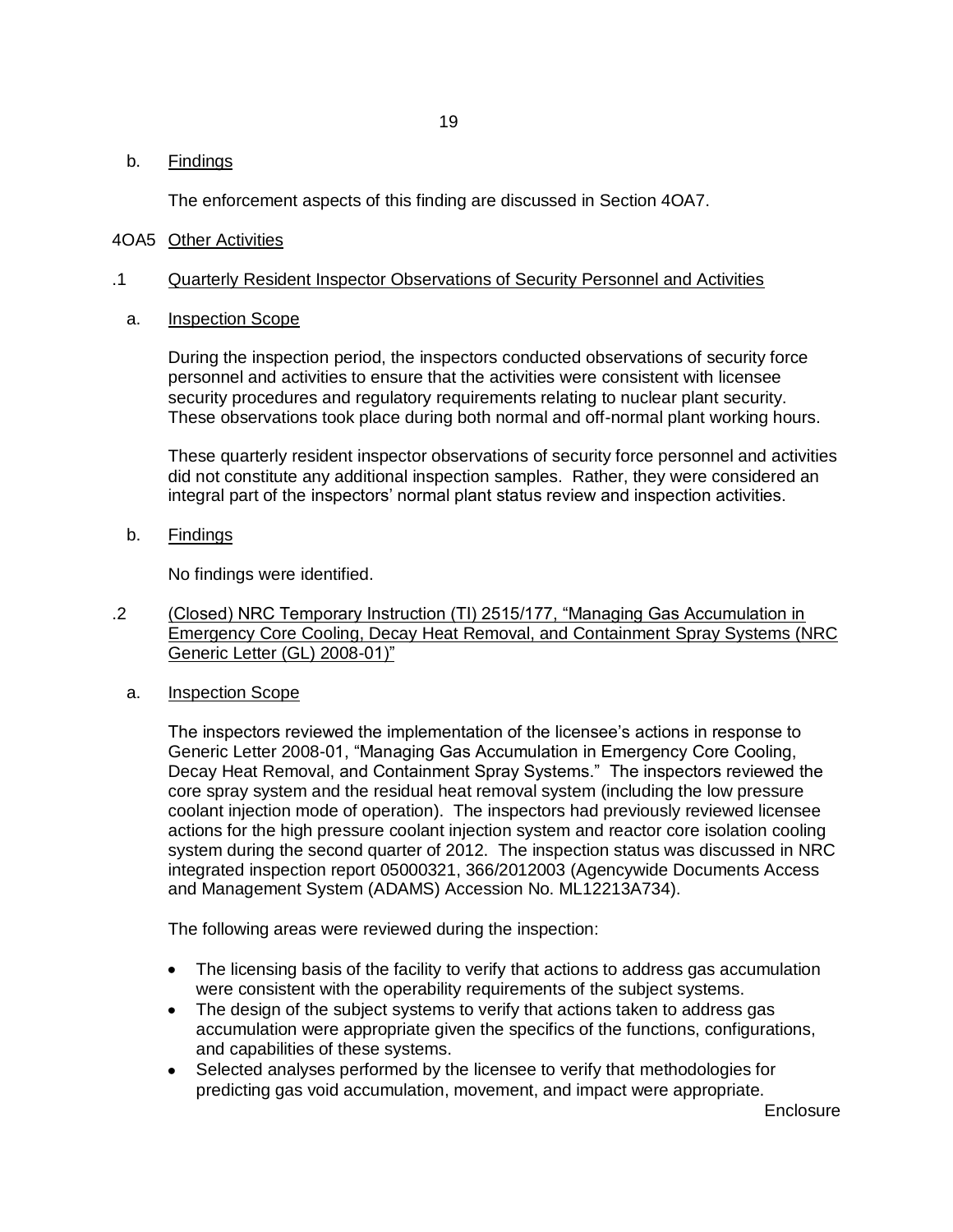- Walkdowns of selected systems to verify that the reviews and design verifications conducted by the licensee had drawn appropriate conclusions with respect to piping configurations and pipe slope which could result in gas accumulation susceptibility.
- Testing implemented by the licensee to address gas accumulation in subject systems. A selection of test procedures and completed test results were reviewed to verify that test procedures were appropriate to detect gas accumulations that could challenge subject systems.
- The specified testing frequencies to verify that the testing intervals had appropriately taken historical gas accumulation events as well as susceptibility to gas accumulation into account.
- The test programs and processes to verify that they were sensitive to pre-cursors to gas accumulation.
- The corrective actions associated with gas accumulation in subject systems to verify that identified issues were being appropriately identified and corrected.
- The locations of selected vent valves to verify that the locations selected were appropriate based on piping configuration and pipe slopes.
- b. Findings and Observations

No findings were identified.

- .3 (Closed) NRC Temporary Instruction (TI) 2515/188, "Inspection of Near-Term Task Force Recommendation 2.3 Seismic Walkdowns"
	- a. Inspection Scope

The inspectors accompanied the licensee on their seismic walkdowns of the Unit 2 B standby liquid control pump, Unit 2 standby gas filter train, Unit 2 G 4160 volt emergency bus, and motor control center 2R24-S022 to verify that the licensee confirmed that the following seismic features associated with these areas were free of the following potential adverse seismic conditions:

- Anchorage was free of bent, broken, missing or loose hardware
- Anchorage was free of corrosion that is more than mild surface oxidation
- Anchorage was free of visible cracks in the concrete near the anchors
- Anchorage configuration was consistent with plant documentation
- Structures, systems, components will not be damaged from impact by nearby equipment or structures
- Overhead equipment, distribution systems, ceiling tiles and lighting, and masonry block walls are secure and not likely to collapse onto the equipment
- Attached lines have adequate flexibility to avoid damage
- The area appears to be free of potentially adverse seismic interactions that could cause flooding or spray in the area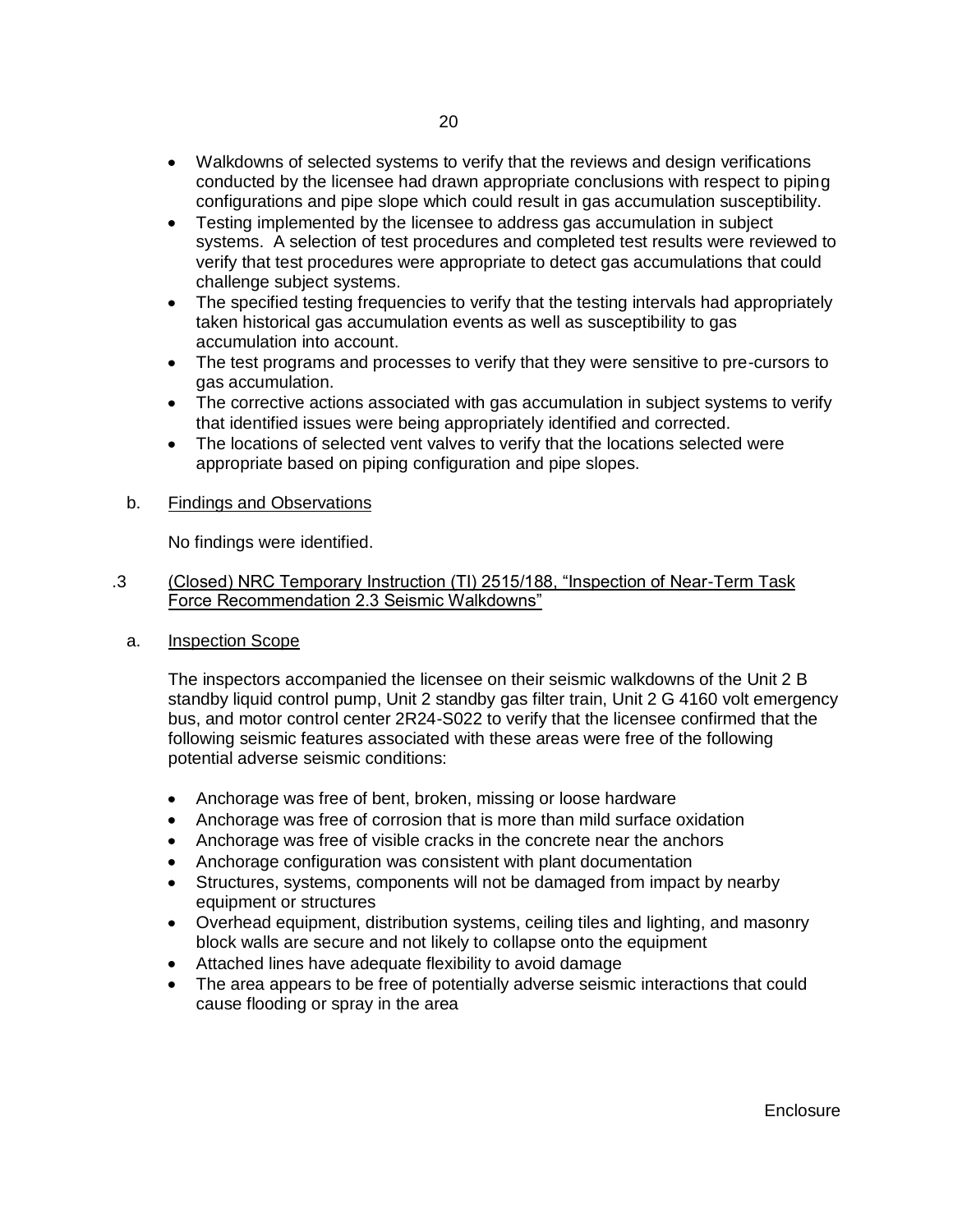- The area appears to be free of potentially adverse seismic interactions that could cause a fire in the area
- The area appears to be free of potential adverse seismic interactions associated with housekeeping practices, storage of portable equipment, and temporary installations (e.g. scaffolding, lead shielding)

The inspectors independently performed their walkdowns to verify that the Unit 1 residual heat removal and core spray pump room cooler 1T41-B002A, and the Unit 1 core spray / high pressure coolant injection leak detection instrument rack 1H21-P016 also met the above bulleted criteria.

Observations made during the walkdown that could not be determined to be acceptable were entered into the license's corrective action program for evaluation.

Additionally, the inspectors verified that items that could allow the spent fuel pool to drain down rapidly were added to the seismic walkdown equipment list and these items were walked down by the licensee.

b. Findings and Observations

No findings were identified.

- .4 (Closed) Unresolved Item (URI) 05000321,366/2012002-02, Installation of a transformer for the TSC cooling coil and condensing unit control circuit not adequately designed to provide full system load.
	- a. Inspection Scope

The inspectors reviewed this URI for performance deficiencies and/or violations of regulatory requirements. Additionally, discussions were held with Operations, Engineering, Emergency Preparedness, and Licensing staff members to understand the details surrounding this unresolved item documented in Hatch integrated inspection report 2012002. This condition was documented in the licensee's corrective action program as CR 386124. URI 05000321/2012002-02 is closed.

b. Findings

Introduction: A self-revealing NCV of 10 CFR Part 50.54(q)(2), was identified when the licensee failed to maintain the effectiveness of their emergency plan due to an inadequate modification rendering the TSC degraded. The violation existed from November 10 to December 22, 2011, when the TSC ventilation system was returned to service following a modification which replaced the TSC air conditioning cooling coils and condensing unit. The modification did not ensure the control circuit transformer for the new cooling coil and condensing unit was adequately sized to provide full system load. This resulted in a loss of the TSC air conditioning climate control system on December 21, 2011, when the undersized transformer tripped on thermal overload.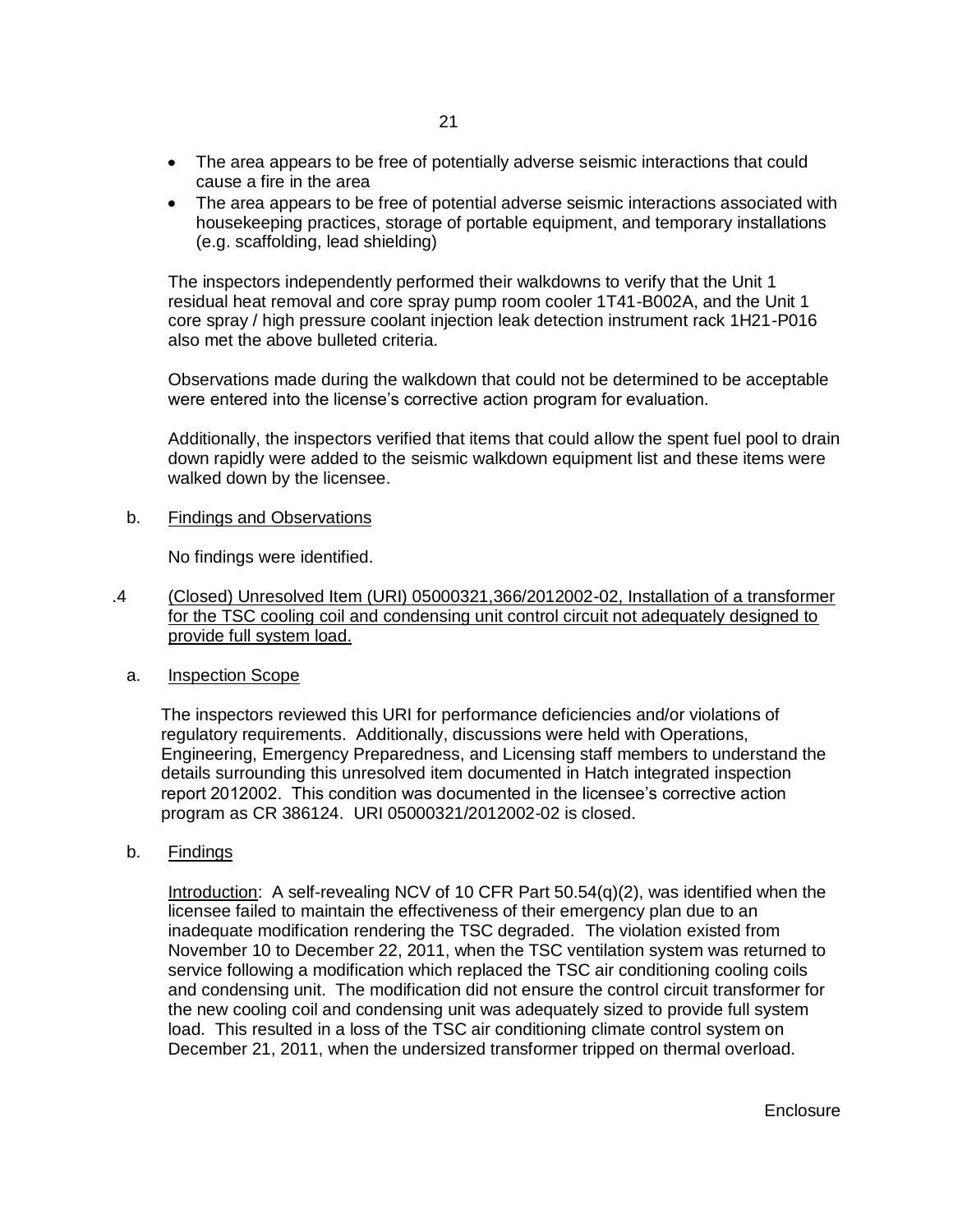Description: From November 4 to November 10, 2011, Hatch implemented a design change to the TSC ventilation system, DCP SNC330548, "Remove/Replace Cooling Coil and Condensing Unit serving TSC (1X75-B001 and 1X75-B002)" which included replacement of the air conditioning cooling coil and condensing unit control circuit transformer. On December 21, 2011, Operations department personnel noted TSC ambient temperature was increasing and the TSC air conditioning condensing units were not operating. The TSC air conditioning system was restarted by resetting the cooling coil and condensing unit control circuit transformer, and the licensee commenced an investigation to determine the cause of the trip. Investigation by the licensee determined that the TSC air conditioning system had responded to a high load cooling demand which caused both cooling coils and condensing units to run simultaneously. The licensee determined that the air conditioning cooling coil and condensing unit control circuit transformer was overloaded with both units running. The transformer's overload condition exceeded the protective trip set point resulting in loss of power to the TSC air conditioning condensing units. With the transformer in a tripped condition the TSC air conditioning system was unable to provide climate control the TSC, and therefore the TSC ventilation system was not available to provide its climate control function. 10 CFR 50.47(b)(8) requires, in part, that adequate emergency facilities to support the emergency response are provided and maintained. Hatch Unit 1 and Unit 2 Technical Requirements Manual bases section states in part that the TSC ventilation system for climate control is a requirement for the TSC to be functional. Climate control allows for a suitable environment to be maintained in the TSC for personnel occupancy and equipment operation during emergency events. The licensee replaced the undersized transformer with a properly rated transformer and restored the TSC function on December 22, 2011.

Analysis: The licensee's installation of a transformer for the TSC cooling coil and condensing unit control circuit that was not adequately designed to provide full system load was a performance deficiency. On December 21, 2011, this failure directly led to the licensee failing to meet 10 CFR 50.47(b)(8) which requires, in part, that adequate emergency facilities to support the emergency response are provided and maintained. The licensee failed to identify the undersized transformer design deficiency before completing the modification and associated modification documentation reviews and post modification testing. The performance deficiency was more than minor in accordance with IMC 0612, Appendix B, "Issue Screening," dated September 7, 2012, because it is associated with the Facilities and Equipment attribute and adversely affected the Emergency Preparedness Cornerstone objective of ensuring the licensee is capable of implementing adequate measures to protect the health and safety of the public in the event of a radiological emergency. Specifically, with the cooling coil and condensing unit control circuit transformer in a tripped condition the TSC is nonfunctional per Hatch's Technical Requirements Manual. This finding was evaluated in accordance with IMC 0609, Appendix B, "Emergency Preparedness Significance Determination Process," dated February 24, 2012. Utilizing Attachment 2 of IMC 0609, Appendix B, the inspectors determined the finding is associated with planning standard function 10 CFR 50.47(b)(8) Emergency Facilities and Equipment, which is not a risksignificant planning standard. Therefore the first two blocks (Loss of Risk Significant Planning Standard and Risk Significant Planning Standard Degraded Function) were answered, "no." The inspectors determined there was not a loss of the (b)(8) planning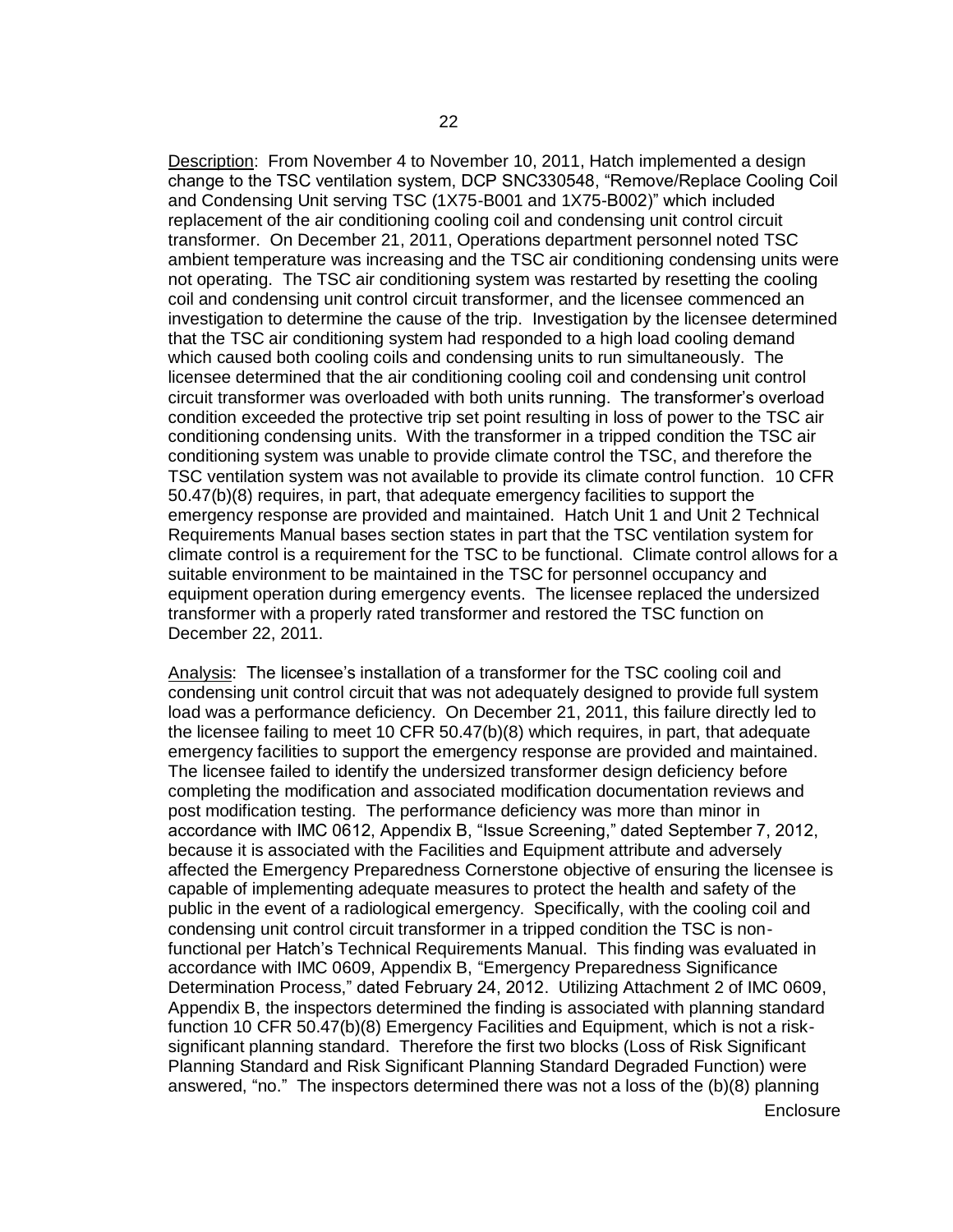standard function because the transformer was able to be reset restoring air conditioning to the TSC and key emergency response members would have been able to perform their assigned emergency plan function. Therefore per the flowchart this violation screened as Green. The finding has a cross cutting aspect in the resource component of the human performance area because DCP SNC330548, "Remove/Replace Cooling Coil and Condensing Unit serving TSC (1X75-B001 and 1X75-B002)" did not ensure the transformer for the cooling coil and condensing unit control circuit was designed to supply full control circuit load under high load demand. [H.2.(c)]

Enforcement: 10 CFR Part 50.54(q)(2), requires that a holder of a nuclear power reactor operating license under this part shall follow and maintain in effect emergency plans which meet the standards in § 50.47(b). 10 CFR 50.47(b)(8), requires that adequate emergency facilities and equipment to support the emergency response are provided and maintained. Contrary to the above, from November 10 to December 22, 2011, the licensee failed to maintain in effect a provision of its emergency plan in that adequate emergency facilities and equipment to support emergency response were not provided when portions of the TSC ventilation system were replaced with equipment not adequately designed to perform under all required conditions. This violation is being treated as an NCV, consistent with Section 2.3.2 of the Enforcement Policy because it was of very low safety significance and was entered into the licensee's corrective action program as CR 386124 to address recurrence. (NCV 05000321/2012005-03; 05000366/2012005-03, Installation of a transformer for the TSC cooling coil and condensing unit control circuit not adequately designed to provide full system load)

## 4OA6 Meetings, Including Exit

On January 18, 2013, the resident inspectors presented the inspection results to Mr. David Vineyard and other members of the licensee's staff. The inspectors confirmed that proprietary information was not provided or examined during the inspection.

#### 4OA7 Licensee-Identified Violations

The following violations of very low safety significance (Green) or Severity Level IV were identified by the licensee and are violations of NRC requirements which meet the criteria of the NRC Enforcement Policy for being dispositioned as a Non-Cited Violation.

A licensee-identified violation of Hatch Unit 1 TS 3.4.4, Reactor Coolant System  $\bullet$ Operational Leakage, was discovered on March 13, 2012, during the performance of a reactor pressure vessel pressure test. TS 3.4.4 requires, in part, that reactor coolant system operational leakage shall be limited to no pressure boundary leakage in Modes 1, 2, and 3. Contrary to this requirement a through-wall leak was identified in a small bore line located upstream of a high pressure coolant injection isolation valve resulting in pressure boundary leakage during Modes 1, 2, and 3. The inspectors utilized IMC 0609 Appendix A, Exhibit 1, "Initiating Events Screening Questions," dated July 1, 2012, and determined this violation screened as Green because the through-wall leak did not result in exceeding the reactor coolant system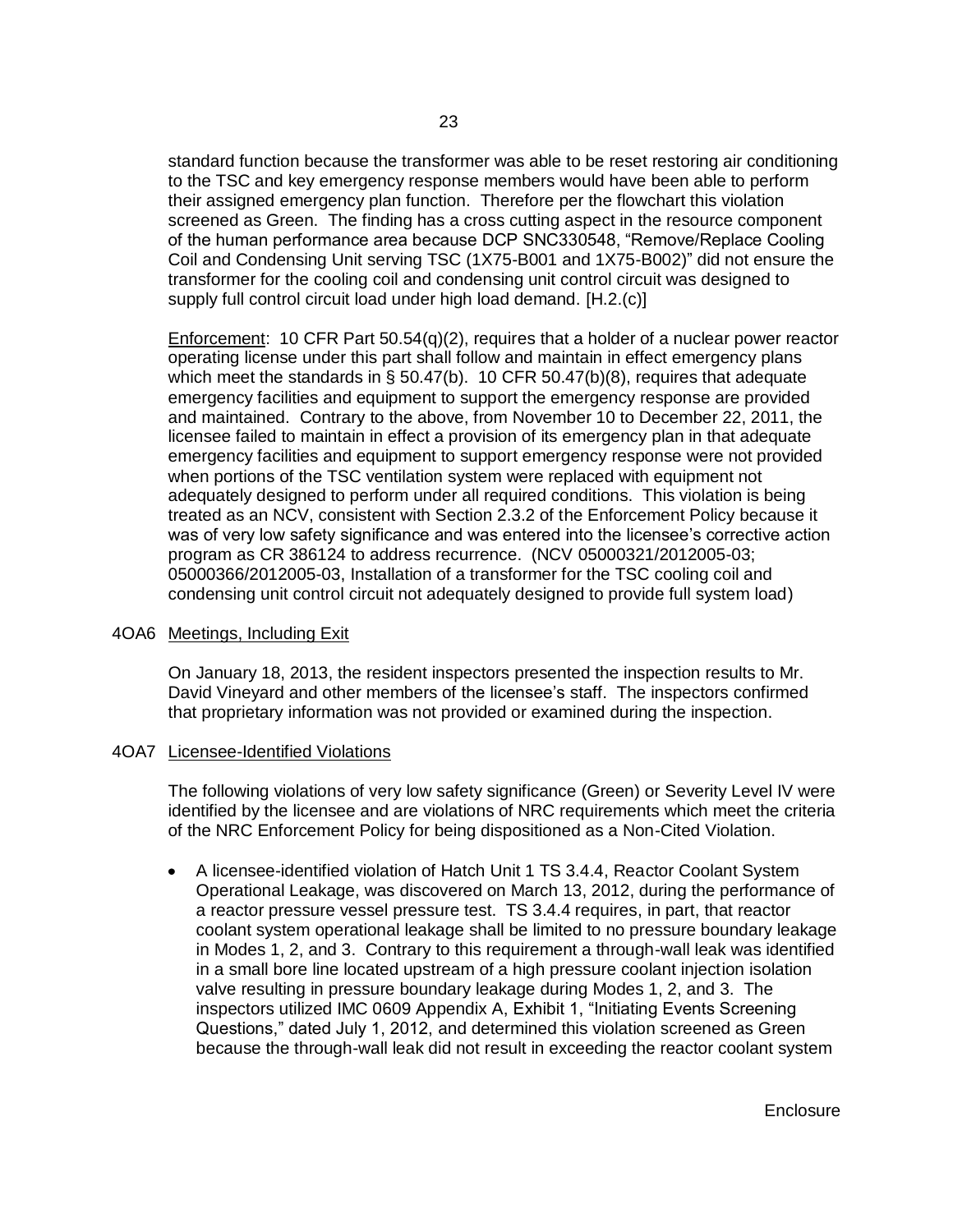leak rate for a small loss of coolant accident, and did not adversely affect other systems used to mitigate a loss of coolant accident. The licensee entered this violation into their corrective action program as CR 423179. (Section 4OA3.1)

A licensee-identified violation of Hatch Unit 1 TS 3.8.1, "Electrical Power Systems Alternating Current (AC) Sources – Operating," was discovered on March 10, 2012 during the performance of surveillance testing for the 1C emergency diesel generator. TS 3.8.1 requires, in part, during Unit 1 Modes, 1, 2, and 3 that two Unit 1 diesel generators are operable. Contrary to TS 3.8.1 Unit 1 operated in Modes 1, 2, and 3 without two operable Unit 1 diesel generators. Specifically, the 1C emergency diesel generator output breaker failed to close as required upon a loss of electrical power to the 1G 4160 volt AC bus. The licensee's investigation determined the cause of the breaker closure failure was due to an improper wiring configuration within the 1G 4160 volt AC alternate supply breaker which had existed since March 16, 2010. The inspectors determined per IMC 0612 Appendix B, "Issue Screening," dated September 7, 2012, and IMC 0609, Appendix A, "The Significance Determination Process For Findings At-Power," dated July 1, 2012, that a detailed risk assessment was required. Regional senior reactor analysts' performed the detailed risk assessment which determined the associated risk was less than 1E-6 core damage frequency, and less than 1E-7 large early release frequency. Therefore, this violation screened as Green. The licensee entered this violation into their corrective action program as CR 421971. (Section 4OA3.2)

ATTACHMENT: SUPPLEMENTAL INFORMATION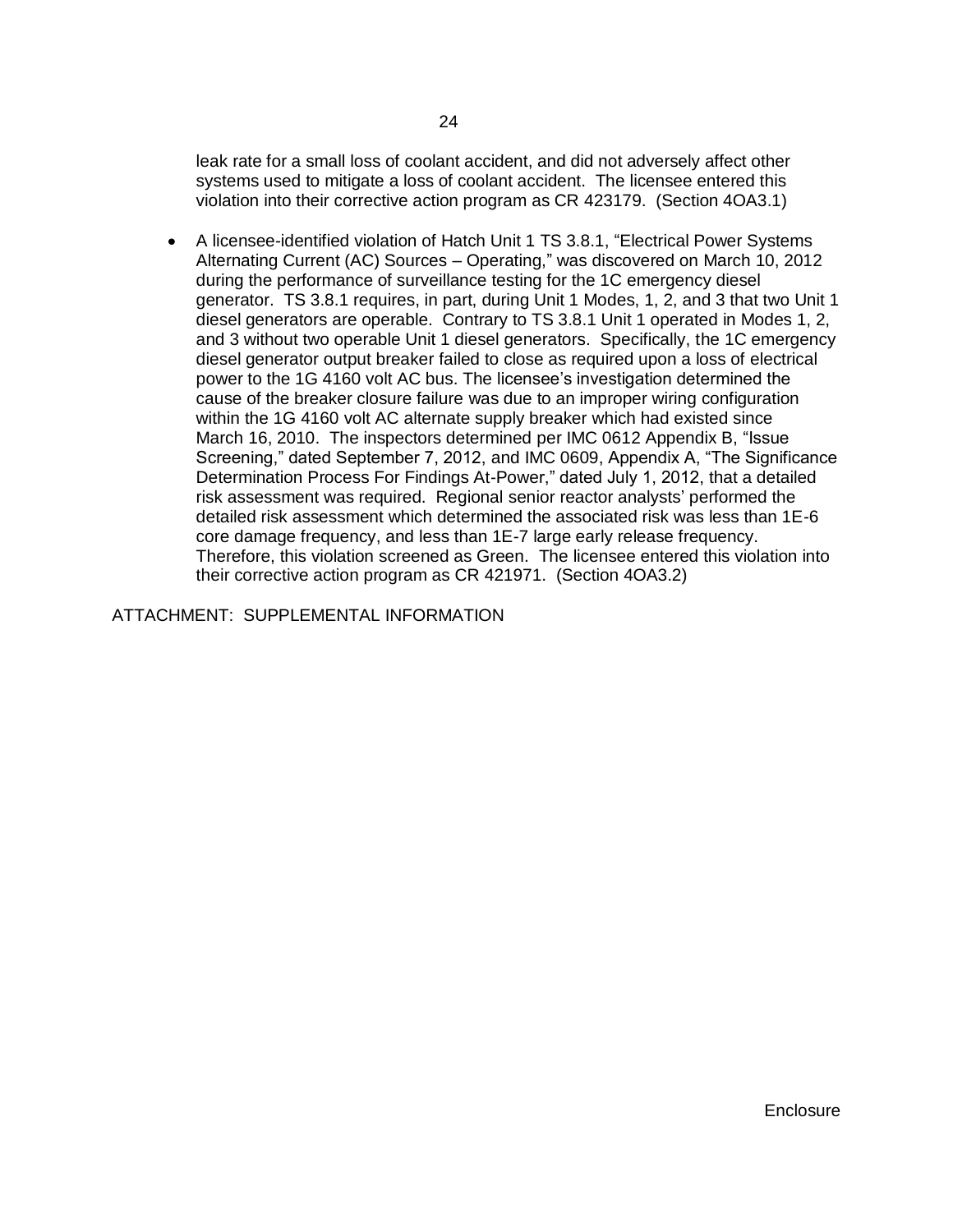## **SUPPLEMENTAL INFORMATION**

## **KEY POINTS OF CONTACT**

Licensee personnel

B. Anderson, Health Physics Manager

S. Beverly, Nuclear Licensing Engineer

G. Brinson, Maintenance Manager

V. Coleman, Chemistry Manager

C. Clark, System Engineer

M. Crosby, Engineering Programs

C. Lane, Engineering Director

K. Long, Operators Director

D. Madison, Hatch Vice President

C. Sexton, System Engineer

S. Tipps, Lead Nuclear Licensing Engineer

K. Underwood, Performance Improvement Supervisor

D. Vineyard, Plant Manager

## **LIST OF ITEMS OPENED AND CLOSED**

#### **Closed**

| 05000321/2012-003 and<br>05000321/2012-003 Rev. 1 | <b>LER</b> | Leak in Reactor Pressure Boundary at Small Bore<br>Piping Fillet Weld (Section 4OA3.1)                                                                                 |
|---------------------------------------------------|------------|------------------------------------------------------------------------------------------------------------------------------------------------------------------------|
| 05000321/2012-002 and<br>05000321/2012-002 Rev. 1 | <b>LER</b> | Failure of 1C EDG Output Breaker to Close Results in<br><b>Condition Prohibited by Technical Specifications</b><br>(Section 4OA3.2)                                    |
| 05000321,366/2515/177                             | TI         | Managing Gas Accumulation in Emergency Core<br>Cooling, Decay Heat Removal, and Containment<br>Spray Systems (NRC Generic Letter (GL) 2008-01)<br>(Section 4OA5.2)     |
| 05000321,366/2515/188                             | TI         | Inspection of Near-Term Task Force Recommendation<br>2.3 Seismic Walkdowns (Section 4OA5.3)                                                                            |
| 05000321,366/2012002-02                           | URI        | Installation of a transformer for the TSC cooling coil<br>and condensing unit control circuit not adequately<br>designed to provide full system load. (Section 4OA5.4) |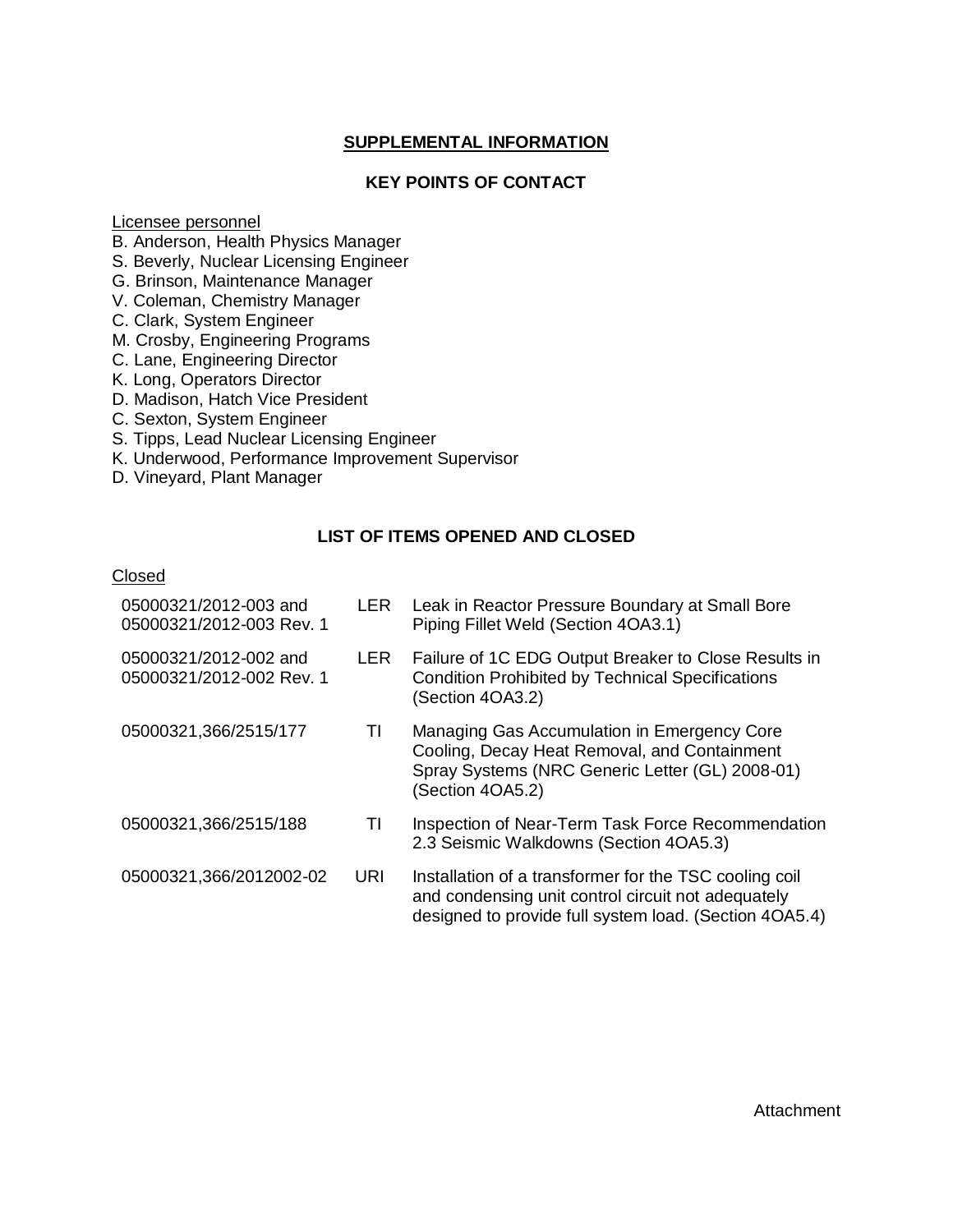Opened & Closed

| 05000366/2012005-01     | <b>NCV</b> | Low Voltage Safety-related Cables Subjected to Water<br>Submersion. (Section 1R06)                                                                                     |
|-------------------------|------------|------------------------------------------------------------------------------------------------------------------------------------------------------------------------|
| 05000321/2012005-02     | <b>NCV</b> | Failure to Report a Degraded Primary Safety Barrier in<br>accordance with 10 CFR 50.72 and 10 CFR 50.73.<br>(Section 4OA3.1)                                           |
| 05000321,366/2012005-03 | <b>NCV</b> | Installation of a transformer for the TSC cooling coil<br>and condensing unit control circuit not adequately<br>designed to provide full system load. (Section 4OA5.4) |

## **LIST OF DOCUMENTS REVIEWED**

## **Section 1R01: Adverse Weather**

**Procedures** DI-OPS-36-0989, Cold Weather Checks 52PM-MEL-005-0, Cold Weather Checks

Work Order 387190

**Other** Individual Plant Examination of External Events

### **Section 1R04: Equipment Alignment**

**Procedures** 34SO-E11-010-1, Residual Heat Removal System, Ver. 39.1 34SO-P41-001-1, Plant Service Water System, Ver. 34.0 34SO-E11-010-2, Residual Heat Removal System, Ver. 39.2

Drawings D-11004, Unit No. 1 P&ID – RHR Service Water Outside Building D-11001, P&ID for Service Water Piping at Intake Structure H-26014, P&ID for Residual Heat Removal Unit 2 sheet 1 H-26015, P&ID for Residual Heat Removal Unit 2 sheet 2

Condition Reports 535164

**Other** E.I. Hatch Final Safety Analysis Report Control Room Logs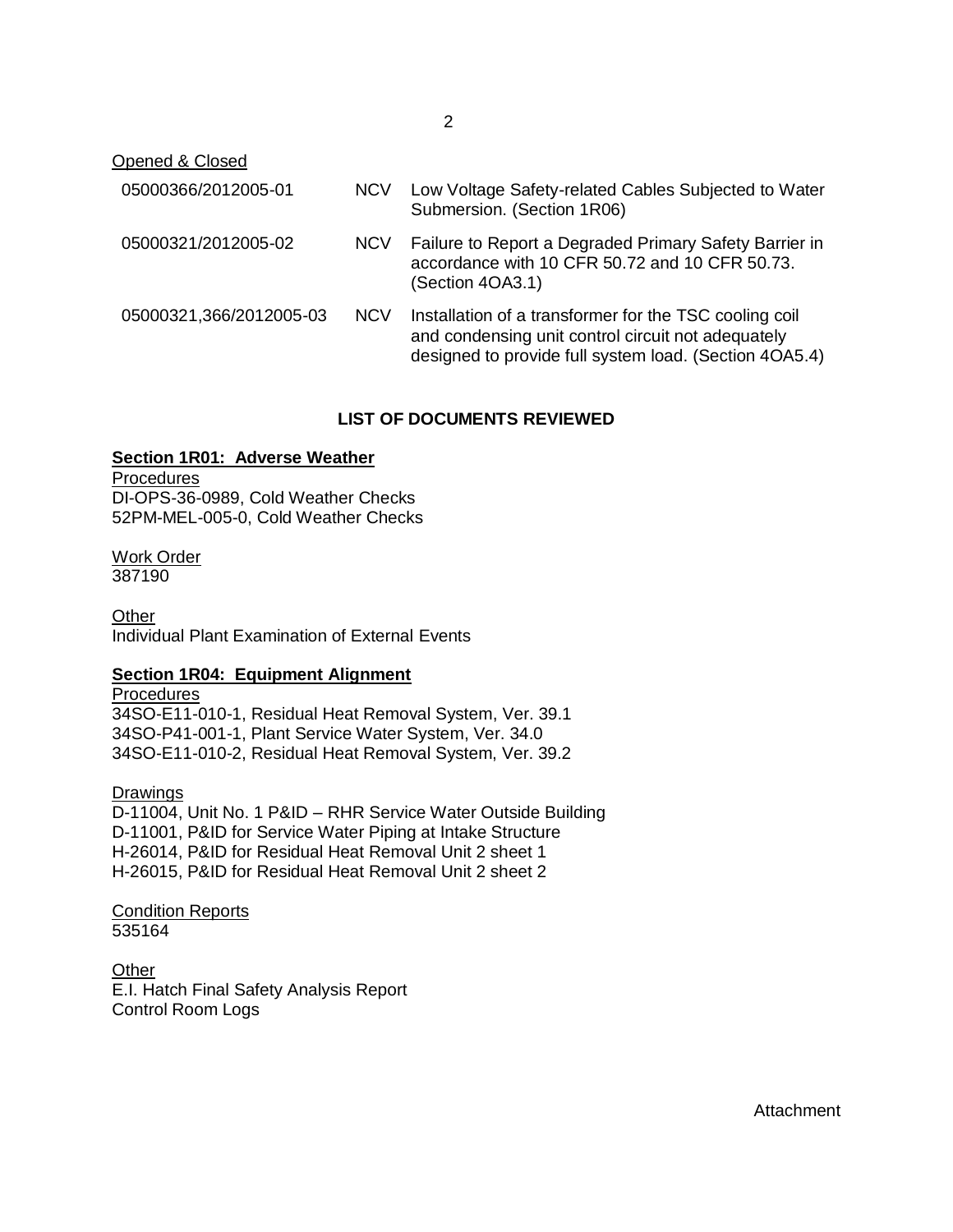## **Section 1R05: Fire Protection**

**Procedures** E.I. Hatch Fire Protection Fire Hazards Analysis 42FP-FPX-018-0, Use, Control and Storage of Flammable/Combustible Materials, Ver. 1.2 34AB-X43-001-1, Fire Procedure, Ver. 10.25 42SV-FPX-024-0, Fire Hose Stations – Appendix B Areas, Ver. 3.2

Drawings

A-43965 sheet [Number]A/B, Unit X Pre-Fire Plan [Area] A-43965 sheet 115A/B, Unit 2 Pre-Fire Plan Standby Gas Filter Room A-43965 sheet 118A/B, Unit 2 Pre-Fire Plan HVAC Room A-43965 sheet 121A/B, Unit 2 Pre-Fire Plan Stack Monitoring Room Reactor Building Elevation 203' A-43965 sheet 122A/B, Unit 2 Pre-Fire Plan Working Floor Reactor Building Elevation 203'

A-43966 sheet 9 A/B, Unit 1 Pre-Fire Plan Diesel Generator Building Switchgear Room 1G A-43966 sheet 13 A/B, Unit 1 Pre-Fire Plan Diesel Generator Building Switchgear Room 1F A-43966 sheet 17 A/B, Unit 1 Pre-Fire Plan Diesel Generator Building Switchgear Room 1E A-43966 sheet 73 A/B, Unit 1&2 Pre-Fire Plan Diesel Fuel Storage Tanks A-43966 sheet 43 A/B, Unit 1 Pre-Fire Plan Condensate Storage Tank

## **Section 1R06: Internal Flood Protection**

Condition Reports 534897, 534596, 514614

Work Order 324615

**Documents** HNP-2-FSAR Chapter 9.3.3.2.2.B Procedure 52PM-Y46-001-0, Inground Pullbox and Cable Duct Inspection For Water, Ver. 8.0 NMP-ES-051-004, Pull Box Inspection Procedure, Ver. 1.1 Generic Letter 2007-01

## **Section 1R11: Licensed Operator Requalification**

Drill Scenario: [Number] i.e. LR-SE-00126-01 LR-JP-01.24, From outside CR During a CR Evacuation, Maximize CRD Flow LR-JP-02.04, Startup a RFPT (Normal Method) LR-JP-13.61A, Vent Primary containment with CAD System (Alt Path) LR-JP-20024, Actuate the Diesel Generator Room CO2 System (Alt Path) LR-JP-20059, Determine the Evacuation Route During an Emergency 34AB-P51-001-2, Loss of Instrument and Service Air System or Water Intrusion into the Service Air System, Ver. 4.9 34SO-P11-001-1, Condensate Transfer System, Ver. 13.0

## **Section 1R12: Maintenance Effectiveness**

**Other** System Health Report – Unit 1 residual heat removal system – 2nd quarter 2012 System Health Report – Unit 1 condensate and feedwater system – 3 quarter 2012

Attachment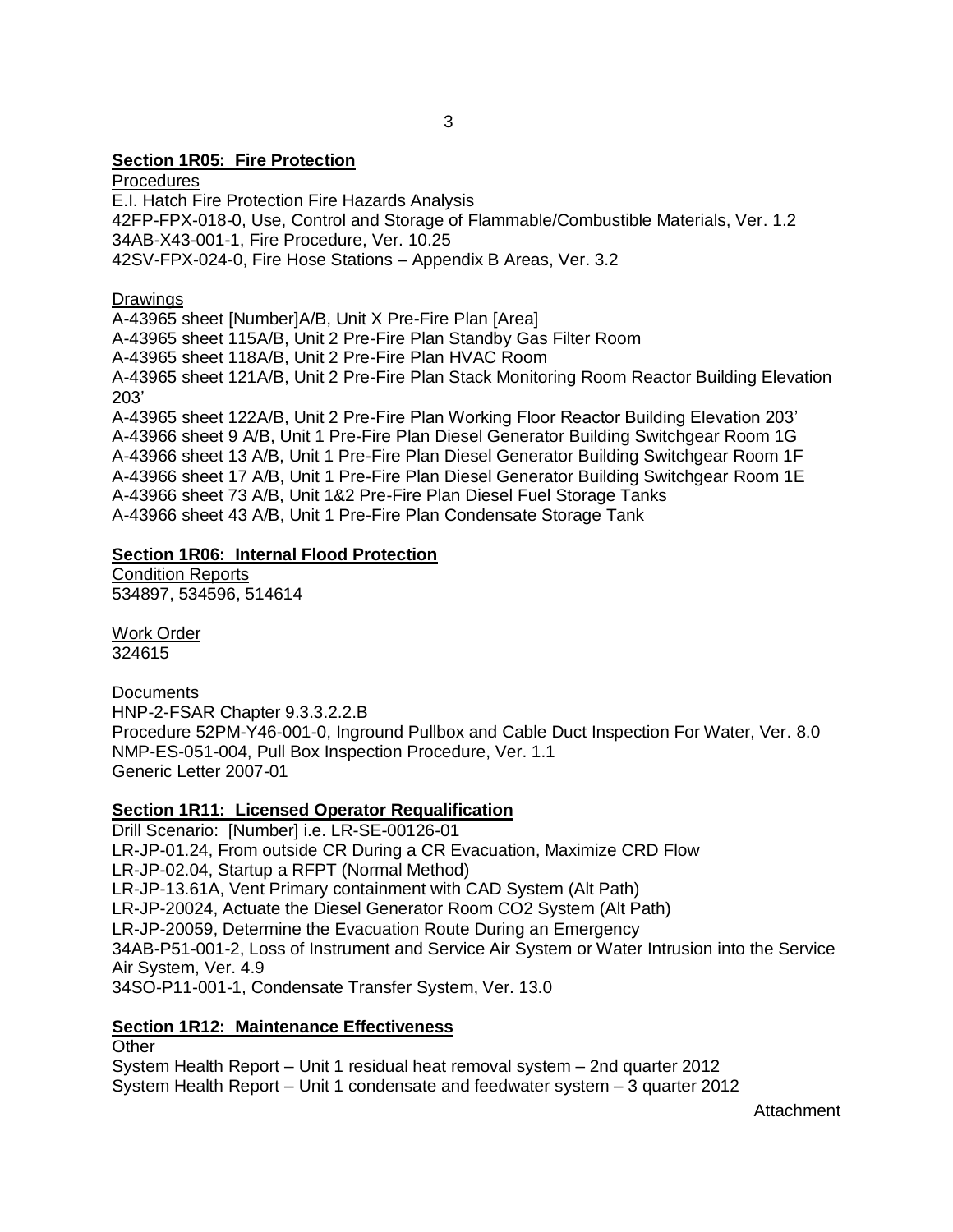System Health Report – Unit 2 condensate and feedwater system – 3 quarter 2012 [System Number] Maintenance Rule (MR) Scoping Manual Documents [System Number] MR Performance Criteria E11 Maintenance Rule (MR) Scoping Manual Documents E11 MR Performance Criteria 1-2 N21 MR scoping manual documents 1-2 C32 MR scoping manual documents NMP-ES-002, System Monitoring and Health Reporting, Ver. 15.1 PRA-BC-H-11-001, Maintenance Rule Risk Ranking and Performance Criteria Assessment TE 313730 TE 314065

#### **Section 1R13: Maintenance Risk Assessments and Emergent Work Evaluation Procedures**

90AC-OAM-002-0, Scheduling Maintenance

**Other** 

Equipment Out of Service calculations 9/29/12-10/5/12 Equipment Out of Service calculations 10/6/12-10/12/12 Equipment Out of Service calculations 11/3/12-11/9/12 Equipment Out of Service calculations 11/10/12-11/16/12 Equipment Out of Service calculations 12/1/12-12/7/12

## **Section 1R15: Operability Evaluations**

Procedures NMP-AD-012, Operability Determinations and Functional Assessments, Ver. 8.0

Technical Evaluations 548475

**Other** Control room logs dated 11/15/12 Operating Experience Smart Sample 2012/02 LT-02801, Emergency Diesel Generators E.I. Hatch Nuclear Plant Technical Specifications and Bases E.I. Hatch Unit 1 and Unit 2 Final Safety Analysis Report

## **Section 1R19: Post Maintenance Testing**

Work Orders 378202, 364547, 320159, 343377, 374433, 317208

Procedures 95IT-OTM-001-0, Maintenance Work Order Functional Test Guideline, Ver. 5.4 34SV-E11-002-2, RHR Valve Operability, Ver. 22.7

Condition Reports 532540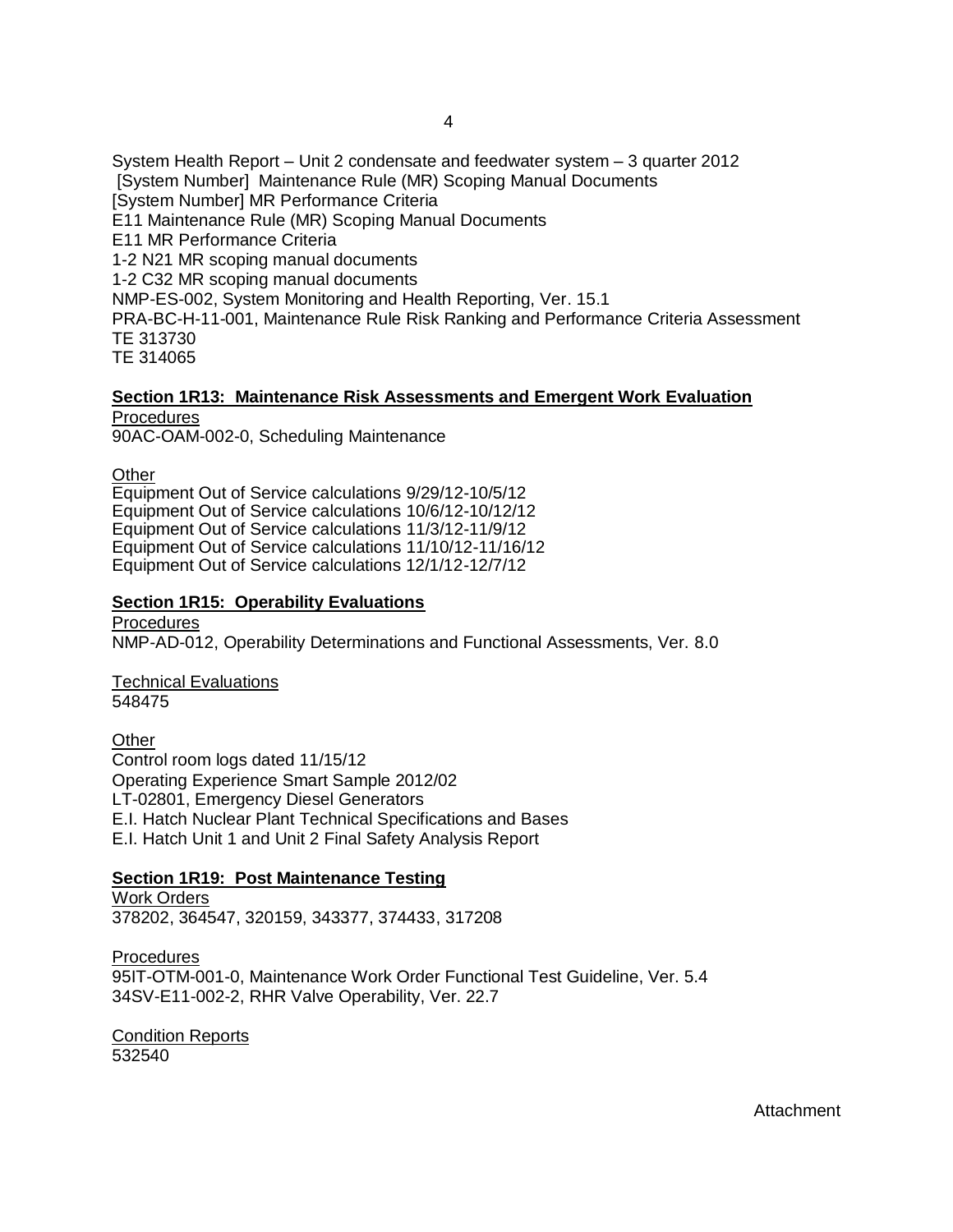## **Section 1R22: Surveillance Testing**

Condition Reports 540670

**Procedures** 34SV-E11-001-2, Residual Heat Removal Pump Operability, Ver. 18.3

## **Other**

GE-NE-0000-0024-9858 R2, GEH letter LDCR 2012008 NEI 04-10, Risk Informed Method for Control of Surveillance Frequencies Plant review committee meeting minutes for SR 3.1.3.2 frequency change ASME OM Code, In-Service Testing, 2001 Edition E.I. Hatch Nuclear Plant Technical Specifications and Bases E.I. Hatch Unit 1 and Unit 2 Final Safety Analysis Report

## **Section 1EP2: Alert and Notification System Evaluation**

Procedures and Reports FEMA-43 Report/ANS Evaluation Guide Edwin I. Hath Nuclear Plant Unit 1 and Unit 2 Emergency Plan, Ver. 31 2011 Report of the Edwin I. Hatch Nuclear Plant EPZ Prompt Notification System

Records and Data Tone Alert Radio Weekly Tests Tone Alert Radio Annual Tests Special Needs Consideration Lists 2012 Annual Emergency Information Calendar Electrical Service Connection and Disconnection Reports for 2012

# **Section 1EP3: Emergency Response Organization Staffing and Augmentation System**

**Procedures** Edwin I. Hath Nuclear Plant Unit 1 and Unit 2 Emergency Plan, Ver. 31 NMP-EP-300, Emergency Preparedness Conduct of Operations, Ver. 16.0 NMP-EP-301, EOF Emergency Response Organization and EP Staff Training, Ver. 7.0 73EP-EIP-018-0, Prompt Offsite Dose Assessment, Ver. 8.7 73EP-EIP-062-0, Operations Support Center Activation, Ver. 7.2 73EP-EIP-063-0, Technical Support Center Activation, Ver. 11.2 75TR-TRN-001-0, Emergency Preparedness Training, Ver. 11

Records and Data Current ERO Roster 2012 Quarterly ERO Augmentation Telephone Response Drill Reports ERO Training Records ERO drive time estimates

Corrective Action documents 437099, Plant ERO duty list included a former employee 480608, Perform a Training Gap Analysis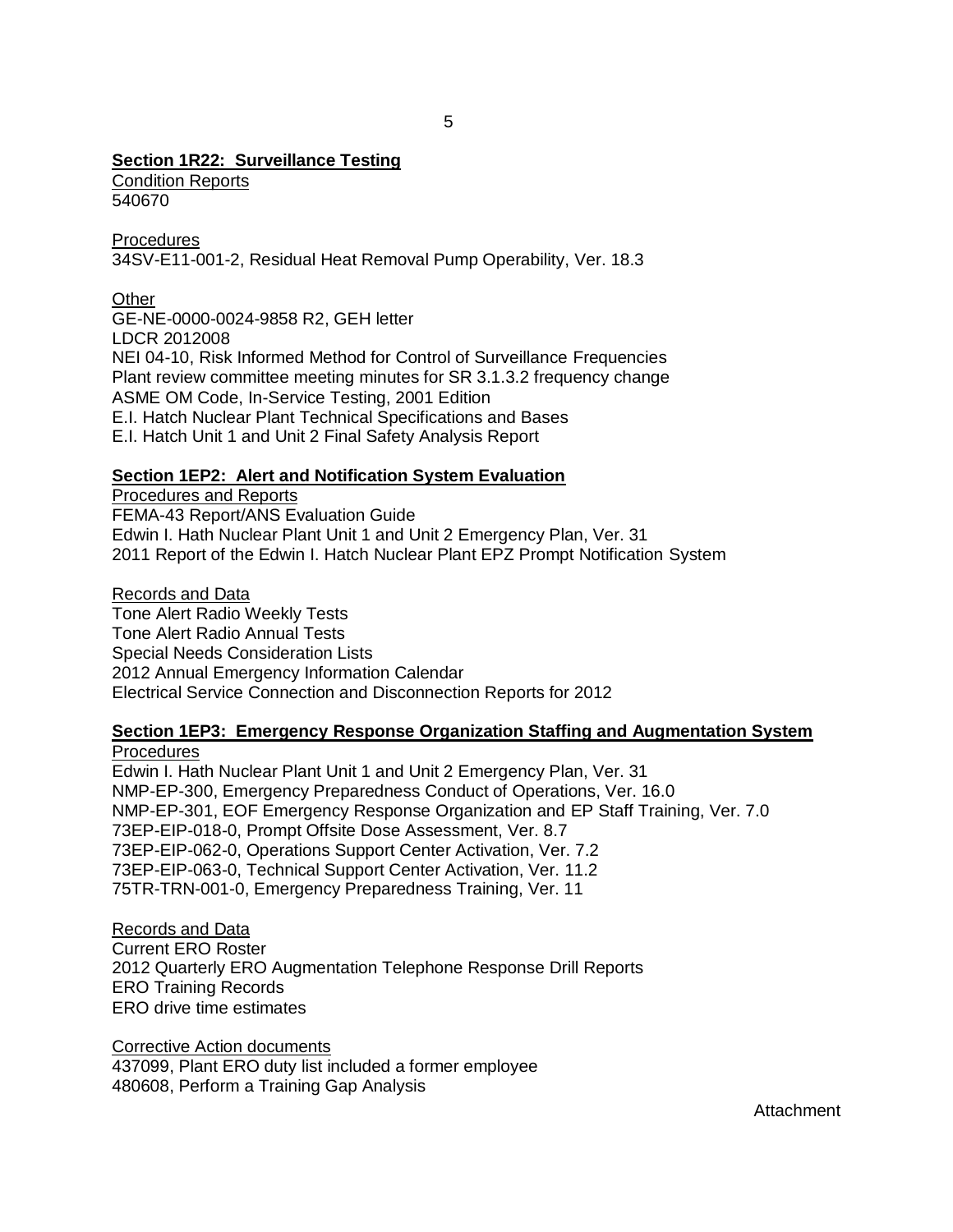## **Section 1EP4: Emergency Action Level and Emergency Plan Changes**

Change Packages

NMP-EP-110, "Emergency Classification Determination and Initial Action," Ver. 3.0 NMP-EP-110, "Emergency Classification Determination and Initial Action," Ver. 4.0 NMP-EP-111, "Emergency Notifications," Ver. 7.0

NMP-EP-112, "Protective Action Recommendations," Ver. 2.0

## **Section 1EP5: Maintenance of Emergency Preparedness**

**Procedures** 

Edwin I. Hath Nuclear Plant Unit 1 and Unit 2 Emergency Plan, Ver. 31 00AC-REG-001-0, Federal and State Reporting and Document Posting Requirements, Ver. 6.7 73EP-ADM-001-0, Maintaining Emergency Preparedness, Ver. 6.2 73EP-INS-001-0, Emergency Equipment Inventory, Ver. 4.1 73EP-INS-002-0S, Emergency Response Facilities Supplies Inventory, Ver. 1.3 73EP-TET-001-0, Control and Testing of Emergency Equipment, Rev. 10.2 NMP-AD-008, Applicability Determinations, Ver. 15.1 NMP-AD-008-F01, Applicability Determination, Ver. 7.1 NMP-AD-008-F04, 10 CFR 50.54(q) Screening/Evaluation, Ver. 4.1 NMP-EP-111, Emergency Notifications, Ver. 5.0 NMP-EP-303, Drill and Exercise Standards, Ver. 11.1 NMP-EP-305, Equipment Important to Emergency Response, Ver. 1.1 NMP-EP-305-GL02, HNP Equipment Important to the EP Function, Ver. 2.0 NMP-EP-310, Maintaining the Emergency Plan, Ver. 2.0 NMP-GM-002, Corrective Action Program, Ver. 12.1 NMP-GM-002-001, Corrective Action Program Instructions, Ver. 29.0 NMP-GM-003, Self-Assessment Procedure, Ver. 18.0 NMP-GM-003-001, Self-Assessment Instructions for Focused Area Self-Assessment (FASA), Ver. 2.0 NPM-GM-002-001, Corrective Action Program Instructions, Ver. 29.0 Records and Data 42SV-X75-001-1, Testing of TSC Filter Train, Ver. 6.3 performances dated 10/8/2008 and 4/12/2012 42SV-X75-002-1, TSC HVAC Operation and Test, Ver. 2.0, performance dated 11/10/11 and 4/19/2012 Screening/Evaluation HNP-12-008-00, Narrow-banding Kenwood UHF Radio Repeater System Screening/Evaluation HNP-12-009-00, Change to TSC Delta-P Alarm Setpoints Screening/Evaluation HNP-12-046-01, Revision to Technical Specification 5.2.2g Screening/Evaluation HNP-12-013-00, Emergency Exposure Control Evaluation MDC 2101538901, Replace Reactor Building Ventilation Stack Radiation Monitor 2011 EP Exercise 01, 02, 03 and 04 Reports 2012 EP Exercise 01 and 02 Reports 73EP-INS-001, Emergency Equipment Inventory, Dated 06/08/11, 09/12/11 10/13/11 73EP-INS-002-0S, Emergency Response Facilities Supplies Inventory, Dated 07/29/11, 10/28/11, 01/23/12, 04/20/12, 07/24/12, and 10/22/12 2012 10 CFR 50.54(t) letters for various offsite governmental authorities 2012 Agreement Letters for various offsite governmental authorities and medical service providers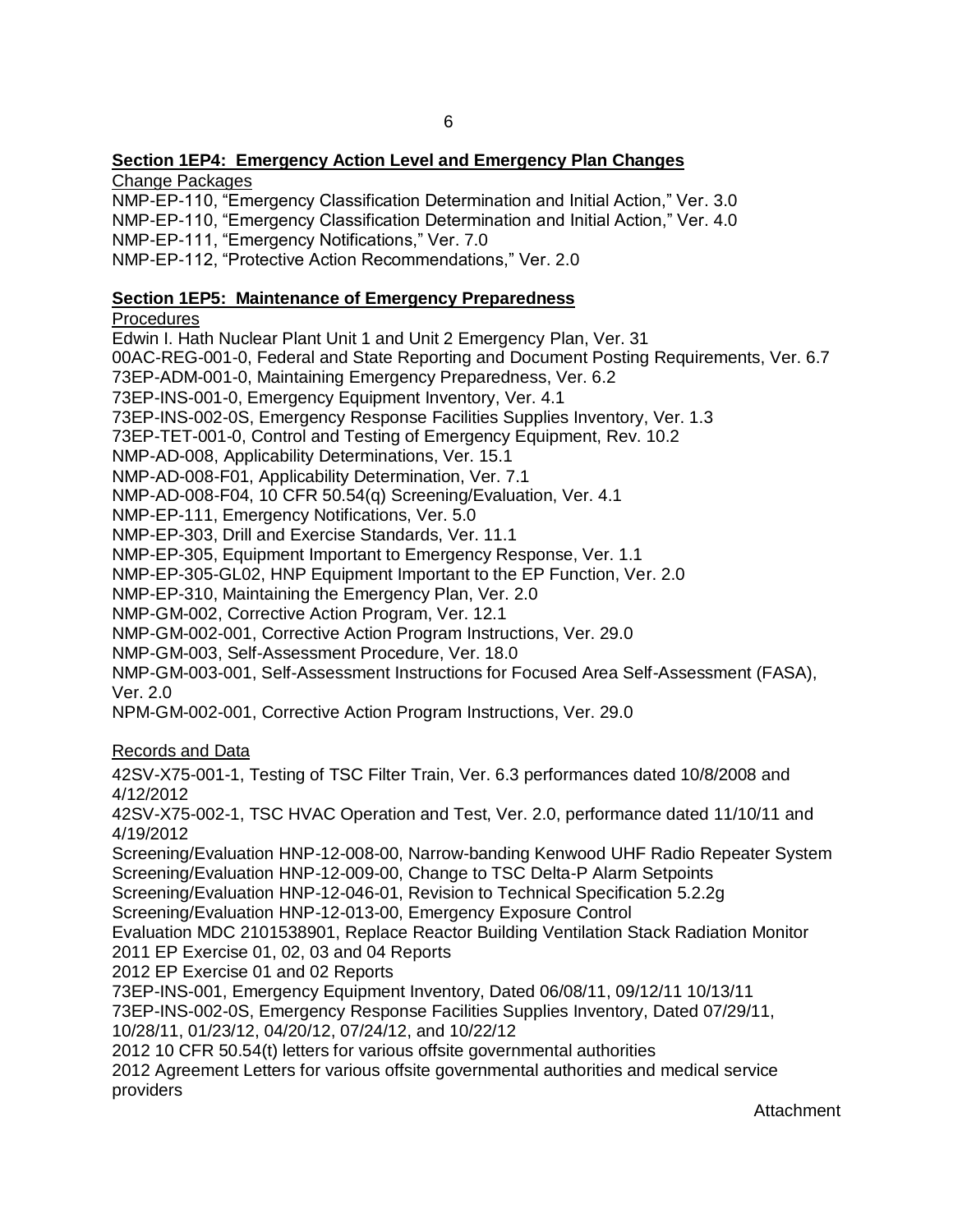C-EP-2012, Fleet Oversight Audit of Corporate Emergency Preparedness Program, Dated 02/22/12

HP-EP-2012, Fleet Oversight Audit of Emergency Preparedness, Dated 02/06/12

## Corrective Action documents

2011106603, TSC differential pressure could not be maintained above setpoint 2011106718, Objective A-1 was not met 369716, ENN Notification was inaccurate 422749, TSC Damper Failed Leakage Testing 440509, Objective A-1 was not met 440617, offsite agencies not notified of changes in PARs within 15 minutes 44107, TSC Filter Train Found Running 441574, NMP-EP-305 not referenced by NMP-GM-006 486212, Power Panel Loads Require Evaluation 545201, Procedures and charts not updated in TSC Document Control Room 553309, Field Monitoring Team HP instruments batteries

## **Section 4OA1: Performance Indicator Verification**

**Procedures** 

NMP-EP-110, Emergency Classification Determination and Initial Actions, Ver. 5.0 NMP-EP-111, Emergency Notifications, Ver. 7.4 NMP-EP-112, Protective Action Recommendations, Ver. 3.0 NMP-GM-006, Work Management, Ver. 12.5 00AC-REG-005-0, Preparation and Reporting of NRC PI Data, Rev. 6.2

Records and Data

Documentation of Performance Indicator data from October 1, 2011, through September 30, 2012 for DEP and ERO

Edwin I. Hatch Nuclear Plant Mitigating Systems Performance Index Basis Document, Ver. E Unit 1 Cooling Water System Derivation Report Unavailability Index dated 11/28/12 Unit 1 Cooling Water System Derivation Report Unreliability Index dated 11/28/12 Unit 2 Cooling Water System Derivation Report Unavailability Index dated 11/28/12 Unit 2 Cooling Water System Derivation Report Unreliability Index dated 11/28/12 Unit 1 Heat Removal System Derivation Report Unavailability Index dated 11/28/12 Unit 1 Heat Removal System Derivation Report Unreliability Index dated 11/28/12 Unit 2 Heat Removal System Derivation Report Unavailability Index dated 11/28/12 Unit 2 Heat Removal System Derivation Report Unreliability Index dated 11/28/12 Licensee Event Report 1-2012-004 Licensee Event Report 1-2012-003 Licensee Event Report 1-2012-002 Licensee Event Report 1-2012-001

Corrective Action documents 440617, 440609, 488869 DEP Failures 554123, Correction to April 2012 NRC PI supporting data is needed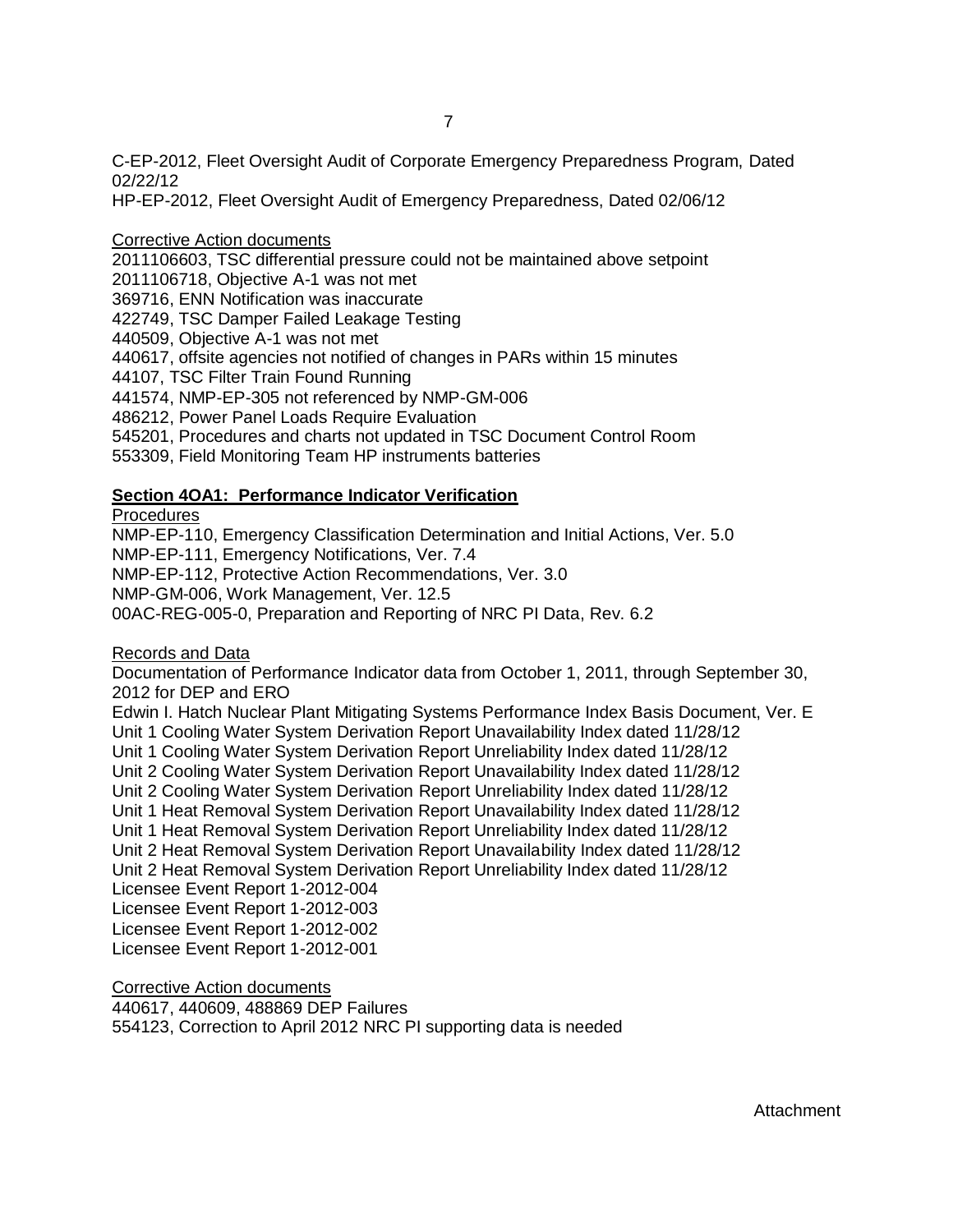## **Section 4OA2: Identification and Resolution of Problems**

Condition Reports 407665, 541500, 549157,

Technical Evaluations 320747, 362050

Other

Common Cause Analysis Report 194285, ER Clock Resets January 1, 2011 – May 31, 2012 E.I. Hatch Nuclear Plant Technical Specifications and Bases E.I. Hatch Unit 1 and Unit 2 Final Safety Analysis Report

#### **Section 4OA3: Event Follow-up**

Condition Reports 424676, 423544, 423904, 421971, 422294, 422375, 422275, 487060

Corrective Action Report 194350

**Documents** 

Fairbanks Morse Engineering Report, Genset Operations Without Service Water, dated March 4, 2010

**Procedures** 

52PM-R22-004-0, Westinghouse 50DHP-VR-250U Breakers, Ver. 3.0 34AB-R43-001-1, Diesel Generator Recovery, Ver. 3.0 34SO-R22-001-1, 4160 VAC System, Ver. 19.0 34AB-R22-002-1, Loss of 4160V Emergency Bus, Ver. 1.9 50AC-MNT-001-0, Maintenance Program, Ver. 33.0

Drawing

H-13414, Elementary Diagram Diesel Generator 1C, Ver. 48.0 H-13534, Wiring Diagram 4160 V SWGR. Bus 1G FR. 1, Rev. 9.0

**Other** 

E.I. Hatch Nuclear Plant Technical Specifications and Bases E.I. Hatch Unit 1 and Unit 2 Final Safety Analysis Report

**Section 4OA5: Other Activities Miscellaneous** A-45087, Data Sheet for CS and RHR Jockey Pump, Rev. 0 S-59895, Gas Accumulation Evaluations for GL 2008-01, Ver. 1.0 DCR 81-138, General Notes for Installing Wall Mount ATTS Instrument Racks, Rev. A Seismic Walkdown Checklist 1T41-B002A Seismic Walkdown Checklist 1H21-P016 Area Walk-By Checklist, Reactor Building 106' SE Diagonal E.I. Hatch Nuclear Plant Technical Specifications and Bases E.I. Hatch Unit 1 and Unit 2 Final Safety Analysis Report

Attachment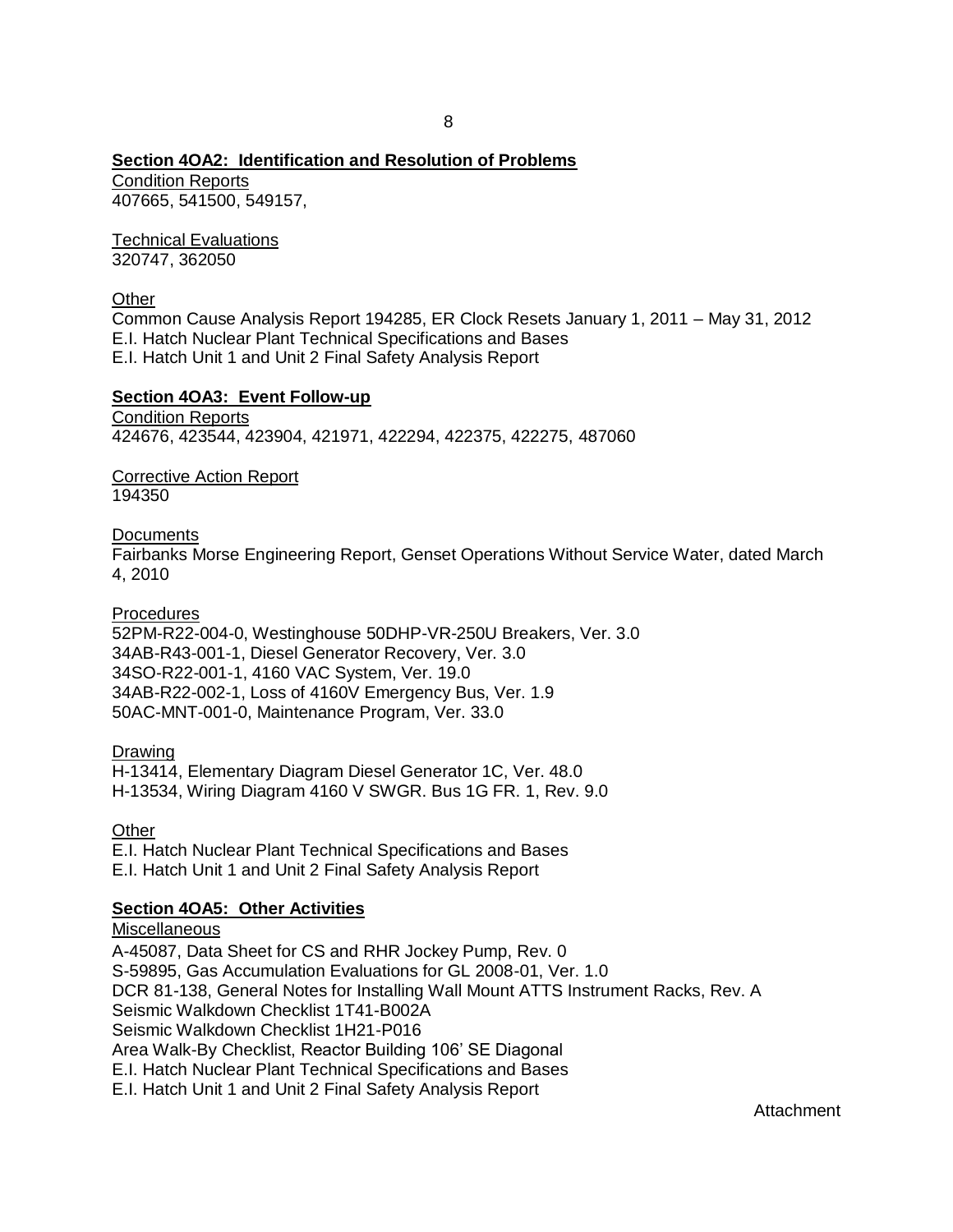#### **Drawings**

H-16329, Unit 1 RHR System P&ID, Sheet 1, Ver. 78.0 H-16330, Unit 1 RHR System P&ID, Sheet 2, Ver. 67.0 H-16331, Unit 1 Core Spray System P&ID, Ver. 35.0 H-26014, Unit 2 RHR System P&ID, Sheet 1, Ver. 63.0 H-26015, Unit 2 RHR System P&ID, Sheet 2, Ver. 57.0 H-26018, Unit 2 Core Spray System P&ID, Ver. 40.0 B-43459, Unit 1 Reactor Building Anchorage Modifications for RHR/CS Pump Room Coolers 1T41-B003B & 1T41-B002A Plan, Rev. 0

#### Calculations

33-E11-4, Setpoint Determination of E11LSN040 and Its Loop Uncertainty, Rev. 1 33-E21-3, LS-N010A, B Core Spray Header, Rev. 0 BH2-CS-52-2E11-09, 2E11-LS-N041 RHR Spray Header A Water Level, Ver. 1.0 SCNH-11-030, Local Area Flooding Analysis for Hatch ISFSI

#### Condition Reports

438745, 438822, 440645, 440646, 441302, 441333, 441340, 441695, 441863, 455919, 493978, 536552, 536563, 536522, 536527, 536537, 536543, 535078, 510636, 520468, 510649, 510653, 509869, 509872, 509888, 509858, 506741, 506493, 498084, 498090, 498070, 500458, 500474, 499098, 499103, 499092, 499095, 499042, 499019, 498979, 517204

#### Procedures

34SV-SUV-017-1, Core Spray and RHR Keepfill Surveillance, Ver. 9.2 34SV-SUV-017-2, Core Spray and RHR Keepfill and RHR Cross Header Valve Check, Ver. 9.1 42EN-MON-001-0, Monitoring and Trending of Gas Accumulation in Safety Injection Systems, Ver. 3.0

#### Completed Testing

34SV-SUV-017-1, Core Spray and RHR Keepfill Surveillance, dated 09/18/2012 34SV-SUV-017-1, Core Spray and RHR Keepfill Surveillance, dated 08/21/2012 34SV-SUV-017-1, Core Spray and RHR Keepfill Surveillance, dated 08/01/2012 34SV-SUV-017-2, Core Spray and RHR Keepfill and RHR Cross Header Valve Check, dated 09/10/2012 34SV-SUV-017-2, Core Spray and RHR Keepfill and RHR Cross Header Valve Check, dated 08/03/2012 34SV-SUV-017-2, Core Spray and RHR Keepfill and RHR Cross Header Valve Check, dated 07/11/2012 34SV-SUV-017-2, Core Spray and RHR Keepfill and RHR Cross Header Valve Check, dated 07/10/2012 34SV-SUV-017-2, Core Spray and RHR Keepfill and RHR Cross Header Valve Check, dated 07/03/2012 34SV-SUV-017-2, Core Spray and RHR Keepfill and RHR Cross Header Valve Check, dated 06/14/2012